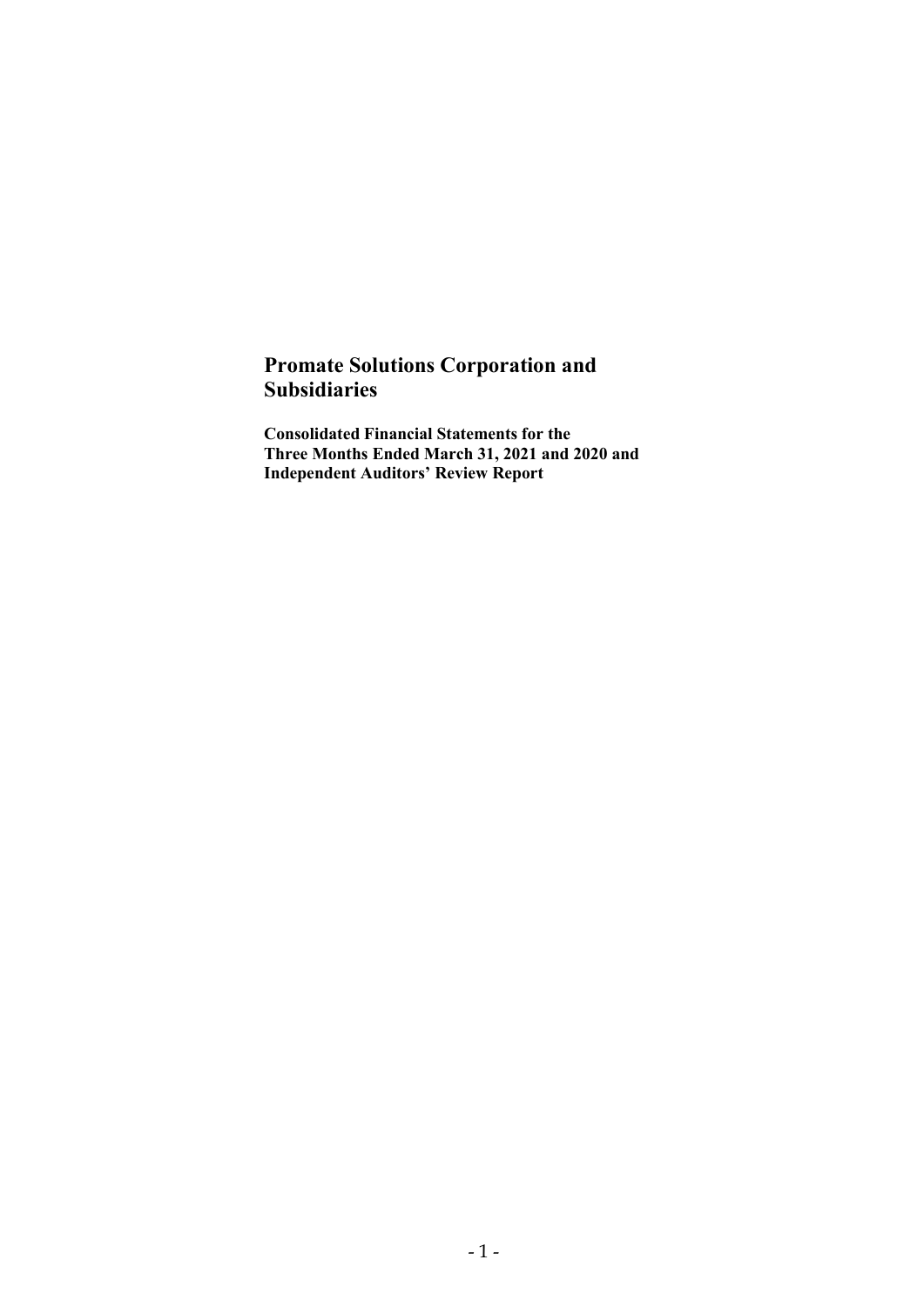## TABLE OF CONTENTS

|    |          |                                                |                               | FINANCIAL          |
|----|----------|------------------------------------------------|-------------------------------|--------------------|
|    |          |                                                |                               | <b>REPORT NOTE</b> |
|    |          | <b>ITEMS</b>                                   | <b>PAGE</b>                   | <u>NO.</u>         |
|    | 1. Cover |                                                | 1                             |                    |
| 2. |          | Table of Contents                              | $\overline{2}$                |                    |
|    |          | 3. Independent Auditor's Review Report         | $3 \sim 4$                    |                    |
|    |          | 4. Consolidated Balance Sheet                  | 5                             |                    |
|    |          | 5. Consolidated Statement of Comprehensive     | $6 \sim 7$                    |                    |
|    | Income   |                                                |                               |                    |
|    |          | 6. Consolidated Statement of Changes in Equity | 8                             |                    |
|    |          | 7. Consolidated Statement of Cash Flow         | $9 \sim 10$                   |                    |
|    |          | 8. Notes to Consolidated Financial Statements  |                               |                    |
|    |          | a. General Information                         | 11                            | $\mathbf{1}$       |
|    |          | b. Approval of Financial Statements            | 11                            | $\overline{2}$     |
|    |          | c. Application of New, Amended, and            | $11 \sim 16$                  | $\overline{3}$     |
|    |          | Revised Standards and Interpretation           |                               |                    |
|    |          | d. Summary of Significant Accounting           | $16 \sim 17$                  | 4                  |
|    |          | Policies                                       |                               |                    |
|    |          | e. Critical Accounting Judgments and           | 17                            | 5                  |
|    |          | Key Sources of Estimation Uncertainty          |                               |                    |
|    | f.       | Descriptions of Significant Accounting         | $18 \sim 46$                  | $6 - 29$           |
|    |          | Items                                          |                               |                    |
|    |          | g. Transaction with Related Parties            | $46 \sim 49$                  | 30                 |
|    | h.       | Significant Contingent Liabilities and         | $49 - 50$                     | 32                 |
|    |          | <b>Unrecognized Commitments</b>                |                               |                    |
|    | i.       | Significant Events After the Balance           | $49 - 50$                     | 31                 |
|    |          | <b>Sheet Date</b>                              |                               |                    |
|    | 1.       | <b>Significant Assets and Liabilities</b>      | $50 - 51$                     | 33                 |
|    |          | Denominated in Foreign Currencies              |                               |                    |
|    |          | k. Supplementary Disclosures                   | $51 \sim 52 \cdot 53 \sim 55$ | 34                 |
|    |          | i. Information Related to                      |                               |                    |
|    |          | <b>Material Transactions</b>                   |                               |                    |
|    |          | <b>Intercompany Relationships</b><br>11.       |                               |                    |
|    |          | and Significant Transactions                   |                               |                    |
|    |          | iii.<br>Investments in Mainland China          |                               |                    |
|    |          | Information of Major<br>iv.                    |                               |                    |
|    |          | Shareholders                                   |                               |                    |
|    | 1.       | <b>Segment Information</b>                     | 52                            | 35                 |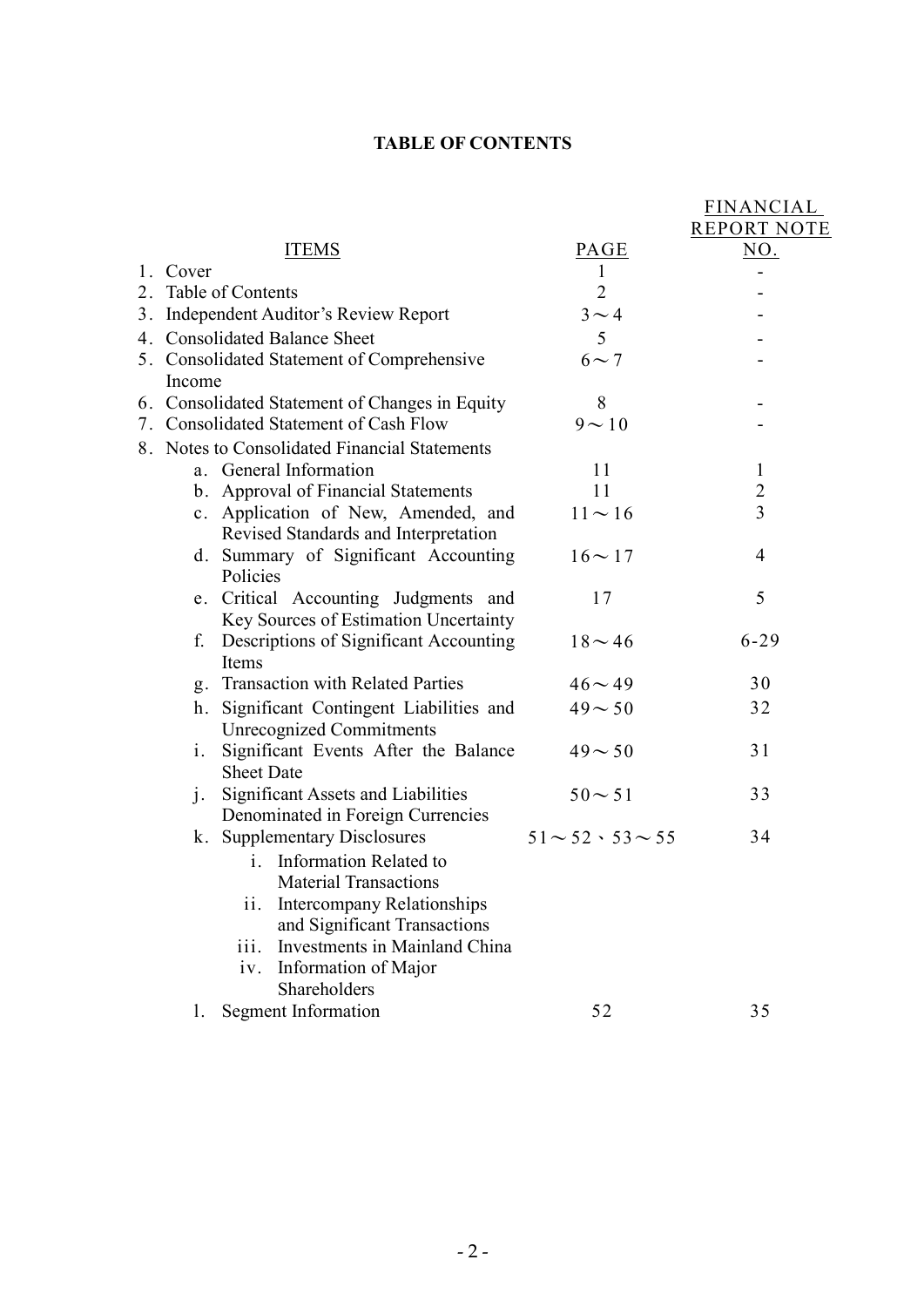### INDEPENDENT AUDITORS' REVIEW REPORT

The Board of Directors and Shareholders Promate Solutions Corporation

### Introduction

We have reviewed the accompanying consolidated balance sheets of Promate Solutions Corporation and its subsidiaries (collectively, the "Group") as of March 31, 2021 and 2020, the related consolidated statements of comprehensive income, the consolidated statements of changes in equity and cash flows for the three months then ended, and the related notes to the consolidated financial statements, including a summary of significant accounting policies. Management is responsible for the preparation and fair presentation of the consolidated financial statements in accordance with the Regulations Governing the Preparation of Financial Reports by Securities Issuers and International Accounting Standard 34 "Interim Financial Reporting" endorsed and issued into effect by the Financial Supervisory Commission of the Republic of China. Our responsibility is to express a conclusion on the consolidated financial statements based on our reviews.

### Scope of review

Except as explained in the following paragraph, we conducted our reviews in accordance with Statement of Auditing Standards No. 65 "Review of Financial Information Performed by the Independent Auditor of the Entity". A review of consolidated financial statements consists of making inquiries, primarily of persons responsible for financial and accounting matters, and applying analytical and other review procedures. A review is substantially less in scope than an audit and consequently does not enable us to obtain assurance that we would become aware of all significant matters that might be identified in an audit. Accordingly, we do not express an audit opinion.

### Basis for Qualified Conclusion

As disclosed in Note 13 to the consolidated financial statements, the financial statements of some non-significant subsidiaries included in the consolidated financial statements referred to in the first paragraph were not reviewed. As of March 31, 2021 and 2020, combined total assets of these non-significant subsidiaries were NT\$4,798 thousand and NT\$4,565 thousand, respectively, representing 0.31% and 0.27%, respectively, of the consolidated total assets, and combined total liabilities of these subsidiaries were NT\$1,760 thousand NT\$1,953 thousand, respectively, representing 0.46% and 0.36%, respectively, of the consolidated total liabilities; for the three-month periods ended March 31, 2021 and 2020, the amounts of combined comprehensive income (loss) of these subsidiaries were NT\$280 thousand and NT\$35 thousand, respectively, representing 0.54% and 0.06% respectively, of the consolidated total comprehensive income.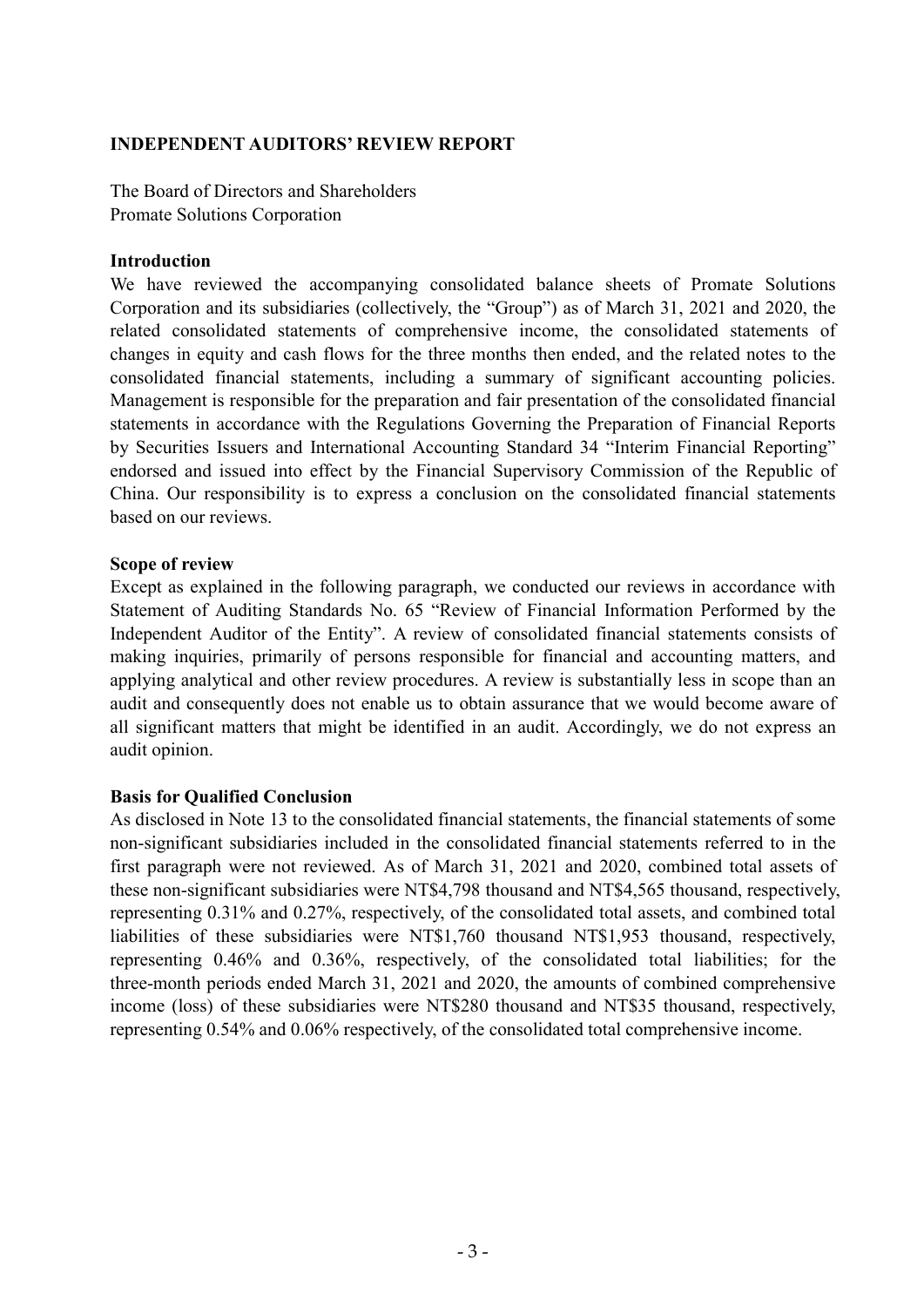### Qualified Conclusion

Based on our reviews, except for the adjustments, if any, as might have been determined to be necessary had the financial statements of the non-significant subsidiaries as described in the preceding paragraph been reviewed, nothing has come to our attention that caused us to believe that the accompanying consolidated financial statements do not give a true and fair view of the consolidated financial position of the Group as of March 31, 2021 and 2020, and its consolidated financial performance and its consolidated cash flows for the three months then ended March 31, 2021 and 2020 in accordance with the Regulations Governing the Preparation of Financial Reports by Securities Issuers and International Accounting Standard 34 "Interim Financial Reporting" endorsed and issued into effect by the Financial Supervisory Commission of the Republic of China.

The engagement partners on the reviews resulting in this independent auditors' review report are Po Jen Weng .\*and Huei Ming Chen

Deloitte & Touche Taipei, Taiwan Republic of China

May 7, 2021

### Notice to Readers

The accompanying consolidated financial statements are intended only to present the consolidated financial position, financial performance and cash flows in accordance with accounting principles and practices generally accepted in the Republic of China and not those of any other jurisdictions. The standards, procedures and practices to audit such consolidated financial statements are those generally applied in the Republic of China.

For the convenience of readers, the independent auditors' report and the accompanying consolidated financial statements have been translated into English from the original Chinese version prepared and used in the Republic of China. If there is any conflict between the English version and the original Chinese version or any difference in the interpretation of the two versions, the Chinese-language independent auditors' report and consolidated financial statements shall prevail.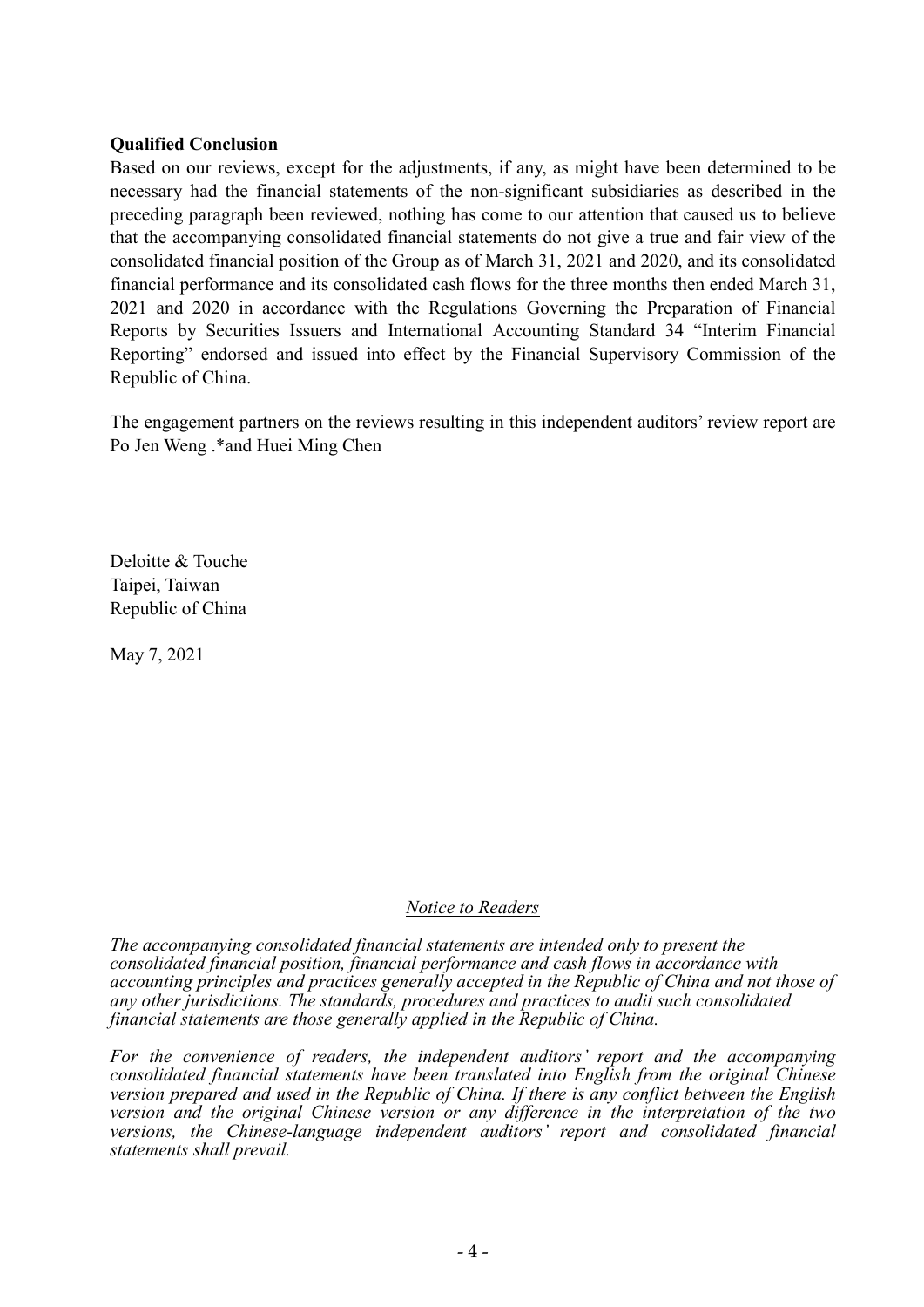# PROMATE SOLUTIONS CORPORATION AND SUBSIDIARIES

## CONSOLIDATED BALANCE SHEETS

(In Thousands of New Taiwan Dollars)

|                                                                                                                         | March 31, 2021       |                            | December 31, 2020   | March 31, 2020             |                      |                                                                                                                                                                                                                                                                                                                                                                                                                                                                                                                                                                                                            |
|-------------------------------------------------------------------------------------------------------------------------|----------------------|----------------------------|---------------------|----------------------------|----------------------|------------------------------------------------------------------------------------------------------------------------------------------------------------------------------------------------------------------------------------------------------------------------------------------------------------------------------------------------------------------------------------------------------------------------------------------------------------------------------------------------------------------------------------------------------------------------------------------------------------|
| <b>ASSETS</b>                                                                                                           | (Reviewed)<br>Amount | $\%$                       | (Audited)<br>Amount | $\%$                       | (Reviewed)<br>Amount | $\%$                                                                                                                                                                                                                                                                                                                                                                                                                                                                                                                                                                                                       |
| <b>CURRENT ASSETS</b>                                                                                                   |                      |                            |                     |                            |                      |                                                                                                                                                                                                                                                                                                                                                                                                                                                                                                                                                                                                            |
| Cash and cash equivalents (Notes 4, 6 and 29)<br>Financial assets at fair value through profit or loss -                | 793,149<br>S.        | 52                         | 608,947<br>\$       | 41                         | \$<br>780,279        | 47                                                                                                                                                                                                                                                                                                                                                                                                                                                                                                                                                                                                         |
| current (Notes 4, 7 and 29)<br>Financial assets at amortized cost - current (Notes 4, 9,                                | 9,102                |                            | 12,354              | -1                         | 8,721                | $\overline{\phantom{a}}$                                                                                                                                                                                                                                                                                                                                                                                                                                                                                                                                                                                   |
| 10 and 29)                                                                                                              | 57,464               | 4                          | 114,314             | $\,8\,$                    | 121,084              | 7                                                                                                                                                                                                                                                                                                                                                                                                                                                                                                                                                                                                          |
| Accounts receivable (Notes 4, 11,23 and 29)<br>Accounts receivable from related parties (Notes 4, 11,                   | 186,230              | 12                         | 270,397             | 18                         | 212,930              | 13                                                                                                                                                                                                                                                                                                                                                                                                                                                                                                                                                                                                         |
| 23, 29 and 30)                                                                                                          | 3,008                |                            | 5,167               |                            | 4,024                |                                                                                                                                                                                                                                                                                                                                                                                                                                                                                                                                                                                                            |
| Other receivables (Notes 4, 11 and 29)<br>Current tax assets                                                            | 19,634               |                            | 8,590               |                            | 15,910               | 1                                                                                                                                                                                                                                                                                                                                                                                                                                                                                                                                                                                                          |
| Inventories (Note 4 and 12)                                                                                             | 285,601              | 19                         | 298,287             | 20                         | 342,281              | 21                                                                                                                                                                                                                                                                                                                                                                                                                                                                                                                                                                                                         |
| Prepayments (Notes 17 and 30)                                                                                           | 7,655                |                            | 2,508               |                            | 5,913                |                                                                                                                                                                                                                                                                                                                                                                                                                                                                                                                                                                                                            |
| Other current assets (Note 17)                                                                                          | 30                   |                            | 30                  |                            | 125                  |                                                                                                                                                                                                                                                                                                                                                                                                                                                                                                                                                                                                            |
| Total current assets                                                                                                    | 1,361,873            | 89                         | 1,320,594           | 88                         | 1,491,268            | 89                                                                                                                                                                                                                                                                                                                                                                                                                                                                                                                                                                                                         |
| NON-CURRENT ASSETS<br>Financial assets at fair value through other<br>comprehensive income - noncurrent (Notes 4, 8 and |                      |                            |                     |                            |                      |                                                                                                                                                                                                                                                                                                                                                                                                                                                                                                                                                                                                            |
| 29)                                                                                                                     | 49,292               | 3                          | 43,607              | 3                          | 28,938               | $\overline{c}$                                                                                                                                                                                                                                                                                                                                                                                                                                                                                                                                                                                             |
| Property, plant and equipment (Notes 4 and 14)<br>Right-of-use assets (Notes 4, 15 and 30)                              | 48,145<br>61,390     | 3<br>4                     | 48,946<br>65,120    | $\mathfrak{Z}$<br>5        | 47,664<br>79,335     | 3<br>5                                                                                                                                                                                                                                                                                                                                                                                                                                                                                                                                                                                                     |
| Other intangible assets (Note 4 and 16)                                                                                 | 3,488                |                            | 4,027               |                            | 6,372                |                                                                                                                                                                                                                                                                                                                                                                                                                                                                                                                                                                                                            |
| Deferred tax assets (Note 25)                                                                                           | 10,447               |                            | 13,893              |                            | 10,008               | 1                                                                                                                                                                                                                                                                                                                                                                                                                                                                                                                                                                                                          |
| Prepayments for business facilities (Note 17)                                                                           | 1,926                |                            | 3,888               |                            | 3,582                |                                                                                                                                                                                                                                                                                                                                                                                                                                                                                                                                                                                                            |
| Guarantee deposits paid (Notes 17 and 29)                                                                               | 631                  |                            | 636                 |                            | 136                  |                                                                                                                                                                                                                                                                                                                                                                                                                                                                                                                                                                                                            |
| Total non-current assets                                                                                                | 175,319              | 11                         | 180,117             | 12                         | 176,035              | <b>11</b>                                                                                                                                                                                                                                                                                                                                                                                                                                                                                                                                                                                                  |
| <b>TOTAL</b>                                                                                                            | \$1,537,192          | 100                        | \$1,500,711         | $-100$                     | \$1,667,303          | 100                                                                                                                                                                                                                                                                                                                                                                                                                                                                                                                                                                                                        |
| <b>LIABILITIES AND EQUITY</b>                                                                                           |                      |                            |                     |                            |                      |                                                                                                                                                                                                                                                                                                                                                                                                                                                                                                                                                                                                            |
| <b>CURRENT LIABILITIES</b>                                                                                              |                      |                            |                     |                            |                      |                                                                                                                                                                                                                                                                                                                                                                                                                                                                                                                                                                                                            |
| Contract liabilities - current (Notes 4, 19 and 23)                                                                     | 56,884<br>\$         | 4                          | \$<br>30,466        | $\overline{2}$             | \$<br>38,074         | $\overline{c}$                                                                                                                                                                                                                                                                                                                                                                                                                                                                                                                                                                                             |
| Notes payable (Notes 18 and 29)                                                                                         |                      |                            |                     |                            | 11                   |                                                                                                                                                                                                                                                                                                                                                                                                                                                                                                                                                                                                            |
| Accounts payable (Notes 18 and 29)<br>Accounts payable to related parties (Notes 18, 29 and                             | 105,633              | 7                          | 123,026             | $\,8\,$                    | 202,514              | 12                                                                                                                                                                                                                                                                                                                                                                                                                                                                                                                                                                                                         |
| 30)                                                                                                                     | 39,774               | 3                          | 43,392              | $\mathfrak{Z}$             | 70,539               | 4                                                                                                                                                                                                                                                                                                                                                                                                                                                                                                                                                                                                          |
| Other payables (Notes 19 and 29)                                                                                        | 74,356               | 5                          | 94,222              | 6                          | 93,141               | 6                                                                                                                                                                                                                                                                                                                                                                                                                                                                                                                                                                                                          |
| Other payables - related parties (Notes 19, 29 and 30)<br>Current tax liabilities (Note 25)                             | 904<br>29,620        | $\overline{2}$             | 955                 | $\overline{2}$             | 3,173                |                                                                                                                                                                                                                                                                                                                                                                                                                                                                                                                                                                                                            |
| Provisions - current (Note 20)                                                                                          | 3,441                |                            | 22,078<br>3,285     |                            | 36,675<br>5,268      | 2                                                                                                                                                                                                                                                                                                                                                                                                                                                                                                                                                                                                          |
| Lease liabilities - current (Notes 4, 15, 29 and 30)                                                                    | 21,571               |                            | 21,665              | $\overline{2}$             | 20,633               |                                                                                                                                                                                                                                                                                                                                                                                                                                                                                                                                                                                                            |
| Other current liabilities (Note 19)                                                                                     | 2,150                |                            | 2,357               |                            | 2,138                |                                                                                                                                                                                                                                                                                                                                                                                                                                                                                                                                                                                                            |
| <b>Total current liabilities</b>                                                                                        | 334,333              | 22                         | 341,446             | 23                         | 472,166              | 28                                                                                                                                                                                                                                                                                                                                                                                                                                                                                                                                                                                                         |
|                                                                                                                         |                      |                            |                     |                            |                      |                                                                                                                                                                                                                                                                                                                                                                                                                                                                                                                                                                                                            |
| NON-CURRENT LIABILITIES<br>Provisions - noncurrent (Note 20)                                                            | 1,683                |                            | 2,239               |                            | 3,256                |                                                                                                                                                                                                                                                                                                                                                                                                                                                                                                                                                                                                            |
| Deferred tax liabilities (Note 25)                                                                                      | 119                  |                            | 55                  |                            | 468                  |                                                                                                                                                                                                                                                                                                                                                                                                                                                                                                                                                                                                            |
| Lease liabilities - noncurrent (Notes 4, 15, 29 and 30)                                                                 | 35,454               | $\overline{c}$             | 43,072              | 3                          | 53,937               |                                                                                                                                                                                                                                                                                                                                                                                                                                                                                                                                                                                                            |
| Net defined benefit liabilities - noncurrent (Note 21)                                                                  | 14,904               |                            | 15,044              |                            | 15,116               |                                                                                                                                                                                                                                                                                                                                                                                                                                                                                                                                                                                                            |
| Total non-current liabilities                                                                                           | 52,160               |                            | 60,410              |                            | 72,777               |                                                                                                                                                                                                                                                                                                                                                                                                                                                                                                                                                                                                            |
| <b>Total liabilities</b>                                                                                                | 386,493              | $-25$                      | 401,856             | $-27$                      | 544,943              | $\frac{33}{2}$                                                                                                                                                                                                                                                                                                                                                                                                                                                                                                                                                                                             |
| EQUITY ATTRIBUTABLE TO OWNERS OF THE COMPANY (Notes 22)<br>Share capital                                                |                      |                            |                     |                            |                      |                                                                                                                                                                                                                                                                                                                                                                                                                                                                                                                                                                                                            |
| Ordinary shares                                                                                                         | 382,549              | $\overline{\phantom{0}25}$ | 382,549             | $\overline{\phantom{0}25}$ | 382,549              | $\frac{23}{2}$                                                                                                                                                                                                                                                                                                                                                                                                                                                                                                                                                                                             |
| Capital surplus                                                                                                         | 386,829              | $-25$                      | 386,829             | 26                         | 396,393              | 24                                                                                                                                                                                                                                                                                                                                                                                                                                                                                                                                                                                                         |
| Retained earnings                                                                                                       |                      |                            |                     |                            |                      |                                                                                                                                                                                                                                                                                                                                                                                                                                                                                                                                                                                                            |
| Legal reserve                                                                                                           | 105,299              | 7                          | 105,299             | 7                          | 84,663               | 5                                                                                                                                                                                                                                                                                                                                                                                                                                                                                                                                                                                                          |
| Special reserve                                                                                                         | 2,728                |                            | 2,728               |                            | 26                   |                                                                                                                                                                                                                                                                                                                                                                                                                                                                                                                                                                                                            |
| Unappropriated earnings                                                                                                 | 256,257              | 17                         | 210,207             | 14                         | 263,697              | 16                                                                                                                                                                                                                                                                                                                                                                                                                                                                                                                                                                                                         |
| Total retained earnings                                                                                                 | 364,284              | 24                         | 318,234             | 21                         | 348,386              | 21                                                                                                                                                                                                                                                                                                                                                                                                                                                                                                                                                                                                         |
| Other equity<br>Exchange differences on translation of foreign                                                          |                      |                            |                     |                            |                      |                                                                                                                                                                                                                                                                                                                                                                                                                                                                                                                                                                                                            |
| financial statements                                                                                                    | 244)                 |                            | 49)                 |                            | 30)                  |                                                                                                                                                                                                                                                                                                                                                                                                                                                                                                                                                                                                            |
| Unrealized gains (losses) from financial assets<br>measured at fair value through other                                 |                      |                            |                     |                            |                      |                                                                                                                                                                                                                                                                                                                                                                                                                                                                                                                                                                                                            |
| comprehensive income                                                                                                    | 17,281               |                            | 11,292              |                            | 4,938)               | $\left( \underline{\hspace{1cm}}1\right)$                                                                                                                                                                                                                                                                                                                                                                                                                                                                                                                                                                  |
| Total other equity interest                                                                                             | 17,037               |                            | 11,243              |                            | 4,968)               | $\left( \underline{\hspace{1cm}}\underline{\hspace{1cm}}\underline{\hspace{1cm}}\underline{\hspace{1cm}}\underline{\hspace{1cm}}\underline{\hspace{1cm}}\underline{\hspace{1cm}}\underline{\hspace{1cm}}\underline{\hspace{1cm}}\underline{\hspace{1cm}}\underline{\hspace{1cm}}\underline{\hspace{1cm}}\underline{\hspace{1cm}}\underline{\hspace{1cm}}\underline{\hspace{1cm}}\underline{\hspace{1cm}}\underline{\hspace{1cm}}\underline{\hspace{1cm}}\underline{\hspace{1cm}}\underline{\hspace{1cm}}\underline{\hspace{1cm}}\underline{\hspace{1cm}}\underline{\hspace{1cm}}\underline{\hspace{1cm}}\$ |
| Total equity attributable to owners of the<br>Company                                                                   | 1,150,699            | $-75$                      | 1,098,855           | $-73$                      | 1,122,360            | 67                                                                                                                                                                                                                                                                                                                                                                                                                                                                                                                                                                                                         |
| Total equity                                                                                                            | 1,150,699            | $-75$                      | 1,098,855           | $-73$                      | 1,122,360            | $-67$                                                                                                                                                                                                                                                                                                                                                                                                                                                                                                                                                                                                      |
| <b>TOTAL</b>                                                                                                            | \$1,537,192          | 100                        | \$1,500,711         | $\frac{100}{2}$            | \$1,667,303          | 100                                                                                                                                                                                                                                                                                                                                                                                                                                                                                                                                                                                                        |
|                                                                                                                         |                      |                            |                     |                            |                      |                                                                                                                                                                                                                                                                                                                                                                                                                                                                                                                                                                                                            |

The accompanying notes are an integral part of the consolidated financial statements.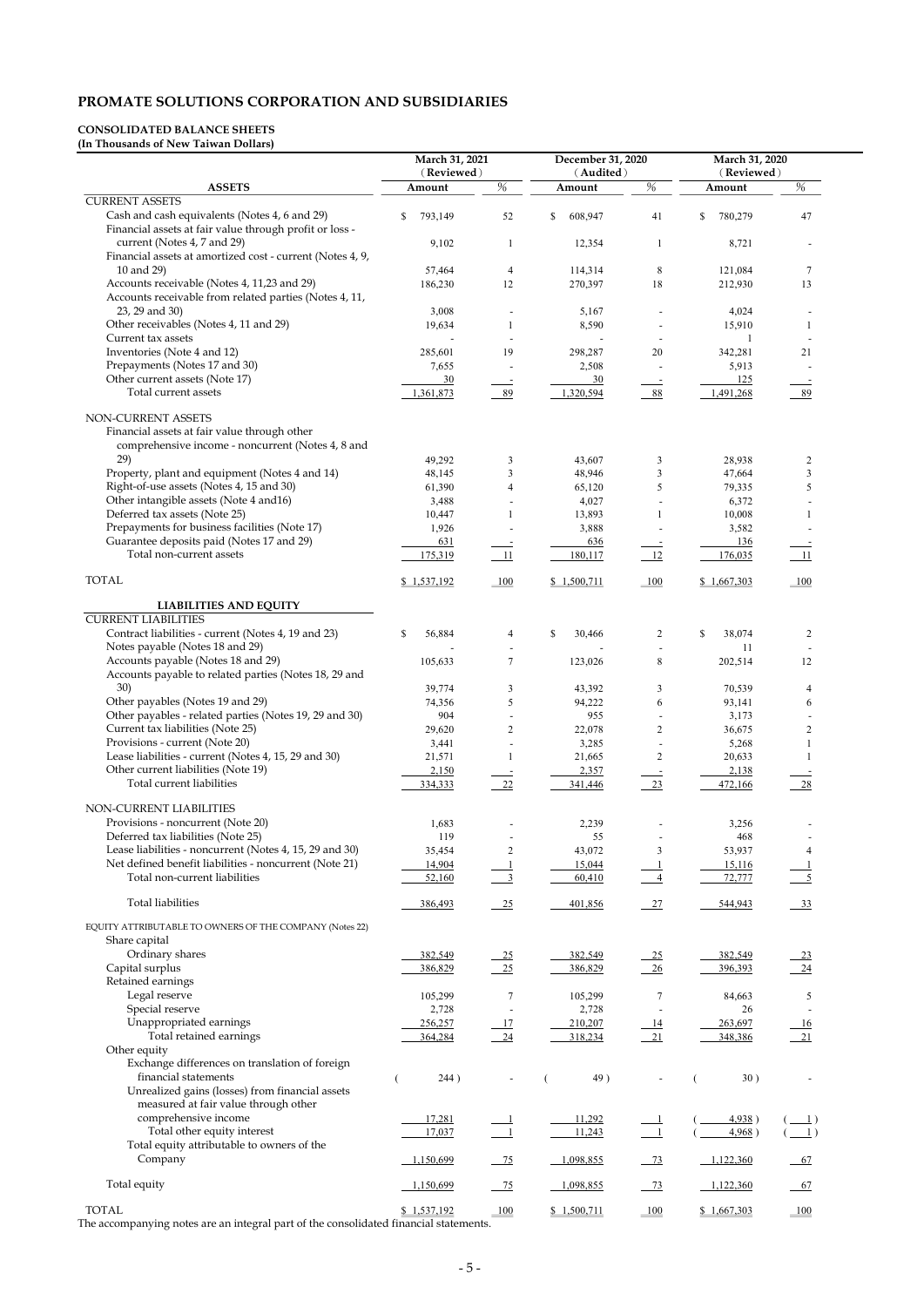## PROMATE SOLUTIONS CORPORATION AND SUBSIDIARIES

## CONSOLIDATED STATEMENTS OF COMPREHENSIVE INCOME (In Thousands of New Taiwan Dollars, Except Earnings Per Share) (Reviewed, Not Audited)

|                                                                    | For the Three Months Ended March 31<br>2021<br>2020 |                  |                                                                                                                                                                                                               |                   |
|--------------------------------------------------------------------|-----------------------------------------------------|------------------|---------------------------------------------------------------------------------------------------------------------------------------------------------------------------------------------------------------|-------------------|
|                                                                    | Amount                                              | %                | Amount                                                                                                                                                                                                        | $\%$              |
| OPERATING REVENUE (Notes 4,<br>23 and 30)                          |                                                     |                  |                                                                                                                                                                                                               |                   |
| <b>Sales</b>                                                       | \$325,367                                           | 100              | \$422,217                                                                                                                                                                                                     | 100               |
| OPERATING COSTS (Notes 4,12, 16,<br>21, 24 and 30)                 |                                                     |                  |                                                                                                                                                                                                               |                   |
| Cost of sales                                                      | $220,076$ )                                         | 68)              | <u>296,908</u> )                                                                                                                                                                                              | 70)               |
| <b>GROSS PROFIT</b>                                                | <u>105,291</u>                                      | <u>32</u>        | 125,309                                                                                                                                                                                                       | <u>30</u>         |
| OPERATING EXPENSES (Notes 11,<br>16, 21, 24<br>and 30)             |                                                     |                  |                                                                                                                                                                                                               |                   |
| Selling and marketing<br>expenses                                  | 19,962)                                             | 6)<br>$\left($   | 29,450)<br>€                                                                                                                                                                                                  | 7)<br>€           |
| General and administrative<br>expenses<br>Research and development | 7,949)                                              | 3)<br>€          | 9,018)                                                                                                                                                                                                        | 2)<br>€           |
| expenses                                                           | 19,741)                                             | $\underline{6})$ | 19,766)                                                                                                                                                                                                       | <u>5</u> )        |
| Total operating expenses                                           | 47,652)                                             | 15)              | 58,234)                                                                                                                                                                                                       | 14)               |
| OPERATING PROFIT                                                   | 57,639                                              | 17               | 67,075                                                                                                                                                                                                        | 16                |
| NON-OPERATING INCOME (Note<br>24 and 30)                           |                                                     |                  |                                                                                                                                                                                                               |                   |
| Interest income                                                    | 423                                                 |                  | 1,663                                                                                                                                                                                                         |                   |
| Other income                                                       |                                                     |                  | 3                                                                                                                                                                                                             |                   |
| Other gains and losses<br>Finance costs                            | 619)<br>$\frac{444}{ }$                             |                  | 2,408<br>570)                                                                                                                                                                                                 |                   |
| Total non-operating                                                |                                                     |                  |                                                                                                                                                                                                               |                   |
| income and expenses                                                | 640)                                                |                  | 3,504                                                                                                                                                                                                         |                   |
| PROFIT BEFORE INCOME TAX                                           | 56,999                                              | 17               | 70,579                                                                                                                                                                                                        | 17                |
| <b>INCOME TAX EXPENSE (Notes 4</b><br>and 25)                      |                                                     |                  | $\left(\begin{array}{cccc} 11,115 \end{array}\right)$ $\left(\begin{array}{cccc} 3 \end{array}\right)$ $\left(\begin{array}{cccc} 13,539 \end{array}\right)$ $\left(\begin{array}{cccc} 3 \end{array}\right)$ |                   |
| NET PROFIT FOR THE<br><b>PERIOD</b>                                | 45,884                                              | $-14$            | 57,040                                                                                                                                                                                                        | 14<br>(Continued) |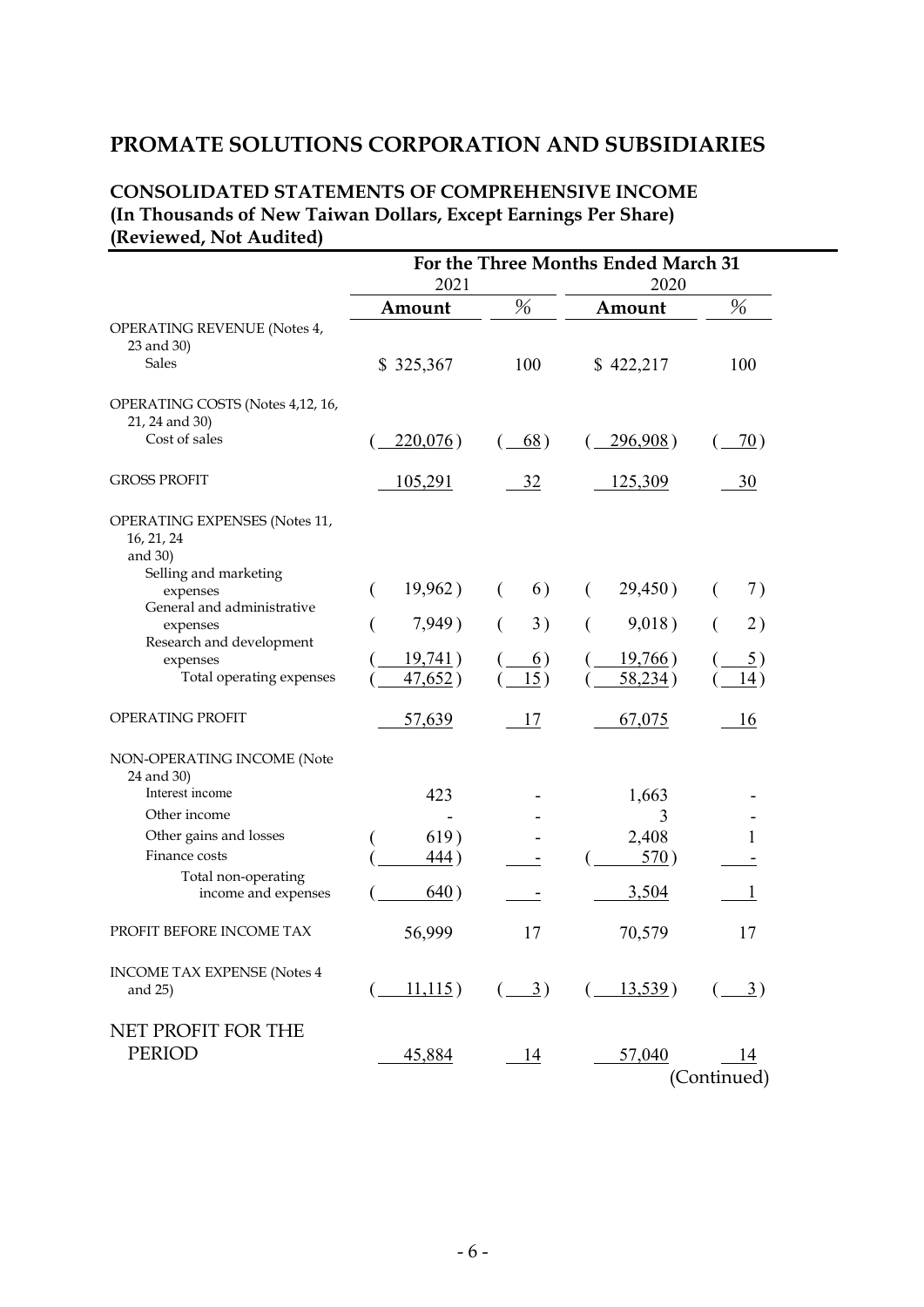|                                                                                                                                                                                           | 2021                 |                                  | 2020                                                    |                                   |  |
|-------------------------------------------------------------------------------------------------------------------------------------------------------------------------------------------|----------------------|----------------------------------|---------------------------------------------------------|-----------------------------------|--|
|                                                                                                                                                                                           | Amount               | %                                | Amount                                                  | %                                 |  |
| OTHER COMPREHENSIVE INCOME<br>(LOSS) (Notes 4,22and 25)<br>Unrealized gain (loss) on<br>investments in equity<br>Instruments as at fair<br>value through other<br>comprehensive<br>income | 6,155<br>\$<br>6,155 | $\overline{2}$<br>$\overline{2}$ | $(\underline{\mathcal{S}})$<br><u>2,273</u> )<br>2,273) |                                   |  |
| Items that may be reclassified<br>subsequently to profit or<br>loss<br>Exchange differences on<br>translating the                                                                         |                      |                                  |                                                         |                                   |  |
| financial statements of<br>foreign operations<br>Income tax relating to<br>items that may be<br>reclassified<br>subsequently to profit                                                    | 244)<br>€            |                                  | 26                                                      |                                   |  |
| or loss                                                                                                                                                                                   | 49<br>195)           |                                  | $\underline{6}$<br>20                                   |                                   |  |
| Other comprehensive<br>loss for the year, net<br>of income tax                                                                                                                            | 5,960                | $\overline{2}$                   | 2,253)                                                  | $\begin{pmatrix} 1 \end{pmatrix}$ |  |
| TOTAL COMPREHENSIVE<br><b>INCOME FOR THE PERIOD</b>                                                                                                                                       | 51,844<br>S          | <u> 16</u>                       | 54,787                                                  | 13                                |  |
| <b>EARNINGS PER SHARE (NEW</b><br>TAIWAN DOLLARS; Note 26)<br>From continuing operations                                                                                                  |                      |                                  |                                                         |                                   |  |
| <b>Basic</b>                                                                                                                                                                              | .20<br>\$            |                                  | .49                                                     |                                   |  |
| Diluted                                                                                                                                                                                   | 1.19                 |                                  | .48                                                     |                                   |  |

For the Three Months Ended March 31

The accompanying notes are an integral part of the consolidated financial statements.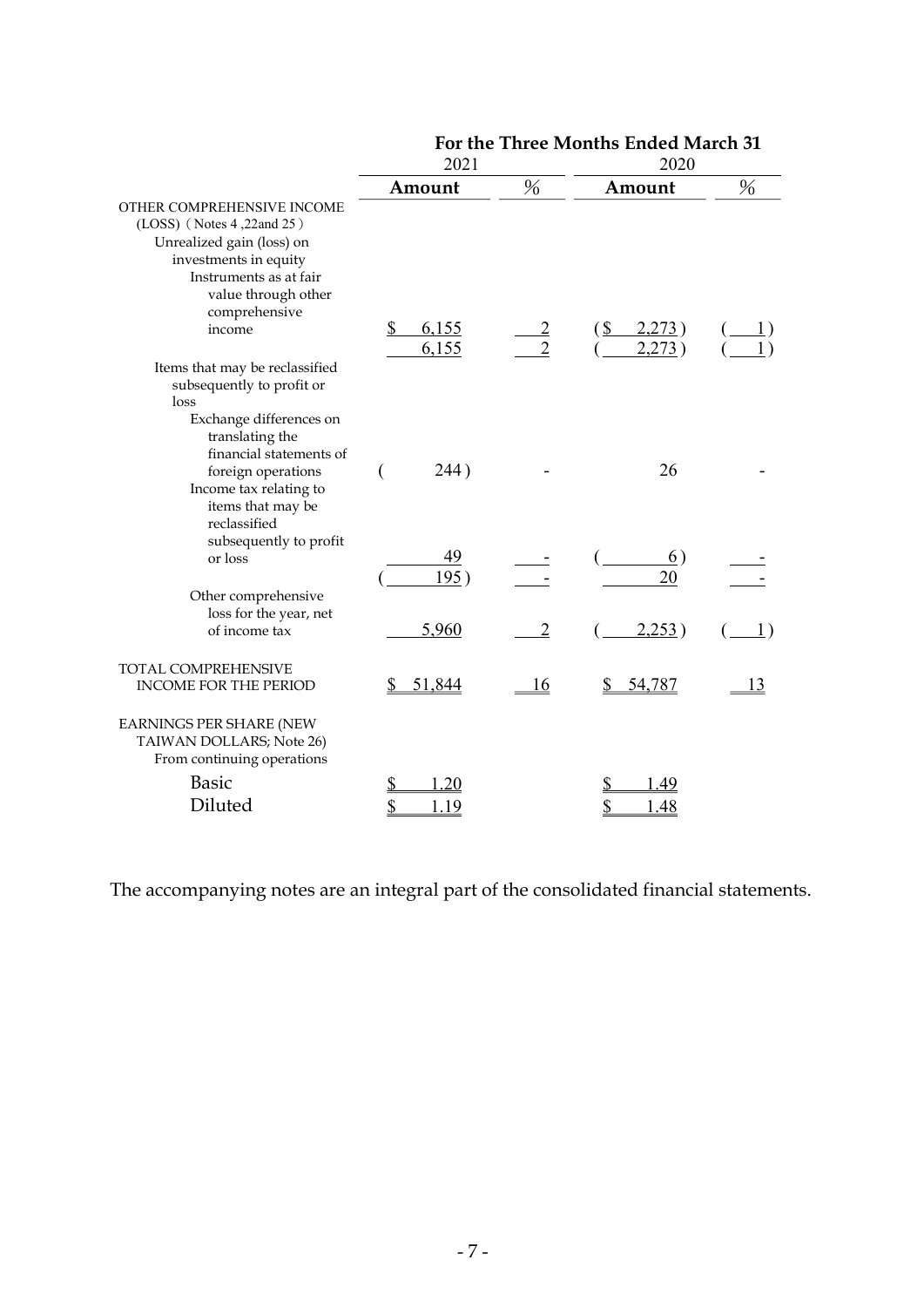## PROMATE SOLUTIONS CORPORATION AND SUBSIDIARIES CONSOLIDATED STATEMENTS OF CHANGES IN EQUITY FOR THE THREE MONTHS ENDED MARCH 31, 2021 AND 2020 (In Thousands of New Taiwan Dollars, Except Earnings Per Share) (Reviewed, Not Audited)

|                                                                                                | <b>Equity Attributable to Owners of the Company</b> |            |                           |                                                                                 |                          |                |                                                                                           |                                                                                                                   |              |
|------------------------------------------------------------------------------------------------|-----------------------------------------------------|------------|---------------------------|---------------------------------------------------------------------------------|--------------------------|----------------|-------------------------------------------------------------------------------------------|-------------------------------------------------------------------------------------------------------------------|--------------|
|                                                                                                |                                                     |            |                           |                                                                                 |                          |                |                                                                                           | <b>Other Equity</b>                                                                                               |              |
|                                                                                                |                                                     |            |                           |                                                                                 |                          |                | Exchange<br>Differences on<br><b>Translating the</b><br>Financial<br><b>Statements of</b> | Unrealized gain on<br><b>Financial Assets at</b><br><b>Fair Value Through</b><br>Other<br>Comprehensive<br>Income |              |
|                                                                                                | <b>Issued Capital</b>                               |            |                           |                                                                                 | <b>Retained Earnings</b> |                | Foreign<br>Operation                                                                      |                                                                                                                   |              |
|                                                                                                | S h a r e s Share Capital<br>(Thousands)            |            | Capital<br><b>Surplus</b> | Legal Reserve<br><b>Special</b><br>Unappropriated<br>Earnings<br><b>Reserve</b> |                          |                |                                                                                           |                                                                                                                   | Total Equity |
| <b>BALANCE AT JANUARY 1, 2020</b>                                                              | 38,255                                              | \$ 382,549 | \$ 396,393                | $\mathbb{S}$<br>84,663                                                          | 26<br>\$                 | \$ 206,670     |                                                                                           | (S)<br>2,678)                                                                                                     | \$1,067,573  |
| Net profit for the three months March 31, 2020                                                 |                                                     |            |                           |                                                                                 |                          | 57,040         |                                                                                           |                                                                                                                   | 57,040       |
| Other comprehensive income (loss) for the three<br>months March 31, 2020, net of income tax    |                                                     |            |                           |                                                                                 |                          |                | 20                                                                                        | 2,273)                                                                                                            | 2,253)       |
| Total comprehensive income for the three months<br>March 31, 2020                              |                                                     |            |                           |                                                                                 |                          | 57,040         | <b>20</b>                                                                                 | 2,273)                                                                                                            | 54,787       |
| Proceeds from disposal of financial assets at fair<br>value through other comprehensive income |                                                     |            |                           |                                                                                 |                          | 13)            |                                                                                           | 13                                                                                                                |              |
| <b>BALANCE AT MARCH 31, 2020</b>                                                               | 38,255                                              | \$382,549  | \$396,393                 | 84,663<br>S                                                                     | 26                       | 263,697<br>\$_ | 30)<br>(S)                                                                                | $\frac{1}{2}$<br>4,938)                                                                                           | \$1,122,360  |
| <b>BALANCE AT JANUARY 1, 2021</b>                                                              | 38,255                                              | \$382,549  | 386,829<br>\$             | 105,299<br>$\mathbb{S}$                                                         | 2,728<br>$\mathbb{S}$    | \$210,207      | 49)<br>(S <sup>2</sup> )                                                                  | $\boldsymbol{\mathsf{S}}$<br>11,292                                                                               | \$1,098,855  |
| Net profit for the three months March 31, 2021                                                 |                                                     |            |                           |                                                                                 |                          | 45,884         |                                                                                           |                                                                                                                   | 45,884       |
| Other comprehensive income (loss) for the three<br>months March 31, 2021, net of income tax    |                                                     |            |                           |                                                                                 |                          |                | 195)                                                                                      | 6,155                                                                                                             | 5,960        |
| Total comprehensive income for the three months<br>March 31, 2021                              |                                                     |            |                           |                                                                                 |                          | 45,884         | 195)                                                                                      | 6,155                                                                                                             | 51,844       |
| Proceeds from disposal of financial assets at fair<br>value through other comprehensive income |                                                     |            |                           |                                                                                 |                          | <u>166</u>     |                                                                                           | 166)                                                                                                              |              |
| <b>BALANCE AT MARCH 31, 2021</b>                                                               | 38,255                                              | \$382,549  | \$386,829                 | \$105,299                                                                       | 2,728<br>S.              | \$256,257      | 244)<br>(S)                                                                               | 17,281<br>$\mathbb{S}^-$                                                                                          | \$1,150,699  |

The accompanying notes are an integral part of the consolidated financial statement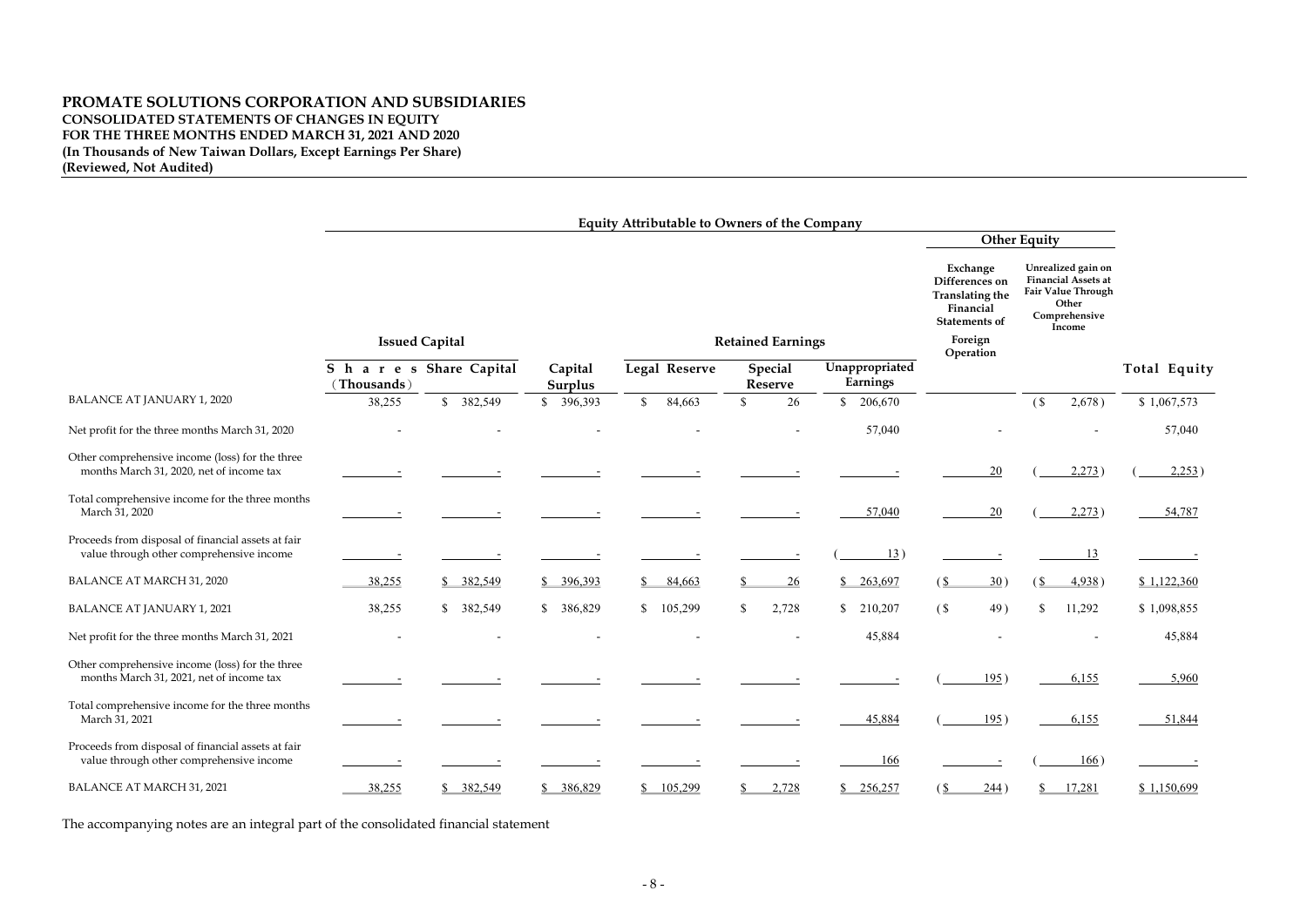## PROMATE SOLUTIONS CORPORATION AND SUBSIDIARIES

## CONSOLIDATED STATEMENTS OF CASH FLOWS (In Thousands of New Taiwan Dollars) (Reviewed, Not Audited)

|                                                                                          |    | For the Three<br><b>Months Ended</b><br><b>March 31 2021</b> |    | For the Three<br><b>Months Ended</b><br><b>March 31 2020</b> |  |
|------------------------------------------------------------------------------------------|----|--------------------------------------------------------------|----|--------------------------------------------------------------|--|
| CASH FLOWS FROM OPERATING ACTIVITIES                                                     |    |                                                              |    |                                                              |  |
| Income before income tax                                                                 | \$ | 56,999                                                       | \$ | 70,579                                                       |  |
| Adjustments for:                                                                         |    |                                                              |    |                                                              |  |
| Depreciation expenses                                                                    |    | 9,313                                                        |    | 8,949                                                        |  |
| Amortization expenses                                                                    |    | 539                                                          |    | 847                                                          |  |
| Expected credit loss (gain)/provision<br>(reversal of provision) for bad debt<br>expense |    | 6,000)                                                       | €  | 90)                                                          |  |
| Net loss (gain) on financial assets or<br>liabilities at fair value through profit       |    |                                                              |    |                                                              |  |
| or loss                                                                                  |    | 2,906)                                                       |    | 2,726                                                        |  |
| Finance costs                                                                            |    | 444                                                          |    | 570                                                          |  |
| Other adjustments to reconcile profit                                                    |    |                                                              |    |                                                              |  |
| $(\text{loss})$                                                                          |    | 1,435)                                                       |    | 8,279)                                                       |  |
| Interest incomes                                                                         |    | 423)                                                         |    | 1,663)                                                       |  |
| Gain on Lease Modification                                                               |    | 111)                                                         |    |                                                              |  |
| Dividend income                                                                          |    |                                                              |    | 3)                                                           |  |
| Unrealized foreign exchange loss (gain)                                                  |    |                                                              |    | 612)                                                         |  |
| Loss (gain) on inventory<br>impairment                                                   |    | 6,000)                                                       |    | 1,000)                                                       |  |
| Net (gain) loss on foreign currency<br>exchange                                          |    | 1,779)                                                       |    |                                                              |  |
| Changes in operating assets and liabilities<br>Financial assets mandatorily              |    |                                                              |    |                                                              |  |
| classified as at fair value<br>through profit or loss<br>Decrease (increase) in accounts |    | 6,158                                                        | €  | 8,411)                                                       |  |
| receivable<br>Decrease (increase) in accounts                                            |    | 90,167                                                       |    | 65,631                                                       |  |
| receivable due from related parties                                                      |    | 2,159                                                        |    | 940                                                          |  |
| Decrease (increase) in other receivable                                                  |    | 11,044)                                                      |    | 4,787)                                                       |  |
| Decrease (increase) in inventories)                                                      |    | 18,686                                                       |    | 58,797)                                                      |  |
| Decrease (increase) in prepayments                                                       | (  | 5,147)                                                       |    | 293)                                                         |  |
| Decrease (increase) in other current<br>assets                                           |    |                                                              |    | 72)                                                          |  |
| Increase (decrease) in contract liabilities                                              |    | 26,418                                                       |    | 1,693)                                                       |  |
| Increase (decrease) in accounts payable                                                  |    | 17,393)                                                      |    | 34,077                                                       |  |
| Increase (decrease) in accounts payable<br>to related parties                            |    | 3,618)                                                       |    | 6,710                                                        |  |
| Increase (decrease) in other payable                                                     |    | 19,866)                                                      |    | 9,264)                                                       |  |
| Increase (decrease) in other payable to<br>related parties                               |    | 51)                                                          |    | 848                                                          |  |
| Increase (decrease) in other current<br>liabilities                                      |    | 207)                                                         |    | 196)                                                         |  |

(Continued)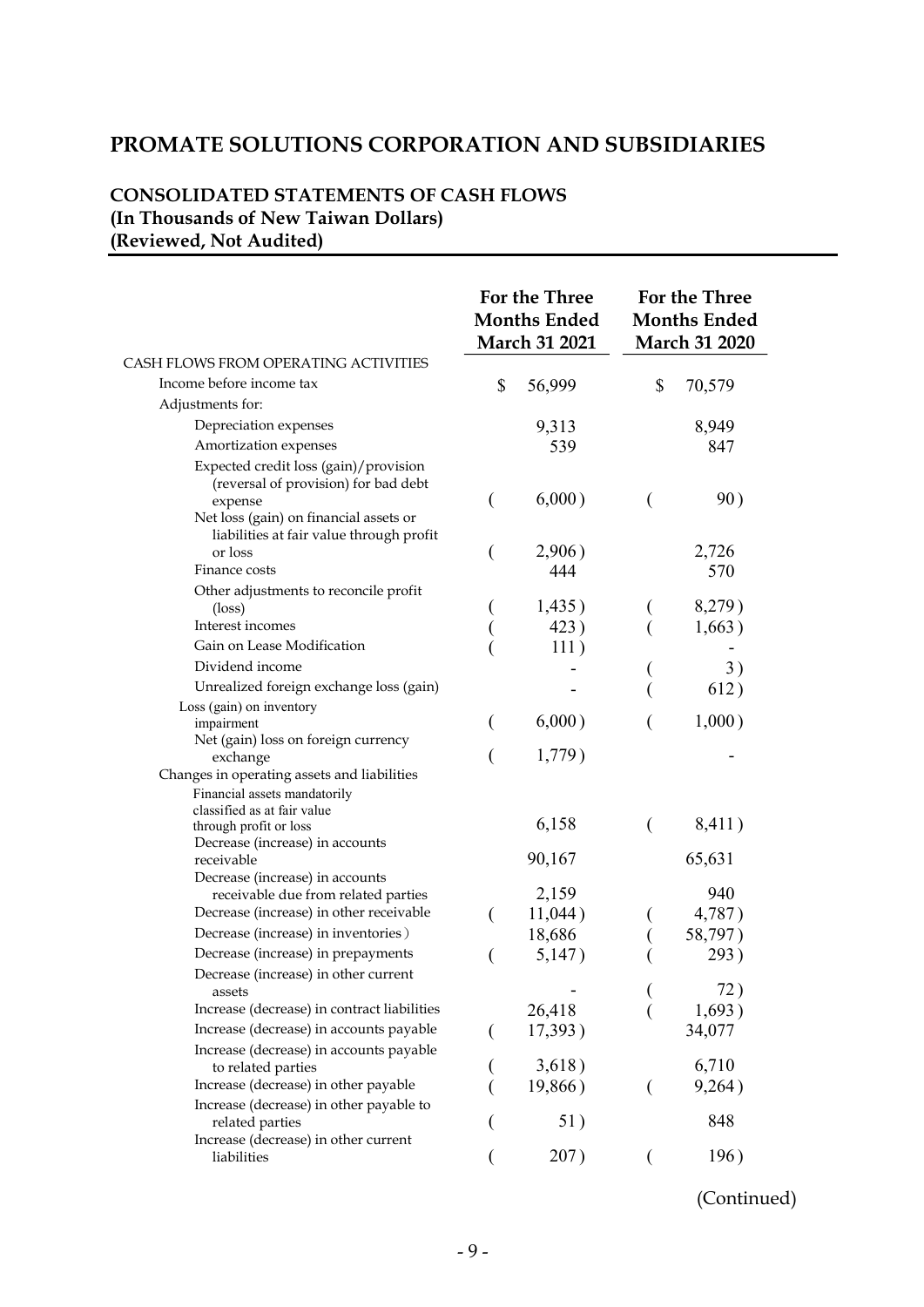|                                                                                                                                      | <b>For the Three</b><br><b>Months Ended</b><br><b>March 31 2021</b> | <b>For the Three</b><br><b>Months Ended</b><br><b>March 31 2020</b> |
|--------------------------------------------------------------------------------------------------------------------------------------|---------------------------------------------------------------------|---------------------------------------------------------------------|
| Increase (decrease) in net defined benefit<br>liability<br>Increase (decrease) in provisions                                         | $\sqrt{S}$<br>140)<br>1,035                                         | $\left( \text{\$}$<br>136)<br>1,321)                                |
| Cash generated from operations                                                                                                       | 135,798                                                             | 95,260                                                              |
| Interest received                                                                                                                    | 423                                                                 | 1,663                                                               |
| Income tax paid                                                                                                                      | 14)                                                                 | 126)                                                                |
| Net cash generated from operating<br>activities                                                                                      | <u>136,207</u>                                                      | 96,797                                                              |
| CASH FLOWS FROM INVESTING ACTIVITIES                                                                                                 |                                                                     |                                                                     |
| Decrease in refundable deposits                                                                                                      | 5                                                                   |                                                                     |
| Increase in prepayments f<br>or business facilities<br>Other dividends received                                                      | 1,208)<br>$\overline{(}$                                            | 3,702)<br>€<br>3                                                    |
| Acquisition of financial assets at fair value<br>through other comprehensive income<br>Proceeds from disposal of financial assets at |                                                                     | 16,364)                                                             |
| fair value through other comprehensive<br>income<br>Acquisition of financial assets at amortized                                     | 470                                                                 | 45                                                                  |
| cost                                                                                                                                 | 57,040)<br>€                                                        | 300,518)<br>€                                                       |
| Proceeds from disposal of financial assets at<br>amortized cost<br>Net cash used in investing activities                             | <u>115,669</u><br>57,896                                            | <u>180,060</u><br>140,476)                                          |
| CASH FLOWS FROM (USED IN) FINANCING<br><b>ACTIVITIES</b>                                                                             |                                                                     |                                                                     |
| Payments of lease liabilities                                                                                                        | <u>9,729</u> )                                                      | <u>9,484</u> )                                                      |
| NET INCREASE (DECREASE) IN CASH<br>AND CASH EQUIVALENTS                                                                              | 9,729)                                                              | <u>9,484</u> )                                                      |
| EFFECTS OF EXCHANGE RATE CHANGES ON<br>THE BALANCE OF CASH HELD IN FOREIGN<br><b>CURRENCIES</b>                                      | 172)                                                                | 12                                                                  |
| NET INCREASE (DECREASE) IN CASH AND<br><b>CASH EQUIVALENTS</b>                                                                       | 184,202                                                             | 53,151)                                                             |
| CASH AND CASH EQUIVALENTS AT THE<br><b>BEGINNING OF THE YEAR</b>                                                                     | 608,947                                                             | 833,430                                                             |
| CASH AND CASH EQUIVALENTS REPORTED IN<br>THE STATEMENT OF FINANCIAL POSITION                                                         | \$793,149                                                           | \$ 780,279                                                          |

The accompanying notes are an integral part of the consolidated financial statements.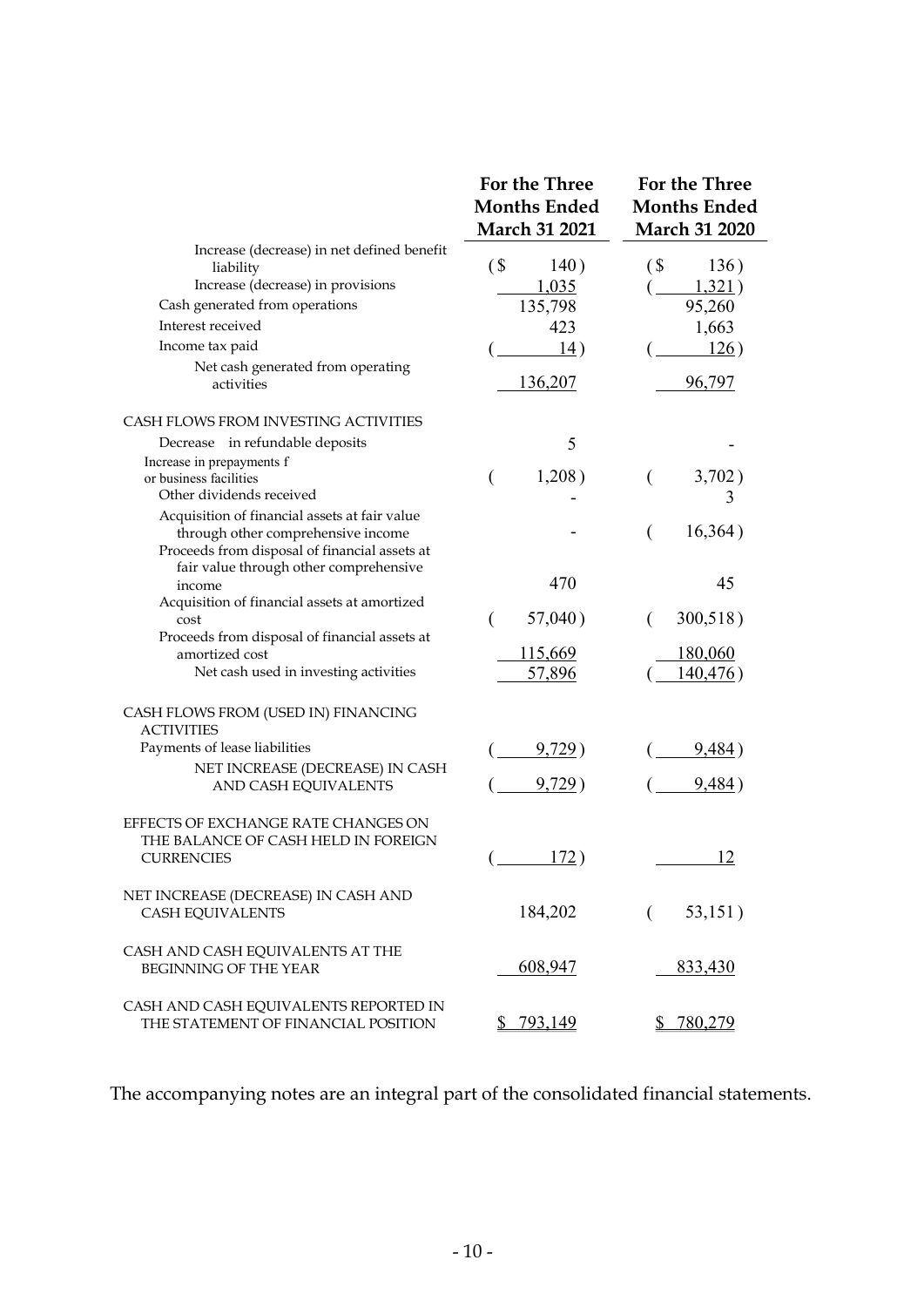# PROMATE SOLUTIONS CORPORATION AND SUBSIDIARIES NOTES TO CONSOLIDATED FINANCIAL STATEMENTS FOR THE THREE MONTHS ENDED MARCH 31, 2021 AND 2020 (In Thousands of New Taiwan Dollars, Unless Stated Otherwise) (Reviewed, Not Audited)

## 1. GENERAL INFORMATION

Promate Solutions Corporation (the "Company") is a listed company established on May 29. 2000. The main business of the Company include research & development and manufacture of medical touch screen displays, embedded control systems, special application and industrial displays, and research & development of applicable software and hardware.

According to resolutions of the shareholders' meeting on June 10, 2013 , the department of special application product of Promate Electronic Co., Ltd had been transfer to the Company based on Business Mergers And Acquisitions Act. The purpose of division was due to organization adjustment of Promate Electronic Co. According to Board resolutions, the reference date of the division was August 1.2013. , the value of the division department was 123,900 thousand. The Company had been issued 8,260 thousand ordinary share priced at 15 for division.

The parent company of the Company is Promate Electronic Co., Ltd. with equity interests of 66.21% on March 31, 2021 and 2020.

The Company's shares have been listed on OTC trading at Taipei Exchange since March 2004.

The functional currency of the Company is the New Taiwan Dollar.

## 2. APPROVAL OF FINANCIAL STATEMENTS

The consolidated financial statements were approved by the board of directors on April 29, 2021.

## 3. APPLICATION OF NEW, AMENDED AND REVISED STANDARDS AND INTERPRETATIONS

a. Initial application of the amendments to the Regulations Governing the Preparation of Financial Reports by Securities Issuers and the International Financial Reporting Standards (IFRS), International Accounting Standards (IAS), Interpretations of IFRS (IFRIC), and Interpretations of IAS (SIC) (collectively, the "IFRSs") endorsed and issued into effect by Financial Supervisory Commission (FSC).

Except for the following, the initial application of the amendments to the Regulations Governing the Preparation of Financial Reports by Securities Issuers and the IFRSs endorsed and issued into effect by the FSC did not have any material impact on the Group's accounting policies.

b. New IFRSs in issue but not yet endorsed and issued into effect by the FSC: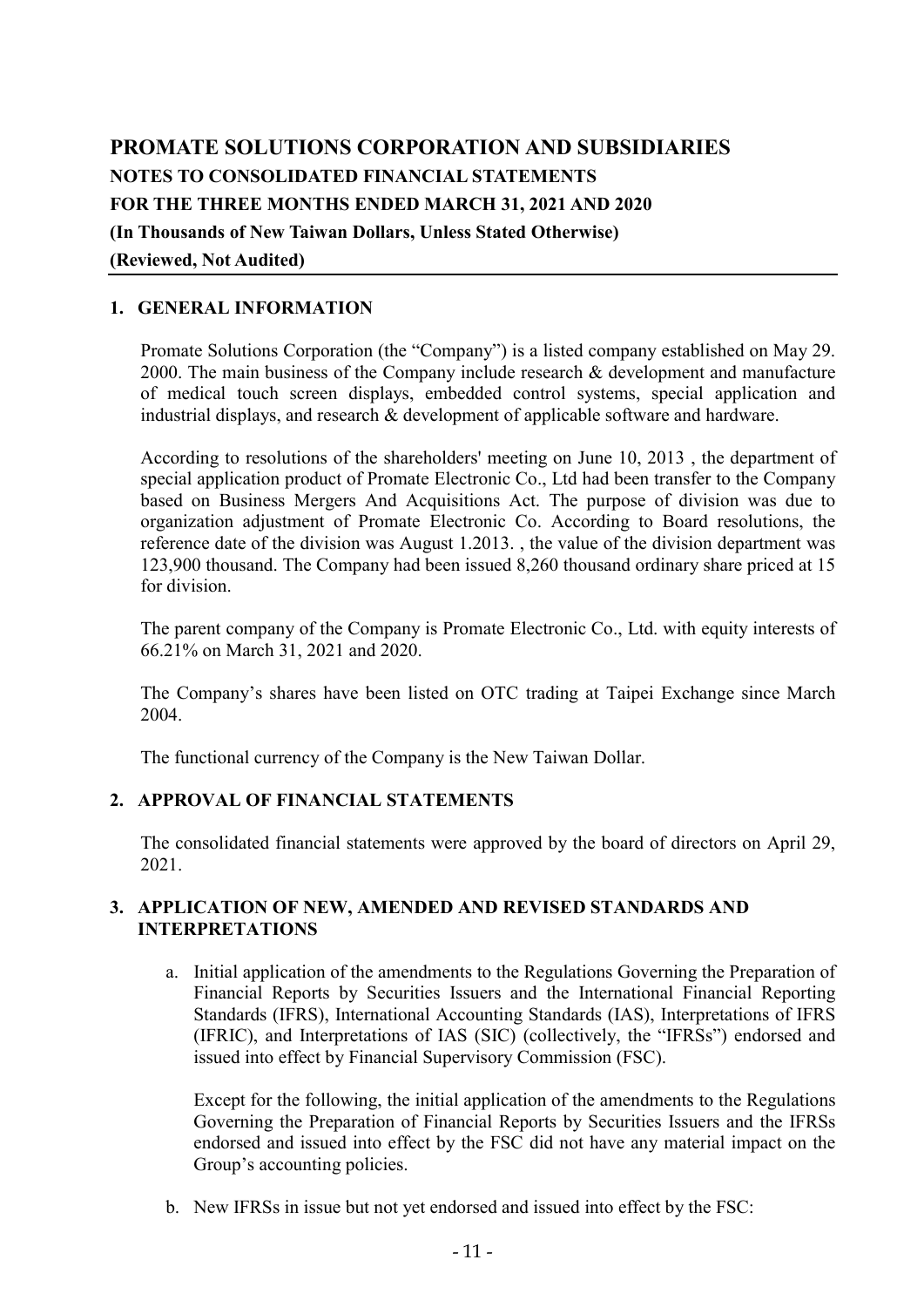| <b>New IFRSs</b>                                       | <b>Effect Date Announced</b><br>by IASB (Notel) |
|--------------------------------------------------------|-------------------------------------------------|
| "Annual Improvements to IFRS Standards 2018-           |                                                 |
| 2020"                                                  | January 1, 2022 (Note2)                         |
| Amendments to IFRS 3 "Reference to the                 |                                                 |
| Conceptual Framework"                                  | January 1, 2022 (Note3)                         |
| Amendments to IFRS 10 and IAS 28 "Sale or              | To be determined by IASB                        |
| Contribution of Assets between An Investor and         |                                                 |
| Its Associate or Joint Venture"                        |                                                 |
| Amendment to IFRS 16                                   | April 1, 2021 (Note 8)                          |
| "Covid19 Related Rent Concessions beyond 30 June 2021" |                                                 |
| <b>IFRS 17 "insurance Contracts"</b>                   | January 1, 2023                                 |
| Amendments to IFRS 17                                  | January 1, 2023                                 |
| Amendments to IAS 1 "Classification of Liabilities as  | January 1, 2023                                 |
| Current or Non-current"                                |                                                 |
| Amendments to IAS 1 "Disclosure of Accounting          | January 1, 2023 (Note 6)                        |
| Policies"                                              |                                                 |
| Amendments to IAS 8 "Definition of Accounting          | January 1, 2023 (Note 7)                        |
| Estimates"                                             |                                                 |
| Amendments to IAS 16 "Property, Plant and              | January 1, 2022 (Note 4)                        |
| Equipment - Proceeds before Intended Use"              |                                                 |
| Amendments to IAS 37 "Onerous Contracts–Cost of        | January 1, 2022 (Note 5)                        |
| <b>Fulfilling a Contract</b>                           |                                                 |

- Note 1: Unless stated otherwise, the above New IFRSs are effective for annual reporting periods beginning on or after their respective effective dates.
- Note 2: The amendments to IFRS 9 are applied prospectively to modifications and exchanges of financial liabilities that occur on or after the annual reporting periods beginning on or after January 1, 2022. The amendments to IAS 41 "Agriculture" are applied prospectively to the fair value measurements on or after the annual reporting periods beginning on or after January 1, 2022. The amendments to IFRS 1 "First-time Adoptions of IFRSs" are applied retrospectively for annual reporting periods beginning on or after January 1, 2022.
- Note 3: The amendments are applicable to business mergers for which the acquisition date is on or after the beginning of the first annual reporting period beginning on or after January 1, 2022.
- Note 4: The amendments are applicable to property, plant and equipment that are brought to the location and condition necessary for them to be capable of operating in the manner intended by management on or after January 1, 2021.
- Note 5: The amendments are applicable to contracts for which the entity has not yet fulfilled all its obligations on January 1, 2022.
- Note 6: The amendments will be applied prospectively for annual reporting periods beginning on or after January 1, 2023.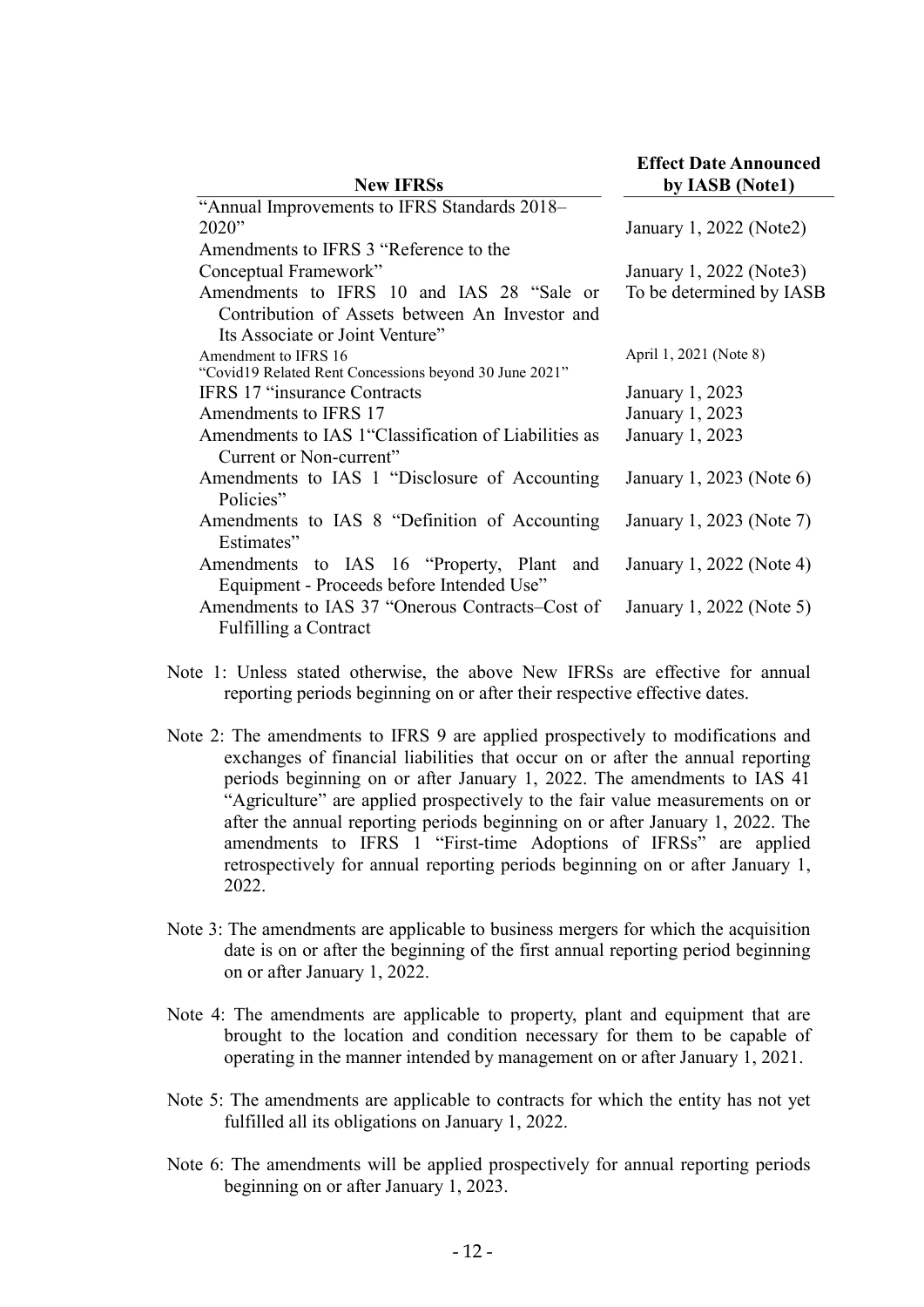- Note 7: The amendments are applicable to changes in accounting estimates and changes in accounting policies that occur on or after the beginning of the annual reporting period beginning on or after January 1, 2023.
- Note 8: A lessee should apply the amendment for annual reporting periods beginning on or after April 1, 2021, recognizing the cumulative effect of initial application at the beginning of the annual reporting period
- 1) Amendments to IFRS 10 and IAS 28 "Sale or Contribution of Assets between an Investor and its Associate or Joint Venture"

The amendments stipulate that, when the Group sells or contributes assets that constitute a business (as defined in IFRS 3) to an associate, the gain or loss resulting from the transaction is recognized in full. Also, when the Group loses control of a subsidiary that contains a business but retains significant influence or joint control, the gain or loss resulting from the transaction is recognized in full.

Conversely, when the Group sells or contributes assets that do not constitute a business to an associate, the gain or loss resulting from the transaction is recognized only to the extent of the Group's interest as an unrelated investor in the associate, i.e., the Group's share of the gain or loss is eliminated. Also, when the Group loses control of a subsidiary that does not contain a business but retains significant influence over an associate, the gain or loss resulting from the transaction is recognized only to the extent of the Group's interest as an unrelated investor in the associate, i.e., the Group's share of the gain or loss is eliminated.

2) Amendments to IAS 1 "Classification of Liabilities as Current or Non-current"

The amendments clarify that for a liability to be classified as non-current, the Group shall assess whether it has the right at the end of the reporting period to defer settlement of the liability for at least twelve months after the reporting period. If such rights are in existence at the end of the reporting period, the liability is classified as non-current regardless of whether the Group will exercise that right. The amendments also clarify that, if the right to defer settlement is subject to compliance with specified conditions, the Group must comply with those conditions at the end of the reporting period even if the lender does not test compliance until a later date.

The amendments stipulate that, for the purpose of liability classification, the aforementioned settlement refers to a transfer of cash, other economic resources or the Group's own equity instruments to the counterparty that results in the extinguishment of the liability. However, if the terms of a liability that could, at the option of the counterparty, result in its settlement by a transfer of the Group's own equity instruments, and if such option is recognized separately as equity in accordance with IAS 32: Financial Instruments: Presentation, the aforementioned terms would not affect the classification of the liability.

3) Annual Improvements to IFRS Standards 2018-2020

Several standards, including IFRS 9 "Financial Instruments", were amended in the annual improvements. IFRS 9 requires to compare the discounted present value of the cash flows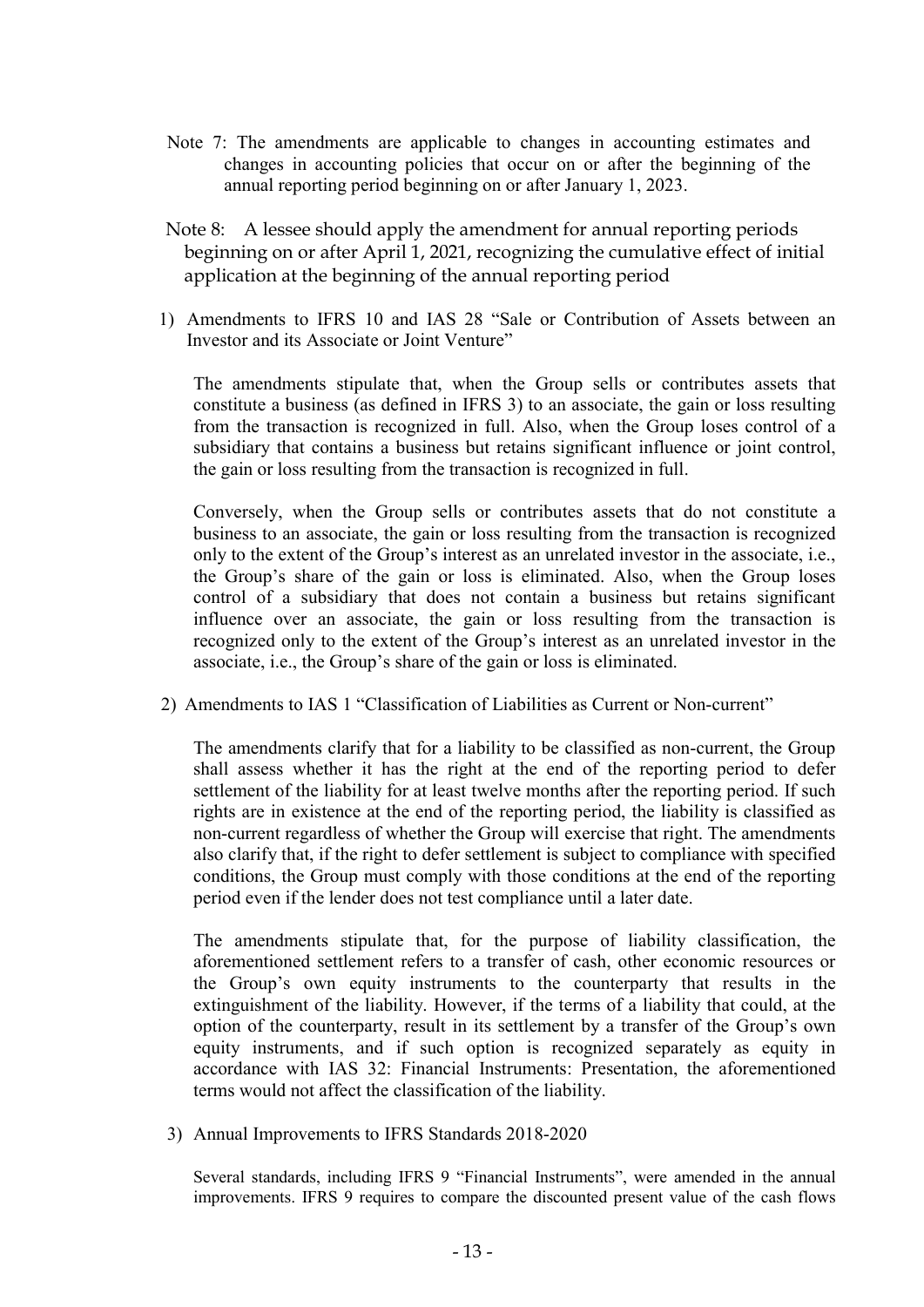under the new terms, including any fees paid net of any fees received, with that of the cash flows under the original financial liability when there is an exchange or modification of debt instruments. The new terms and the original terms are substantially different if the difference between those discounted present values is at least 10 per cent. The amendments to IFRS 9 clarify that the only fees that should be included in the above assessment are those fees paid or received between the borrower and the lender.

4) Amendments to IFRS 3 "'Reference to the Conceptual Framework"

The amendments replace the references to the Conceptual Framework of IFRS 3 and specify that the acquirer shall apply IFRIC 21 "Levies" to determine whether the event that gives rise to a liability for a levy has occurred at the acquisition date.

5) Amendments to IAS 16 "Property, Plant and Equipment: Proceeds before Intended Use"

The amendments prohibit an entity from deducting from the cost of an item of property, plant and equipment any proceeds from selling items produced while bringing that asset to the location and condition necessary for it to be capable of operating in the manner intended by management. The cost of those items is measured in accordance with IAS 2 "Inventories". Any proceeds from selling those items and the cost of those items are recognized in profit or loss in accordance with applicable standards.

The amendments are applicable only to items of property, plant and equipment that are brought to the location and condition necessary for them to be capable of operating in the manner intended by management on or after January 1, 2021. The Group will restate its comparative information when it initially applies the aforementioned amendments.

6) Amendments to IAS 37 "Onerous Contracts - Cost of Fulfilling a Contract"

The amendments specify that when assessing whether a contract is onerous, the "cost of fulfilling a contract" includes both the incremental costs of fulfilling that contract (for example, direct labor and materials) and an allocation of other costs that relate directly to fulfilling contracts (for example, an allocation of depreciation for an item of property, plant and equipment used in fulfilling the contract).

The Group will recognize the cumulative effect of the initial application of the aforementioned amendments in the retained earnings at the date of the initial application.

7) Amendments to IAS 1 "Disclosure of Accounting Policies"

This amendment clearly stipulates that the consolidated company shall determine the material accounting policy information to be disclosed according to the definition of materiality. Accounting policy information is material to the extent that it can reasonably be expected to influence the decisions made by major users of the financial statements for general purpose on which the financial statements are based. This amendment clarifies: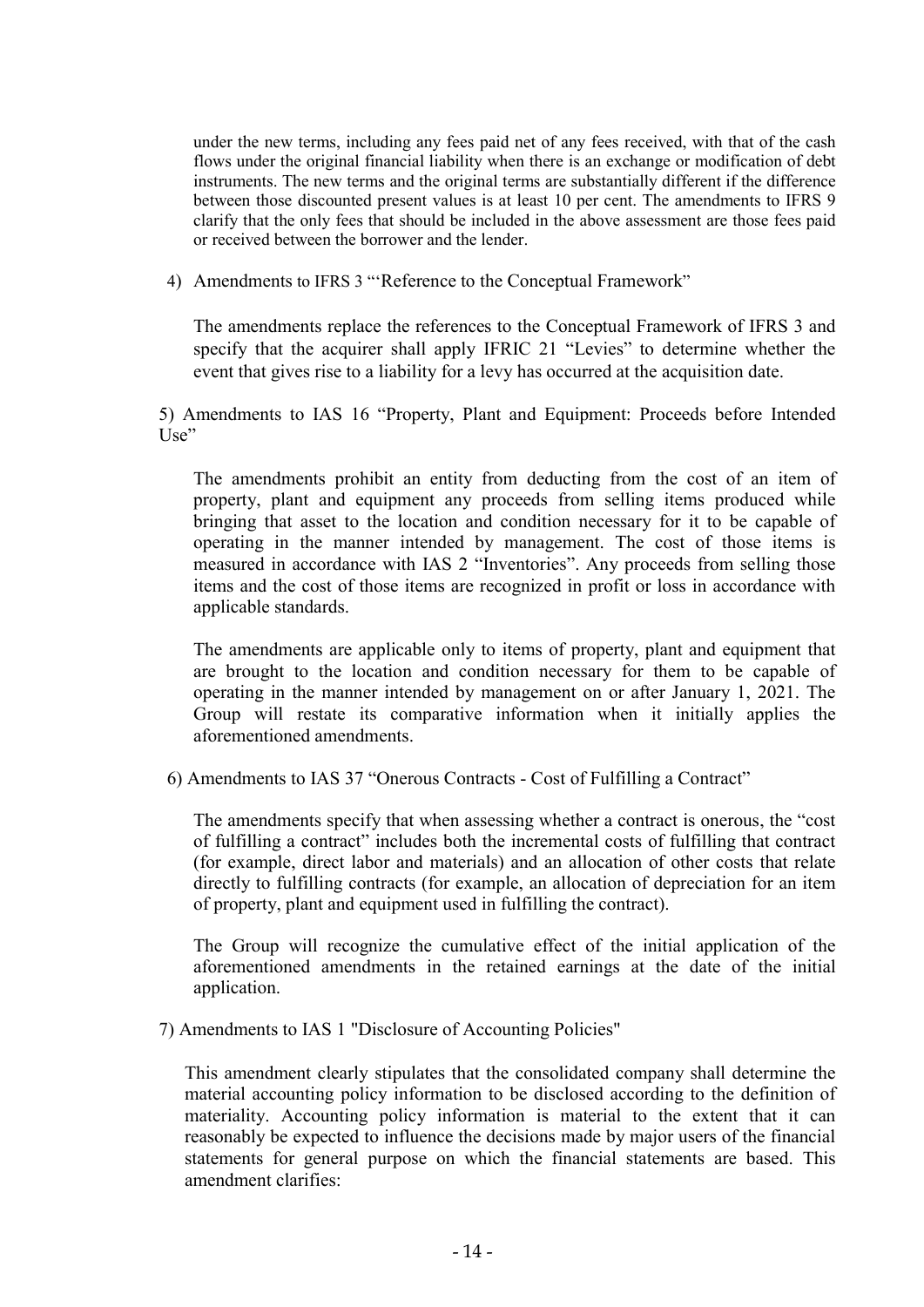- Accounting policy information relating to non-material transactions, other matters or circumstances is non-material and the consolidated company is not required to disclose such information.
- The consolidated company may judge the relevant accounting policy information to be material due to the nature of the transaction, other matters or circumstances, even if the amount is not material.
- Not all accounting policy information relating to material transactions, other matters or circumstances is material.

In addition, the amendment provides an example of how accounting policy information may be material if it is related to material transactions, other matters or circumstances and if:

- (1) The consolidated company changes its accounting policies during the reporting period and the change results in a material change in the financial statement information;
- (2) The consolidated company selects its applicable accounting policies from the options permitted by the Standards;
- (3) Accounting policies are established by the consolidated company in accordance with IAS 8 "Accounting Policies, Changes in Accounting Estimates and Errors" due to the lack of specific standards;
- (4) The consolidated company discloses relevant accounting policies determined by the application of material judgments or assumptions; or
- (5) There are complex accounting requirements and users of financial statements rely on such information in order to understand such material transactions, other matters or circumstances.
- 8) Amendments to IAS 8 "Definition of Accounting Estimates"

This amendment clearly stipulates that the accounting estimates refer to the monetary amounts in financial statements that are affected by measurement uncertainties. When the accounting policies apply to the consolidated company, the financial statement items may have to be measured in terms of monetary amounts that cannot be directly observed but must be estimated. Measuring techniques and input values are used to establish the accounting estimates for this purpose. If the impact of change in the measurement technology or input value on accounting estimates is not correction of previous errors, it is the change in accounting estimates.

9) Amendment to IFRS 16 "Covid19 Related Rent Concessions beyond 30 June 2021"

In May 2020, the amendment to IFRS 16 permits a lessee to apply the practical expedient only to rent concessions for which any reduction in lease payments affects only payments originally due on or before 30 June 2021.

This amendment extend the availability of the practical expedient described above so that it applies to rent concessions for which any reduction in lease payments affects only payments originally due on or before 30 June 2022, provided the other conditions for applying the practical expedient are met..

In May 2020, the amendment to IFRS 16 permits a lessee to apply the practical expedient only to rent concessions for which any reduction in lease payments affects only payments originally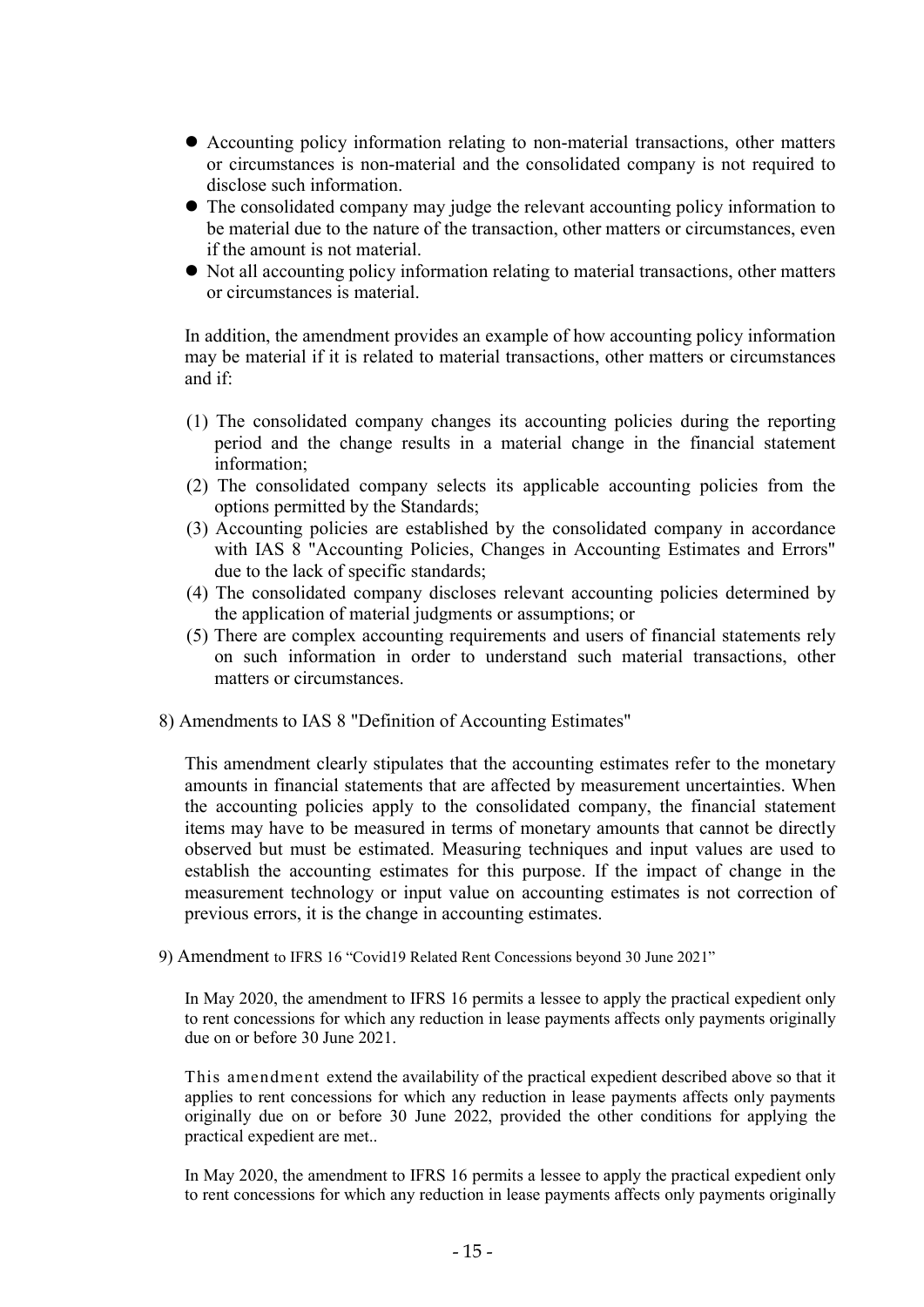due on or before 30 June 2021.

This amendment extend the availability of the practical expedient described above so that it applies to rent concessions for which any reduction in lease payments affects only payments originally due on or before 30 June 2022, provided the other conditions for applying the practical expedient are met..

Except for the above impact, as of the date the consolidated financial statements were authorized for issue, the Group is continuously assessing the possible impact that the application of other standards and interpretations will have on the Group's financial position and financial performance and will disclose the relevant impact when the assessment is completed.

### 4. SUMMARY OF SIGNIFICANT ACCOUNTING POLICIES

a. Statement of compliance

The consolidated financial statements have been prepared in accordance with the Regulations Governing the Preparation of Financial Reports by Securities Issuers and IFRSs as endorsed and issued into effect by the FSC.

b. Basis of preparation

The consolidated financial statements have been prepared on the historical cost basis except for financial instruments which are measured at fair value and net defined benefit liabilities which are measured at the present value of the defined benefit obligation less the fair value of plan assets.

The fair value measurements, which are grouped into Levels 1 to 3 based on the degree to which the fair value measurement inputs are observable and based on the significance of the inputs to the fair value measurement in its entirety, are described as follows:

- 1) Level 1 inputs are quoted prices (unadjusted) in active markets for identical assets or liabilities;
- 2) Level 2 inputs are inputs other than quoted prices included within Level 1 that are observable for an asset or liability, either directly (i.e., as prices) or indirectly (i.e., derived from prices); and
- 3) Level 3 inputs are unobservable inputs for the asset or liability.
- c. Basis of Consolidation

The consolidated financial statements incorporate the financial statements of the Company and the entities controlled by the Company. Income and expenses of subsidiaries acquired or disposed of during the period are included in the consolidated statement of comprehensive income from the effective dates of acquisitions up to the effective dates of disposals, as appropriate. When necessary, adjustments are made to the financial statements of subsidiaries to bring their accounting policies into line with those of the Group. All intra-group transactions, balances, income and expenses are eliminated in full upon consolidation. Total comprehensive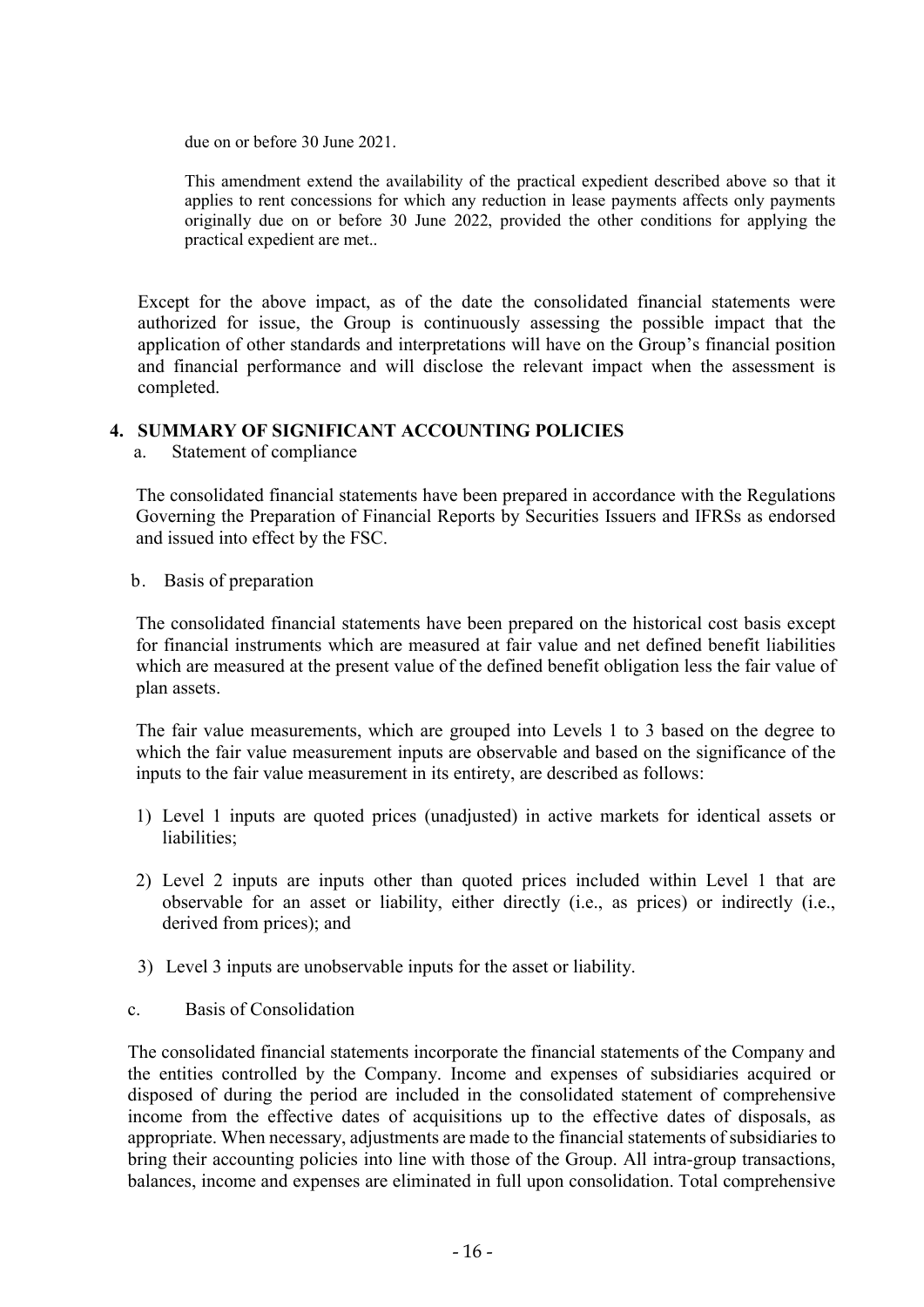income of subsidiaries is attributed to the owners of the Company and to the non-controlling interests even if this results in the non-controlling interests having a deficit balance.

Changes in the Group's ownership interests in subsidiaries that do not result in the Group losing control over the subsidiaries are accounted for as equity transactions. The carrying amounts of the interests of the Group and the non-controlling interests are adjusted to reflect the changes in their relative interests in the subsidiaries. Any difference between the amount by which the non-controlling interests are adjusted and the fair value of the consideration paid or received is recognized directly in equity and attributed to the owners of the Company.

See Note 13 and Table 2 for detailed information on subsidiaries (including the percentages of ownership and main businesses).

d. Other significant accounting policies

Except for the following, for the summary of other significant accounting policies, refer to the consolidated financial statements for the year ended December 31, 2020.

1) Retirement benefits

Pension cost for an interim period is calculated on a year-to-date basis by using the actuarially determined pension cost rate at the end of the prior financial year, adjusted for significant market fluctuations since that time and for significant plan amendments, settlements, or other significant one-off events.

2) Taxation

Income tax expense represents the sum of the tax currently payable and deferred tax. Interim period income taxes are assessed on an annual basis and calculated by applying to an interim period's pre-tax income the tax rate that would be applicable to expected total annual earnings.

## 5. CRITICAL ACCOUNTING JUDGMENTS AND KEY SOURCES OF ESTIMATION UNCERTAINTY

In the application of the Group's accounting policies, management is required to make judgments, estimates and assumptions about the carrying amounts of assets and liabilities that are not readily apparent from other sources. The estimates and associated assumptions are based on historical experience and other factors that are considered relevant. Actual results may differ from these estimates.

The Group considers the economic implications of the COVID-19 when making its critical accounting estimates. The estimates and underlying assumptions are reviewed on an ongoing basis. Revisions to accounting estimates are recognized in the period in which the estimates are revised if the revisions affect only that period or in the period of the revisions and future periods if the revisions affect both current and future periods.

## 6. CASH AND CASH EQUIVALENTS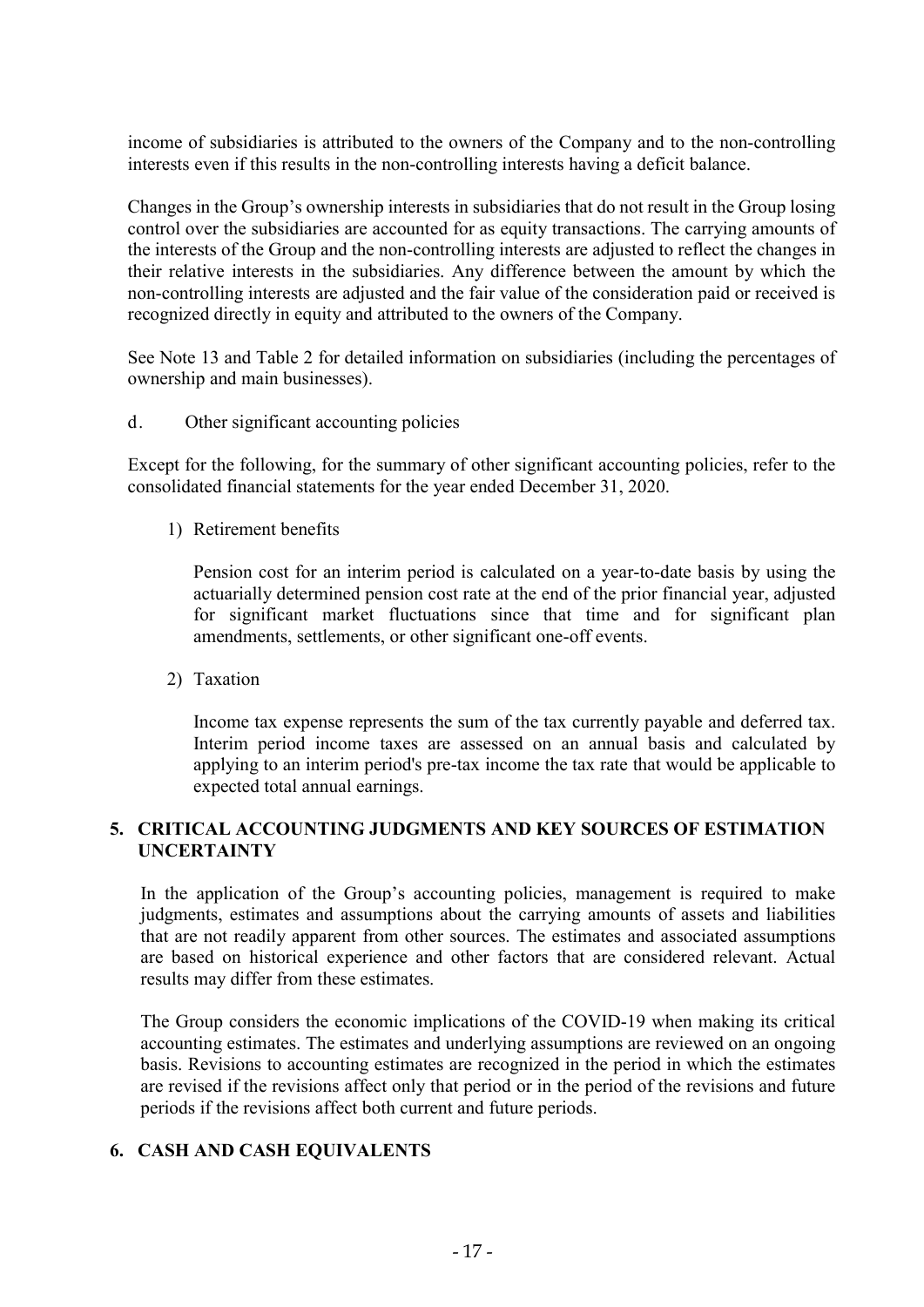|                                                                                         |         |                       |         | December 31, |                       |
|-----------------------------------------------------------------------------------------|---------|-----------------------|---------|--------------|-----------------------|
|                                                                                         |         | <b>March 31, 2021</b> |         | 2020         | <b>March 31, 2020</b> |
| Cash on hand                                                                            | \$      | 530                   | \$      | 873          | \$<br>918             |
| Checking accounts and                                                                   |         |                       |         |              |                       |
| demand deposits                                                                         | 402,619 |                       | 348,074 |              | 429,361               |
| Cash equivalents (investment<br>with original maturities less<br>than three months time |         |                       |         |              |                       |
| deposits)                                                                               |         |                       |         |              |                       |
| Bank time deposit                                                                       |         | 390,000               |         | 260,000      | 350,000               |
|                                                                                         |         | 793,149               |         | 608,947      | 780,279               |

The market rate intervals of cash in bank, at the end of the reporting period were as follows:

|                 | December 31,            |                      |                       |  |  |
|-----------------|-------------------------|----------------------|-----------------------|--|--|
|                 | <b>March 31, 2021</b>   | 2020                 | <b>March 31, 2020</b> |  |  |
| Demand deposits | $0.001\%~0.35\%$        | $0.001\%~0.05\%$     | $0.001\% \sim 0.35\%$ |  |  |
| Time deposits   | $0.34\%$ $\sim$ $0.4\%$ | $0.34\%$ $\sim$ 0.4% | $0.59\% \sim 0.6\%$   |  |  |

## 7. FINANCIAL INSTRUMENTS AT FAIR VALUE THROUGH PROFIT OR LOSS

|                              | <b>March 31, 2021</b> | December 31,<br>2020 | <b>March 31, 2020</b> |
|------------------------------|-----------------------|----------------------|-----------------------|
| Financial assets at FVTPL -  |                       |                      |                       |
| current                      |                       |                      |                       |
| Financial assets mandatorily |                       |                      |                       |
| classified as at FVTP:       |                       |                      |                       |
| -Domestic                    |                       |                      |                       |
| <i>s</i> investments         |                       |                      |                       |

### 8. FINANCIAL ASSETS AT FAIR VALUE THROUGH OTHER COMPREHENSIVE INCOME

|                       |                       | December 31, |                       |
|-----------------------|-----------------------|--------------|-----------------------|
|                       | <b>March 31, 2021</b> | 2020         | <b>March 31, 2020</b> |
| Non-current           |                       |              |                       |
| Investments in equity |                       |              |                       |
| instruments           | 49.292                | 43,607       | 28,938                |

### Investments in equity instruments at FVTOCI

|                      |                       | December 31, |                       |
|----------------------|-----------------------|--------------|-----------------------|
|                      | <b>March 31, 2021</b> | 2020         | <b>March 31, 2020</b> |
| Non-current          |                       |              |                       |
| Domestic investments |                       |              |                       |
| Listed shares        |                       |              |                       |
| HIGGSTEC Inc.        | 292                   | 43,607       |                       |

These investments in equity instruments are held for medium to long-term strategic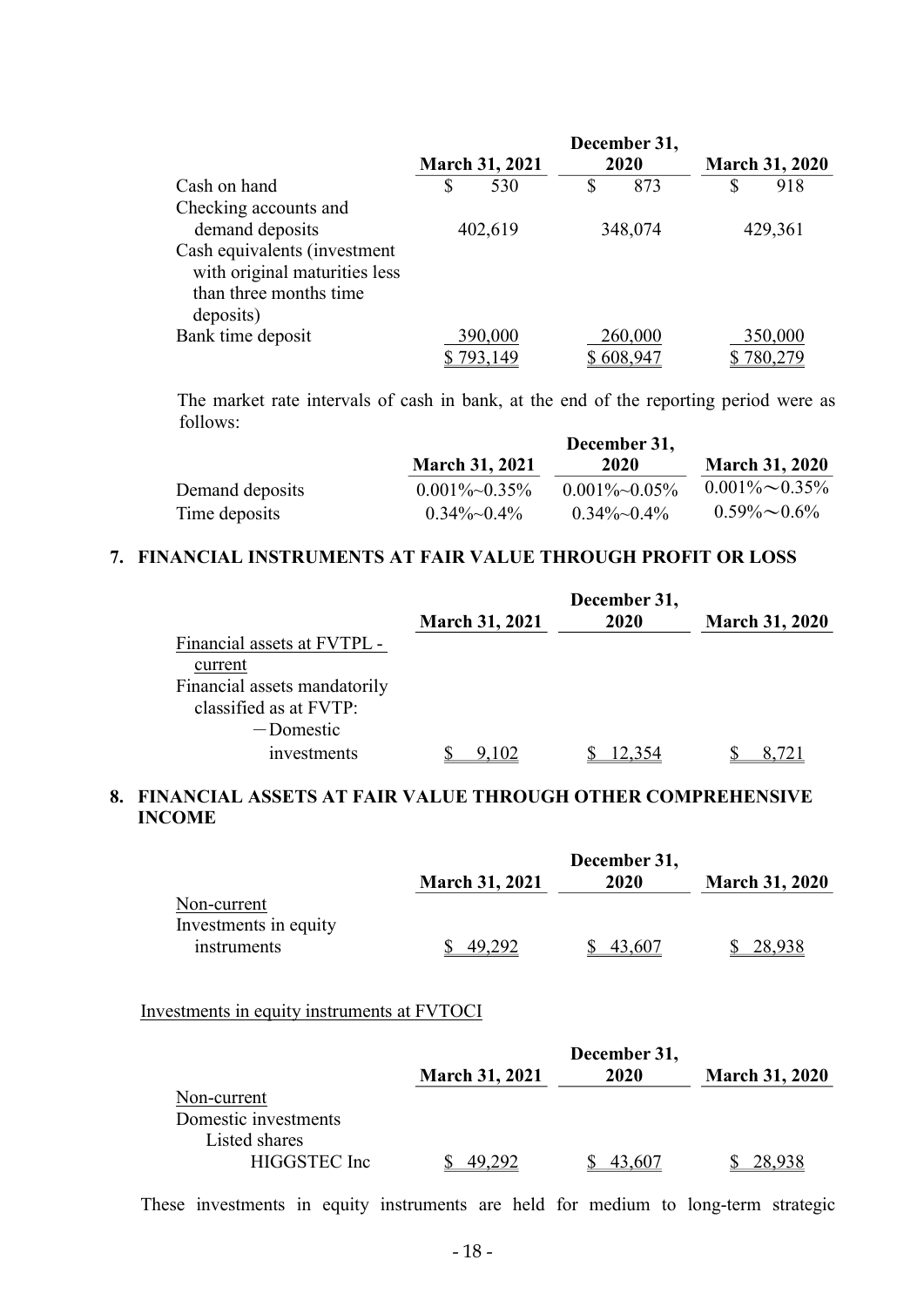purposes. Accordingly, the management elected to designate these investments in equity instruments as at FVTOCI as they believe that recognizing short-term fluctuations in these investments' fair value in profit or loss would not be consistent with the Group's strategy of holding these investments for long-term purposes.

## 9. FINANCIAL ASSETS AT AMORTIZED COSTS

|                          | <b>March 31, 2021</b> | December 31,<br>2020 | March 31, 2020 |
|--------------------------|-----------------------|----------------------|----------------|
| Current                  |                       |                      |                |
| Foreign investments      |                       |                      |                |
| Repurchase agreement     |                       |                      |                |
| -Bank of China           | \$<br>28,807          | 28,515<br>\$         | \$             |
| $-$ Chailease            |                       |                      |                |
| Finance Co., Ltd.        | 28,657                |                      |                |
| $-CITIC$ Group           |                       |                      |                |
| Corporation Ltd.         |                       | 28,567               |                |
| -Corporacion             |                       |                      |                |
| Nacional del             |                       |                      |                |
| Cobre de Chile           |                       | 28,517               |                |
| -PERTAMINA               |                       | 28,715               |                |
| -Standard                |                       |                      |                |
| Chartered PLC            |                       |                      | 15,203         |
| -Mizuho Bank,            |                       |                      |                |
| Ltd.                     |                       |                      | 45,386         |
| $-Citigroup$ Inc.        |                       |                      | 30,270         |
| -Goldman Sachs           |                       |                      |                |
| group Inc.               |                       |                      | 30,225         |
| Less: Allowance for loss |                       |                      |                |
|                          | 57,464<br>\$          | \$114,314            | \$121,084      |

The Group company purchased the Repurchase agreement bonds issued by International Bill Finance Co., Ltd. on March 31, 2021 and 2020, and the coupon rates were 0.45% and 1.35% to 1.9%, respectively.

Refer to Note 10 for information related to credit risk management and impairment evaluation of financial assets at amortized cost.

#### 10. CREDIT RISK MANAGEMENT FOR INVESTMENTS IN DEBT INSTRUMENTS

Investments in debt instruments were classified as at amortized cost:

| March 31, 2021                 |                          |
|--------------------------------|--------------------------|
|                                | <b>At Amortized Cost</b> |
| Gross carrying amount          | \$57,464                 |
| Less: Allowance for impairment |                          |
| loss                           |                          |
| <b>Amortization costs</b>      | 57,464                   |
| Fair value adjust              |                          |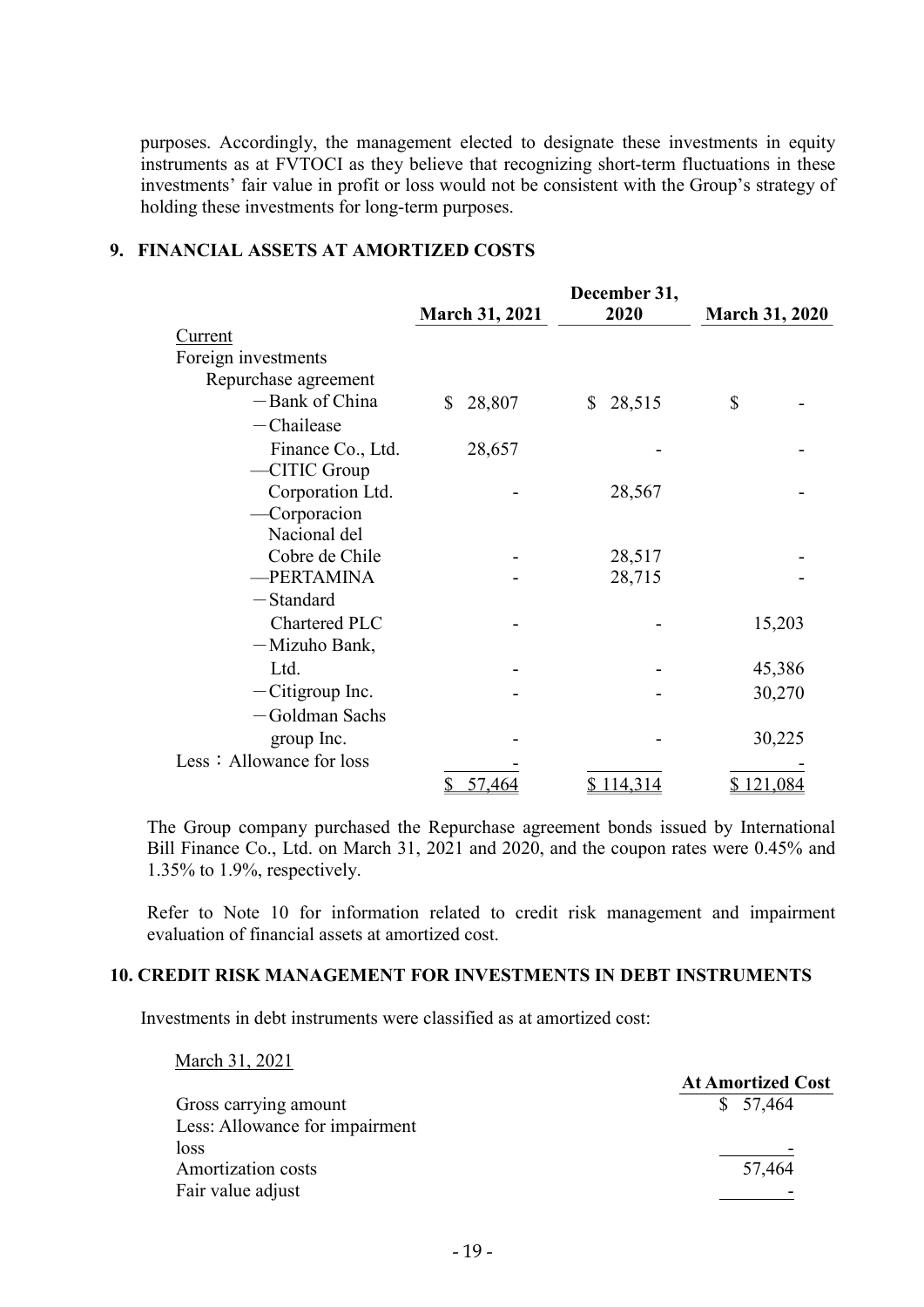|                                                                              | <b>At Amortized Cost</b><br>\$57,464  |
|------------------------------------------------------------------------------|---------------------------------------|
| December 31, 2020<br>Gross carrying amount<br>Less: Allowance for impairment | <b>At Amortized Cost</b><br>\$114,314 |
| loss<br>Amortization costs<br>Fair value adjust                              | 114,314<br>\$114,314                  |
| March 31, 2020                                                               | <b>At Amortized Cost</b>              |
| Gross carrying amount<br>Less: Allowance for impairment<br>loss              | \$121,084                             |
| Amortization costs<br>Fair value adjust                                      | 121,084<br>\$121,084                  |

In order to minimize credit risk, the management of the Group has delegated a dedicated team to build a credit rating database, with a view to assessing the default risk of investments in debt instruments. For items without external credit ratings, appropriate internal ratings can be given by reference to publicly available financial information. The Group continuously tracks major information from financial institutions to monitor changes in the credit risk of investments in debt instruments, and uses such information to assess whether there is a significant increase in the initially recognized credit risk of investments in debt instruments the Group has tasked its credit management committee with the development and maintenance of a credit risk grading framework for categorizing exposures according to the degree of the risk of default. The credit rating information may be obtained from independent rating agencies, where available, and if not available, the credit management committee uses other publicly available financial information to rate the debtors.

The Group considers the historical default records and current financial status of financial institutions supplied by the internal rating team to measure the 12-month or lifetime expected credit losses of investments in debt instruments.

The Group's current credit risk rating mechanism is as follows:

| Credit |                                            | <b>Basis of Recognition of</b><br><b>Expected Credit</b> |
|--------|--------------------------------------------|----------------------------------------------------------|
| Rating | <b>Definition</b>                          | Losses                                                   |
| Normal | The counterparty has a low risk of default | 12-month ECLs                                            |
|        | and a strong capacity to meet contractual  |                                                          |
|        | cash flows                                 |                                                          |

The gross carrying amount and applicable expected credit loss rate of investments in debt instruments are as follows: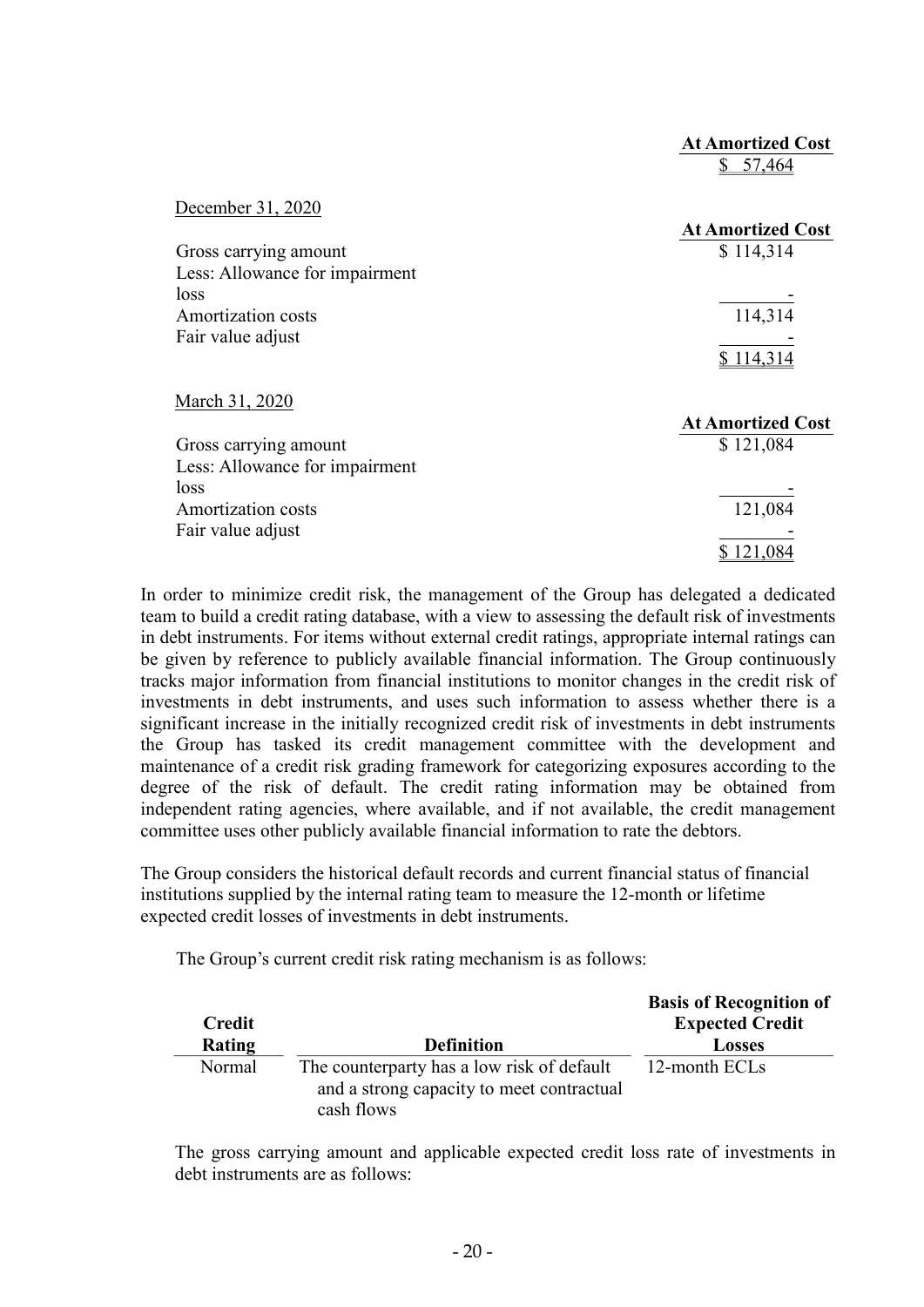March 31, 2021

| <b>Credit Rating</b> | <b>Basis of Recognition of</b><br><b>Rate Credit Losses</b> | <b>Gross Carrying</b><br>Amount<br><b>Amortized Cost</b> |
|----------------------|-------------------------------------------------------------|----------------------------------------------------------|
| Normal               | $0\%$ ~0.01%                                                | 57,464                                                   |
| December 31, 2020    |                                                             |                                                          |
|                      |                                                             | <b>Gross Carrying</b>                                    |
|                      | <b>Basis of Recognition of</b>                              | Amount                                                   |
| <b>Credit Rating</b> | <b>Rate Credit Losses</b>                                   | <b>Amortized Cost</b>                                    |
| Normal               | $0\%$ ~0.01%                                                | \$114,314                                                |
| March 31, 2020       |                                                             |                                                          |
|                      |                                                             | <b>Gross Carrying</b>                                    |
|                      | <b>Basis of Recognition of</b>                              | <b>Amount</b>                                            |
| <b>Credit Rating</b> | <b>Rate Credit Losses</b>                                   | <b>Amortized Cost</b>                                    |
| Normal               | $0\%$ ~0.01%                                                | 121,084                                                  |

There was no change in the allowance for impairment loss of investments in debt instruments at amortized cost for the three months ended March 31, 2021 and 2020.

## 11. NOTES RECEIVABLE, ACCOUNTS RECEIVABLES AND OTHER **RECEIVABLES**

|                                          |                       | December 31, |                       |
|------------------------------------------|-----------------------|--------------|-----------------------|
|                                          | <b>March 31, 2021</b> | 2020         | <b>March 31, 2020</b> |
| Accounts receivables                     |                       |              |                       |
| At amortized cost                        |                       |              |                       |
| Gross carrying amount                    | \$186,838             | \$277,005    | \$213,088             |
| Gross carrying<br>amount-related parties | 3,008                 | 5,167        | 4,024                 |
| Less: Allowance for                      |                       |              |                       |
| impairment loss                          | 608)                  | 6,608)       | 158)                  |
|                                          | 189,238               | \$275,564    | \$ 216,954            |

|                                                      |               | <b>March 31, 2021</b> | December 31,<br>2020 | <b>March 31, 2020</b> |
|------------------------------------------------------|---------------|-----------------------|----------------------|-----------------------|
| Overdue receivables                                  |               |                       |                      |                       |
| Overdue receivables                                  | <sup>\$</sup> | 30                    | \$<br>30             | \$<br>30              |
| Less: Allowance for                                  |               |                       |                      |                       |
| impairment loss                                      |               | $30^{\circ}$          | 30)                  | 30)                   |
| Others receivables                                   |               |                       |                      |                       |
| Tax refund receivables                               | S             | 9,046                 | 6,667                | 14,667                |
| Duty Tax refund receivables<br>Proceeds from sale of |               | 2,175                 | 1,923                | 1,243                 |
| financial assets                                     |               | 8,413<br>9,634        | 8.590                |                       |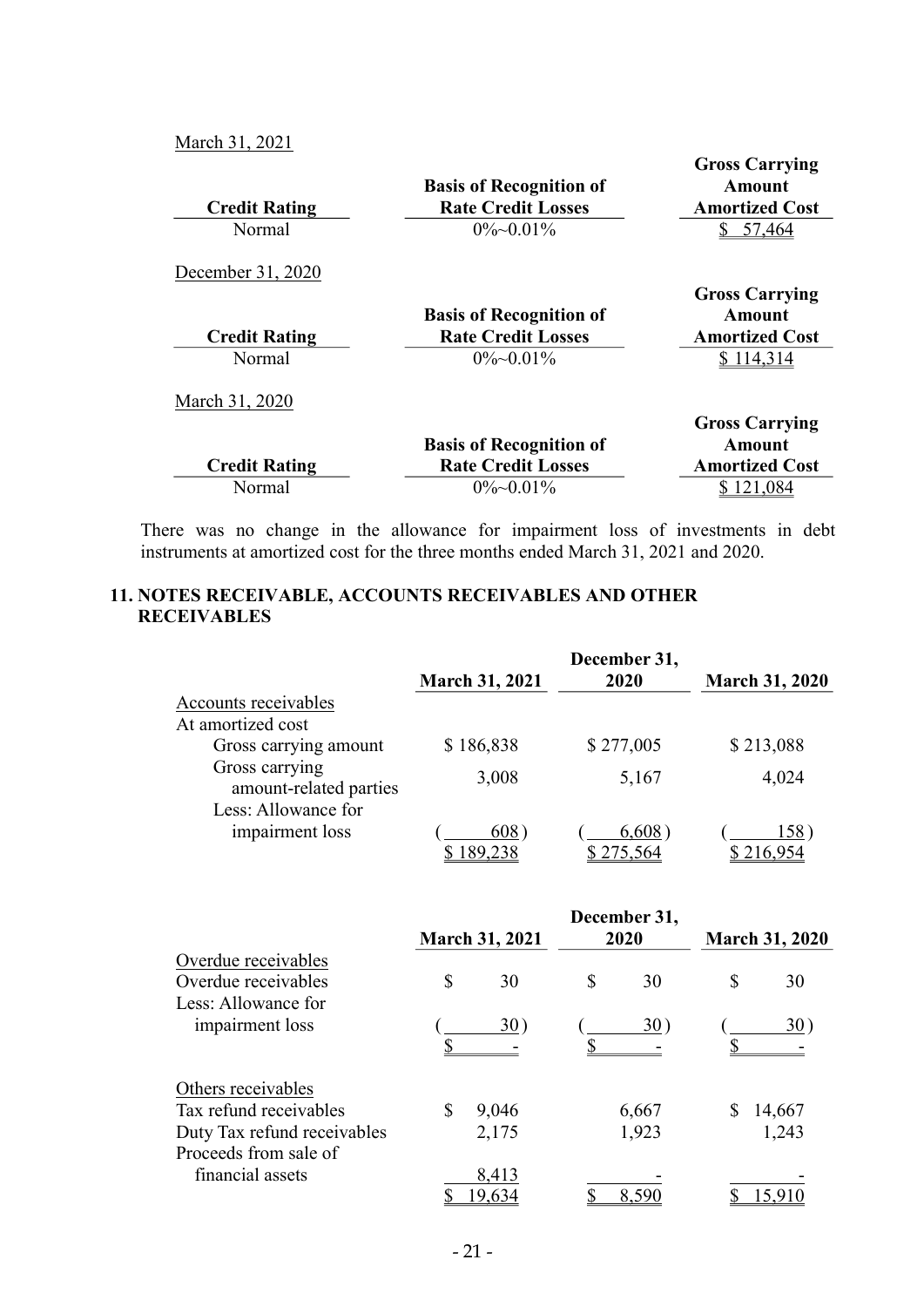#### a. Accounts receivables

#### At amortized cost

The average credit period of the sales of goods was 90-135 days. No interest was charged on accounts receivables. In order to minimize credit risk, the management of the Group has delegated a team responsible for determining credit limits, credit approvals and other monitoring procedures to ensure that follow-up action is taken to recover overdue debts. In addition, the Group reviews the recoverable amount of each individual trade debt at the end of the reporting period to ensure that adequate allowance is made for possible irrecoverable amounts.

The Group applies the simplified approach to providing for expected credit losses prescribed by IFRS 9, which permits the use of lifetime expected loss provision for all accounts receivables. The expected credit losses on accounts receivables are estimated using an allowance matrix, which takes into consideration the historical credit loss experience with the respective debtor, the current financial position of the debtor, and the current and future economic conditions of the industry as well as the overall economy. As the Group's historical credit loss experience does not show significantly different loss patterns for different customer segments, the provision for loss allowance based on past due status is not further distinguished according to the Group's different customer base.

The Group writes off a accounts receivable when there is information indicating that the debtor is in severe financial difficulty and there is no realistic prospect of recovery. For accounts receivables that have been written off, the Group continues to engage in enforcement activity to attempt to recover the receivables due. Where recoveries are made, these are recognized in profit or loss.

The following table details the loss allowance of accounts receivables based on the Group's provision matrix:

|                                            | <b>Not Past</b><br>Due | Less than<br>1-30 Days | Less than<br>31-60<br>Days | Less than<br>61-90<br>Davs    | Less than<br>$91 - 120$<br>Davs | Total             |
|--------------------------------------------|------------------------|------------------------|----------------------------|-------------------------------|---------------------------------|-------------------|
| Expected credit loss<br>rate               | $0.01\%$               | $0.07\%$               | 4.32%                      | 17.84%                        | $16.85 \sim 100\%$              |                   |
| Gross carrying<br>amount<br>Loss allowance | \$153,857              | S.<br>26,721           | \$<br>9.228                | S<br>$\overline{\phantom{a}}$ | S.<br>40                        | \$189,846         |
| (Lifetime ECL)<br>Amortized cost           | 10)<br>\$153,847       | 26)<br>26.695<br>S     | 532)<br>8,696              | \$                            | 40)<br>ፍ                        | 608)<br>\$189,238 |

#### March 31, 2021

#### December 31, 2020

|                      | <b>Not Past</b><br>Due | Less than<br>$1-30$ Days | Less than<br>$31 - 60$<br>Days | Less than<br>61-90<br>Days | Less than<br>91-120<br>Days | Total     |
|----------------------|------------------------|--------------------------|--------------------------------|----------------------------|-----------------------------|-----------|
| Expected credit loss |                        |                          |                                |                            |                             |           |
| rate                 | $0.01\%$               | $0.27\%$                 | 30.21%                         | 56.2%                      | $71.15 \times 100\%$        |           |
| Gross carrying       |                        |                          |                                |                            |                             |           |
| amount               | \$238,514              | \$25,201                 | \$14.853                       | S<br>3.564                 | \$<br>40                    | \$282,172 |
| Loss allowance       |                        |                          |                                |                            |                             |           |
| (Lifetime ECL)       | (24)                   | 67)                      | 4,478                          | .999                       | 40 <sub>1</sub>             | 6,608)    |
| Amortized cost       | \$238,490              | 25.134                   | 10,375                         | 1,565                      |                             | \$275,564 |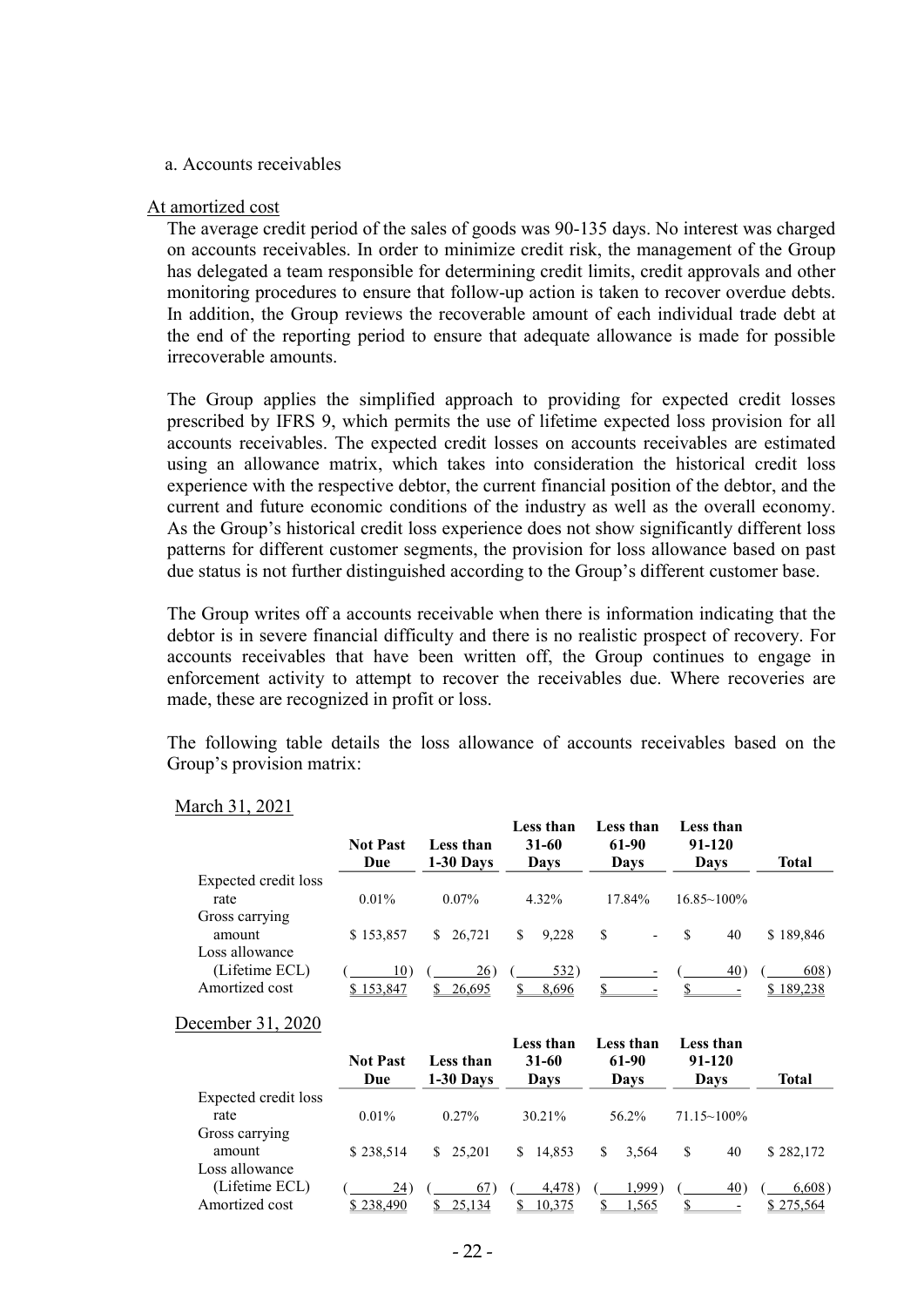#### March 31, 2020

|                      | <b>Not Past</b><br>Due | Less than<br>1-30 Days | Less than<br>31-60<br>Days     | Less than<br>61-90<br>Days     | Less than<br>91-120<br>Days | Total     |
|----------------------|------------------------|------------------------|--------------------------------|--------------------------------|-----------------------------|-----------|
| Expected credit loss |                        |                        |                                |                                |                             |           |
| rate                 | $0.05\%$               | 0.26%                  | 0.26%                          | 0.26%                          | $15.07 \sim 100\%$          |           |
| Gross carrying       |                        |                        |                                |                                |                             |           |
| amount               | \$200.064              | 16,975<br>S.           | \$<br>$\overline{\phantom{a}}$ | -8<br>$\overline{\phantom{a}}$ | 73<br>\$.                   | \$217,112 |
| Loss allowance       |                        |                        |                                |                                |                             |           |
| (Lifetime ECL)       | 103)                   | 44)                    |                                |                                | 11.                         | 158)      |
| Amortized cost       | \$199,961              | 16,931                 |                                |                                | 62                          | \$216,954 |

The movements of the loss allowance of accounts receivables were as follows:

|                                        | <b>For the Three</b><br><b>Months Ended</b><br><b>March 31 2021</b> | <b>For the Three</b><br><b>Months Ended</b><br><b>March 31 2020</b> |  |  |
|----------------------------------------|---------------------------------------------------------------------|---------------------------------------------------------------------|--|--|
| Accounts receivables                   |                                                                     |                                                                     |  |  |
| Balance on January 1                   | 6,608<br>S                                                          | \$<br>248                                                           |  |  |
| Add: Amount of expected<br>credit loss | 6,000)                                                              | 90                                                                  |  |  |
| Balance on March 31                    | 608                                                                 | 158                                                                 |  |  |
| Overdue receivables                    |                                                                     |                                                                     |  |  |
| Balance on January 1                   | 30                                                                  | 30                                                                  |  |  |
| Balance on March 31                    | 30                                                                  | 30                                                                  |  |  |

Compared to the balance on January 1, 2021 and 2020, the gross carrying amount of accounts receivables on March 31, 2021 and 2020 decreased \$92,326 thousand and \$66,571 thousand. Due to increase in projected credit loss, the loss allowance decreased \$6,000 thousand and \$90 thousand.

#### b. Other receivables

The Group does not accrue interest on other receivables. When determining the recoverability of other receivables, the Group considers any changes in the credit quality of other receivables from the original credit date to the balance sheet date. As historical experience shows that other receivables overdue for more than one year are not recoverable, the Company recognizes 100% allowance for bad debts for other receivables aged over one year. For other receivables aged within one year, the Company determines allowance for bad debt by reference to the past arrears of counterparties and analyzing their current financial position, in order to evaluate irrecoverable amounts.

There was no allowance for impairment loss of other receivables on March 31, 2021, December 31, 2020, and March 31, 2020.

### 12. INVENTORIES

|                 | December 31,          |           |                       |  |
|-----------------|-----------------------|-----------|-----------------------|--|
|                 | <b>March 31, 2021</b> | 2020      | <b>March 31, 2020</b> |  |
| Raw materials   | \$154,197             | \$103,410 | \$168,972             |  |
| Work in process | 35,569                | 24,214    | 34,025                |  |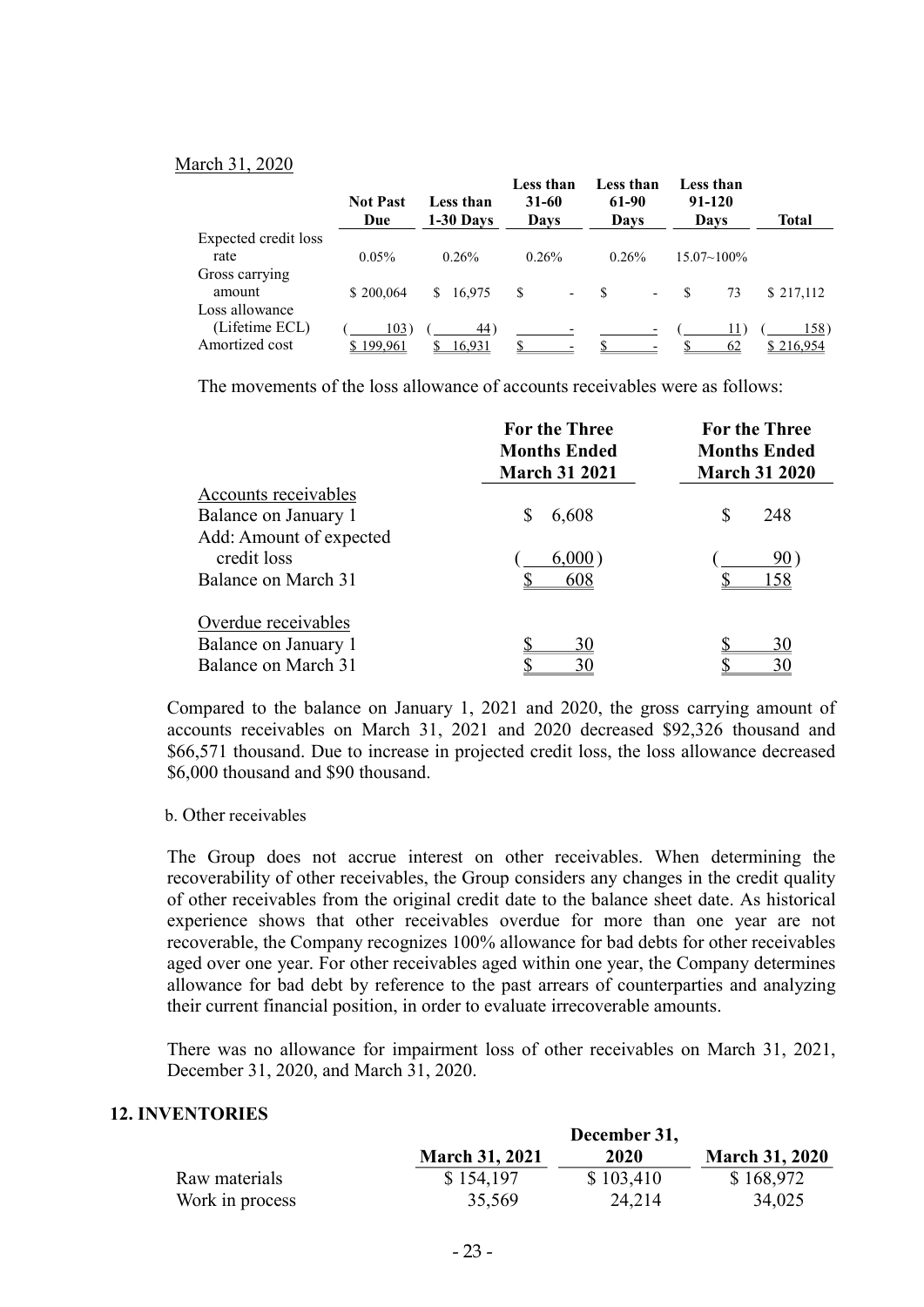|                         |                       | December 31, |                       |
|-------------------------|-----------------------|--------------|-----------------------|
|                         | <b>March 31, 2021</b> | 2020         | <b>March 31, 2020</b> |
| Finished goods          | 92,276                | 166,134      | 135,821               |
| Merchandise inventories | 3,559                 | 4.529        | 3,463                 |
|                         | \$285,601             | \$298,287    | \$342,281             |

Cost of Goods Sold were as follows:

|                          | <b>For the Three</b>  | <b>For the Three</b>  |
|--------------------------|-----------------------|-----------------------|
|                          | <b>Months Ended</b>   | <b>Months Ended</b>   |
|                          | <b>March 31, 2021</b> | <b>March 31, 2020</b> |
| Cost of Goods Sold       | \$226,076             | \$297,908             |
| Loss (gain) on inventory |                       |                       |
| impairment               | 6,000)                | 1,000)                |
|                          | \$220,076             |                       |

The net realizable value of inventories is the increase in the sales price of the inventory in specific markets

### 13. SUBSIDIARIES

### Subsidiaries Included in the Consolidated Financial Statements:

The entity included in the consolidated statements is listed below.

|                               |                   |                                       | <b>Proportion of Ownership</b><br>$\binom{0}{0}$ |                 |                      |             |
|-------------------------------|-------------------|---------------------------------------|--------------------------------------------------|-----------------|----------------------|-------------|
| Investor                      | Investee          | Nature of<br><b>Activities</b>        | March<br>31.<br>2021                             | Dec 31,<br>2020 | March<br>31.<br>2020 | <b>Note</b> |
| Promate Solutions<br>Co., Ltd | Promate Japan Inc | Trade of<br>electronic<br>commodities | $100\%$                                          | $100\%$         | $100\%$              | $a\& b$     |

- a. Promate Japan Inc. was incorporated on March 2017 in Tokyo, Japan. It is 100% owner by the Company and the nature of its activities include trade of electronic commodities.
- b. Promate Japan Inc. is not a significant subsidiary and their financial statements has not been reviewed.

The financial statements of some non-significant subsidiaries included in the consolidated financial statements referred to in the first paragraph were not reviewed. As of March 31, 2021 and 2020, the combined total assets of these non-significant subsidiaries were NT\$4,798 thousand and NT\$4,565 thousand, respectively, representing 0.31% and 0.27%, respectively, of the consolidated total assets, and the combined total liabilities of these subsidiaries were NT\$1,760 thousand and NT\$1,953 thousand, respectively, representing 0.46% and 0.36%, respectively, of the consolidated total liabilities; for the three months ended March 31, 2021 and 2020, the amounts of combined comprehensive income (loss) of these subsidiaries were NT\$280 thousand and NT\$35 thousand, representing 0.54%, 0.06% of the consolidated total comprehensive income.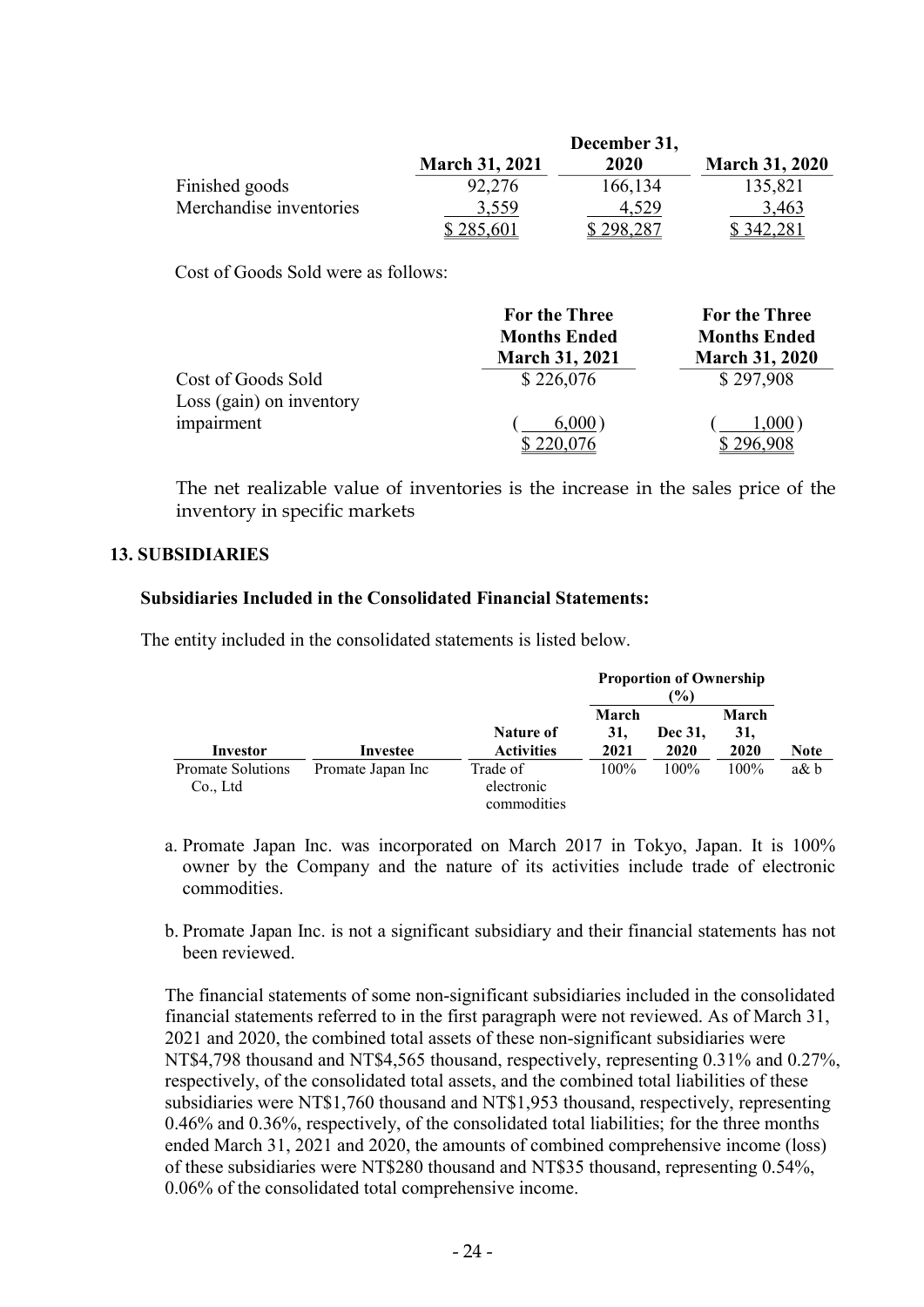## 14. PROPERTY, PLANT AND EQUIPMENT

|                          | December 31,          |          |                       |
|--------------------------|-----------------------|----------|-----------------------|
|                          | <b>March 31, 2021</b> | 2020     | <b>March 31, 2020</b> |
| Assets used by the Group | \$48,145              | \$48,946 | \$47,664              |

Assets used by the Group:

|                                                              |                  | <b>Transporta-</b> |                            | Miscellane-  | Leasehold         |              |
|--------------------------------------------------------------|------------------|--------------------|----------------------------|--------------|-------------------|--------------|
|                                                              | <b>Machinery</b> | tion               | Office                     | ous          | <b>Improveme-</b> |              |
|                                                              | Equipment        |                    | <b>Equipment Equipment</b> | Equipment    | nts               | <b>Total</b> |
| Cost                                                         |                  |                    |                            |              |                   |              |
| Balance at January                                           |                  |                    |                            |              |                   |              |
| 1,2021                                                       | \$72,642         | \$<br>2,810        | \$10,688                   | \$62,593     | \$15,083          | \$163,816    |
| Addition                                                     |                  |                    |                            |              |                   |              |
| Reclassification                                             |                  |                    |                            | 3,170        |                   | 3,170        |
| Disposal                                                     |                  |                    |                            | 2,210)       |                   | 2,210)       |
| Balance at March                                             |                  |                    |                            |              |                   |              |
| 31, 2021                                                     | \$72,642         | 2,810<br>\$.       | \$10,688                   | 63,553<br>\$ | 15,083<br>S.      | \$164,776    |
| <b>Accumulated</b><br>depreciation<br>Balance at January     |                  |                    |                            |              |                   |              |
| 1,2021                                                       | \$40,911         | 2,810<br>\$        | 9,739<br>\$                | \$48,950     | \$12,460          | \$114,870    |
| Depreciation                                                 |                  |                    |                            |              |                   |              |
| expenses                                                     | 1,805            |                    | 116                        | 1,806        | 244               | 3,971        |
| Disposal                                                     |                  |                    |                            | 2,210)       |                   | 2,210)       |
| Balance at March                                             |                  |                    |                            |              |                   |              |
| 31, 2021                                                     | \$42,716         | 2,810<br>\$        | 9,855<br>S.                | 48,546<br>S. | \$12,704          | \$116,631    |
| Carrying amount at<br>March 31, 2021                         | \$29,926         | \$                 | 833                        | 15,007<br>\$ | 2,379<br>\$       | 48,145<br>\$ |
| Carrying amount at<br>January 1<br>2021/December<br>31, 2020 | \$31,731         | S                  | 949                        | \$13,643     | 2,623             | 48,946<br>S. |
|                                                              |                  |                    |                            |              |                   |              |

|              | Transporta-      |          | Miscellane-   | Leasehold                                   |              |
|--------------|------------------|----------|---------------|---------------------------------------------|--------------|
| Equipment    |                  |          |               | nts                                         | <b>Total</b> |
|              |                  |          |               |                                             |              |
| 61,285<br>S. | 2.810<br>S       | \$10,381 | \$56,923      | \$17,452                                    | \$148,851    |
|              |                  |          |               |                                             |              |
| 3,990        |                  |          | 155           |                                             | 4,145        |
|              |                  |          |               | 2,369                                       | 2,369)       |
| \$65,275     | 2,810            | \$10,381 | \$57,078      | \$15,083                                    | \$150,627    |
| \$ 33,910    | 2.810            | 9.252    | \$41,859      | 13,752<br>S.                                | \$101,583    |
|              | <b>Machinery</b> | tion     | <b>Office</b> | ous<br><b>Equipment Equipment Equipment</b> | Improveme-   |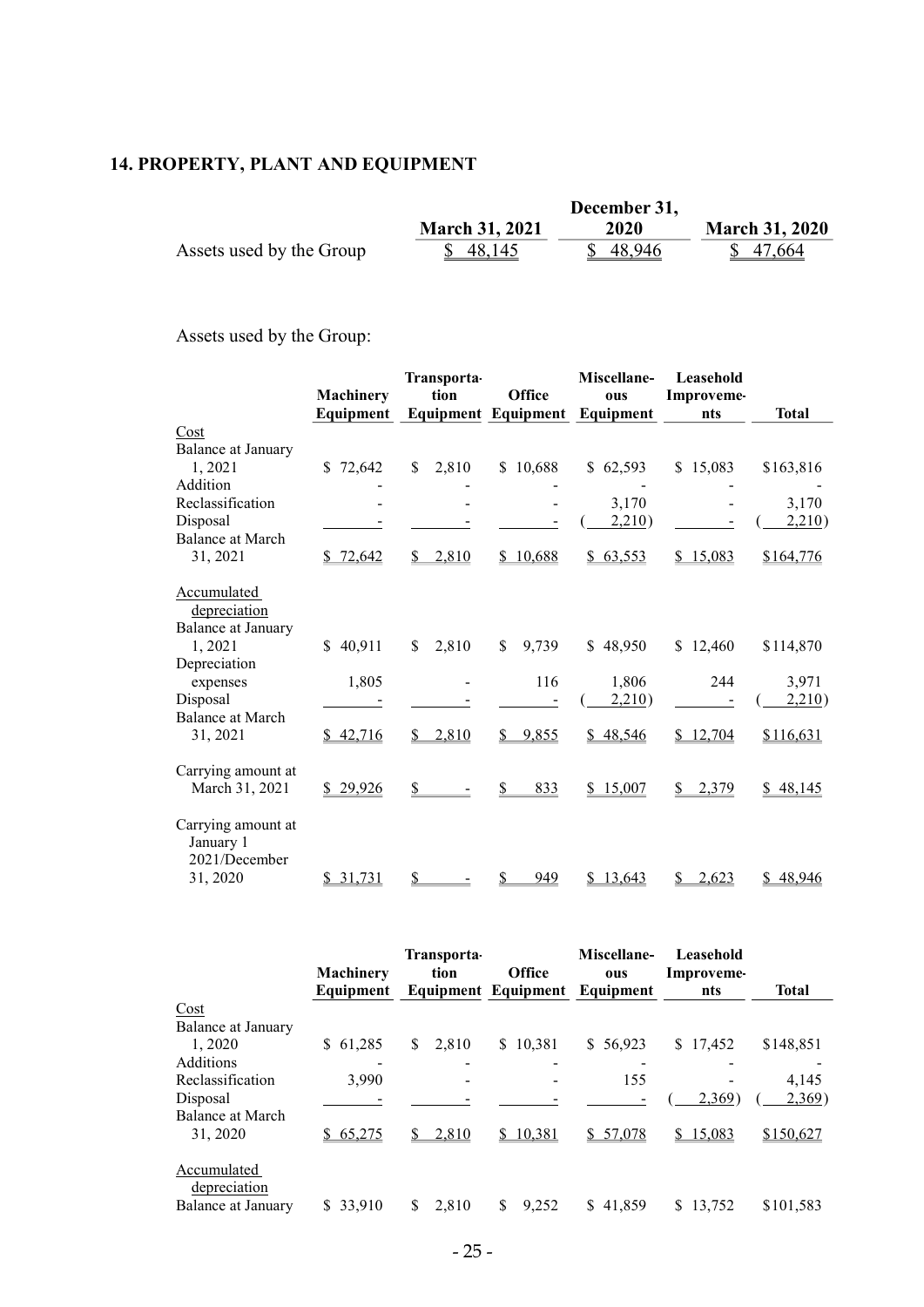| 1,2020<br>Depreciation               |          |       |       |          |              |           |
|--------------------------------------|----------|-------|-------|----------|--------------|-----------|
| expenses                             | 1,550    |       | 125   | 1,797    | 277          | 3,749     |
| Disposal                             |          |       |       |          | 2,369)       | 2,369     |
| Balance at March<br>31, 2020         | \$35,460 | 2.810 | 9,377 | \$43,656 | 11.660<br>S. | \$102,963 |
| Carrying amount at<br>March 31, 2020 | 29,815   | S     | 1.004 | 13,422   | 3.423        | 47.664    |

There was no indication of an impairment loss; therefore, the Group did not perform impairment assessment. during the three months ended March 31, 2021 and 2020.

The above items of property, plant and equipment are depreciated on a straight-line basis over the estimated useful lives as follows:

| Machinery equipment      | $3-10$ years |
|--------------------------|--------------|
| Transportation equipment | 5 years      |
| Office equipment         | 3-5 years    |
| Miscellaneous equipment  | $3-20$ years |
| Leasehold improvements   | $3-10$ ears  |

### 15. LEASE ARRANGEMENTS

a. Right-of-use assets

|                                                        | <b>March 31, 2021</b>                                        | December 31,<br>2020           | <b>March 31, 2020</b>                                        |
|--------------------------------------------------------|--------------------------------------------------------------|--------------------------------|--------------------------------------------------------------|
| Carrying amounts<br><b>Buildings</b><br>Transportation | 60,116<br>\$<br>1,274<br>61,390                              | 63,727<br>S<br>1,393<br>65,120 | 79,335<br>79,335                                             |
|                                                        | <b>For the Three</b><br><b>Months Ended</b><br>March 31 2021 |                                | <b>For the Three</b><br><b>Months Ended</b><br>March 31 2020 |

|                                 | Niarch 31, 2021 | March 31, 2020 |
|---------------------------------|-----------------|----------------|
| Addition to right-of-use assets | 5,438           | -              |
| Depreciation charge for         |                 |                |
| right-of-use assets             |                 |                |
| <b>Buildings</b>                | 5,223           | 5,200          |
| Transportation                  | 119             |                |
|                                 |                 |                |

|                  |                       | December 31, |                       |
|------------------|-----------------------|--------------|-----------------------|
|                  | <b>March 31, 2021</b> | 2020         | <b>March 31, 2020</b> |
| Carrying amounts |                       |              |                       |
| Current          | \$21,571              | \$21,665     | $-20,633$             |
| Non-current      | 35,454                |              |                       |

Discounted rate ranges of lease liabilities were as follows: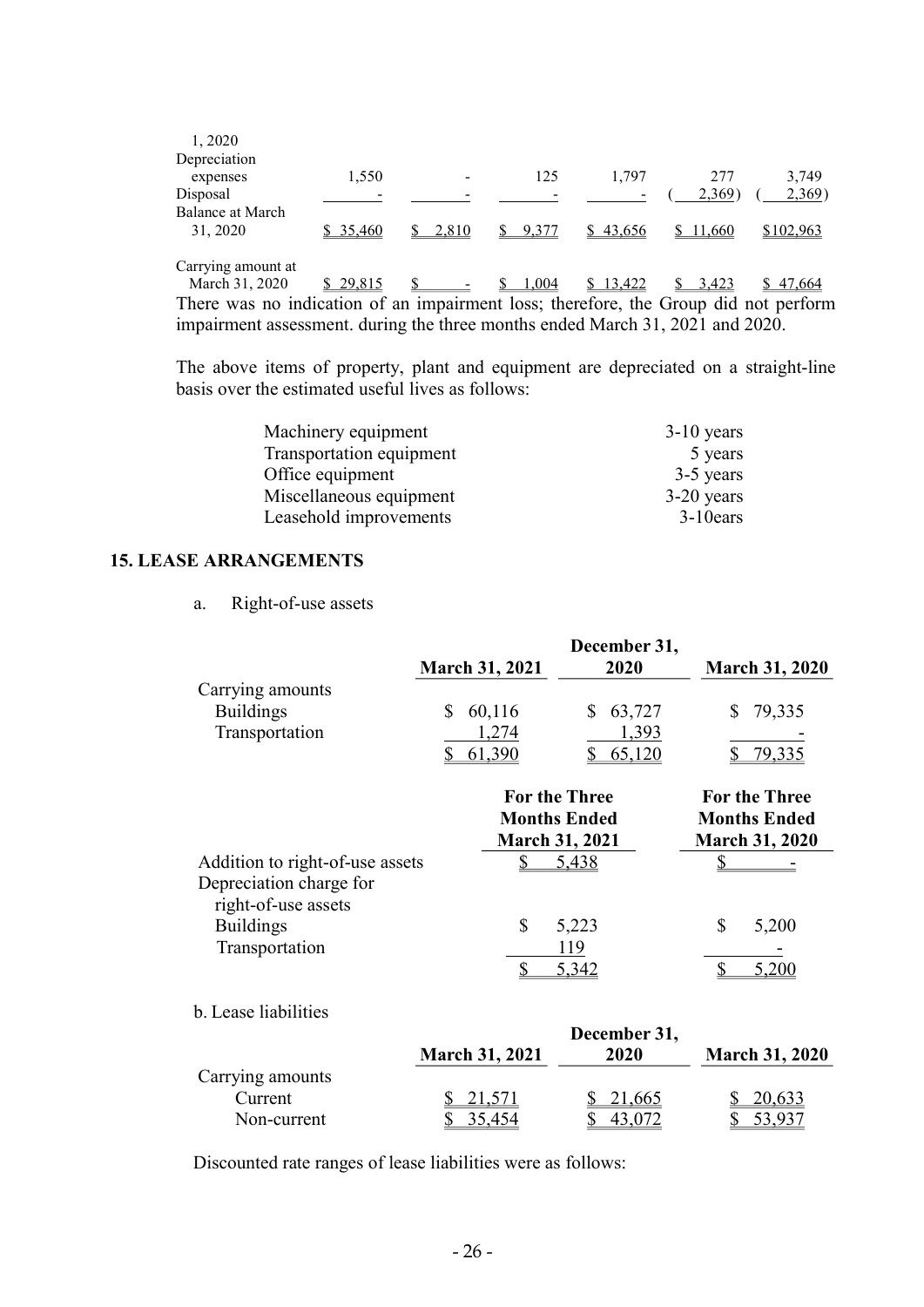|                  |                       | December 31, |                       |
|------------------|-----------------------|--------------|-----------------------|
|                  | <b>March 31, 2021</b> | <b>2020</b>  | <b>March 31, 2020</b> |
| <b>Buildings</b> | $3\%$                 | $3\%$        | 3%                    |
| Transportation   | 5.69%                 | 5.69%        | -                     |

c. Material lease-in activities and terms

The Group also leased certain buildings for the use as plant and office in a period of 5 years. The Group does not have bargain purchase options to acquire the leasehold buildings at the end of the lease terms. In addition, the Group is prohibited from subleasing or transferring all or any portion of the underlying assets without the lessor's consent.

d. Other lease information

|                                | 1 vi tilv 1 ili ve<br><b>Months Ended</b><br><b>March 31, 2021</b> | 1 vi the 1 m ee<br><b>Months Ended</b><br><b>March 31, 2020</b> |
|--------------------------------|--------------------------------------------------------------------|-----------------------------------------------------------------|
| Expenses relating to low-value |                                                                    |                                                                 |
| asset leases                   |                                                                    | 50                                                              |
| Total cash outflow for lease   |                                                                    | $534$ $^{\circ}$                                                |

For the Three

For the Three

## 16. OTHER INTANGIBLE ASSETS

|                                             | Computer<br><b>Software</b> |
|---------------------------------------------|-----------------------------|
| Cost                                        |                             |
| Balance on January 1, 2021                  | 18,379                      |
| Balance on March 31, 2021                   | \$18,379                    |
| Accumulated amortization                    |                             |
| Balance on January 1, 2021                  | 14,352<br>\$                |
| Amortization expenses                       | 539                         |
| Balance on March 31, 2021                   | \$14,891                    |
| Carrying amount on January 1, 2021/December |                             |
| 31, 2020                                    | \$<br>4,027                 |
| Carrying amount on March 31, 2021           | \$<br>3,488                 |
|                                             | Computer<br><b>Software</b> |
| Cost                                        |                             |
| Balance on January 1, 2020                  | \$20,179                    |
| Addition                                    |                             |
| Disposal                                    | 1,800)                      |
| Balance on March 31, 2020                   | 18,379                      |
| <b>Accumulated amortization</b>             |                             |
| Balance on January 1, 2020                  | \$12,960                    |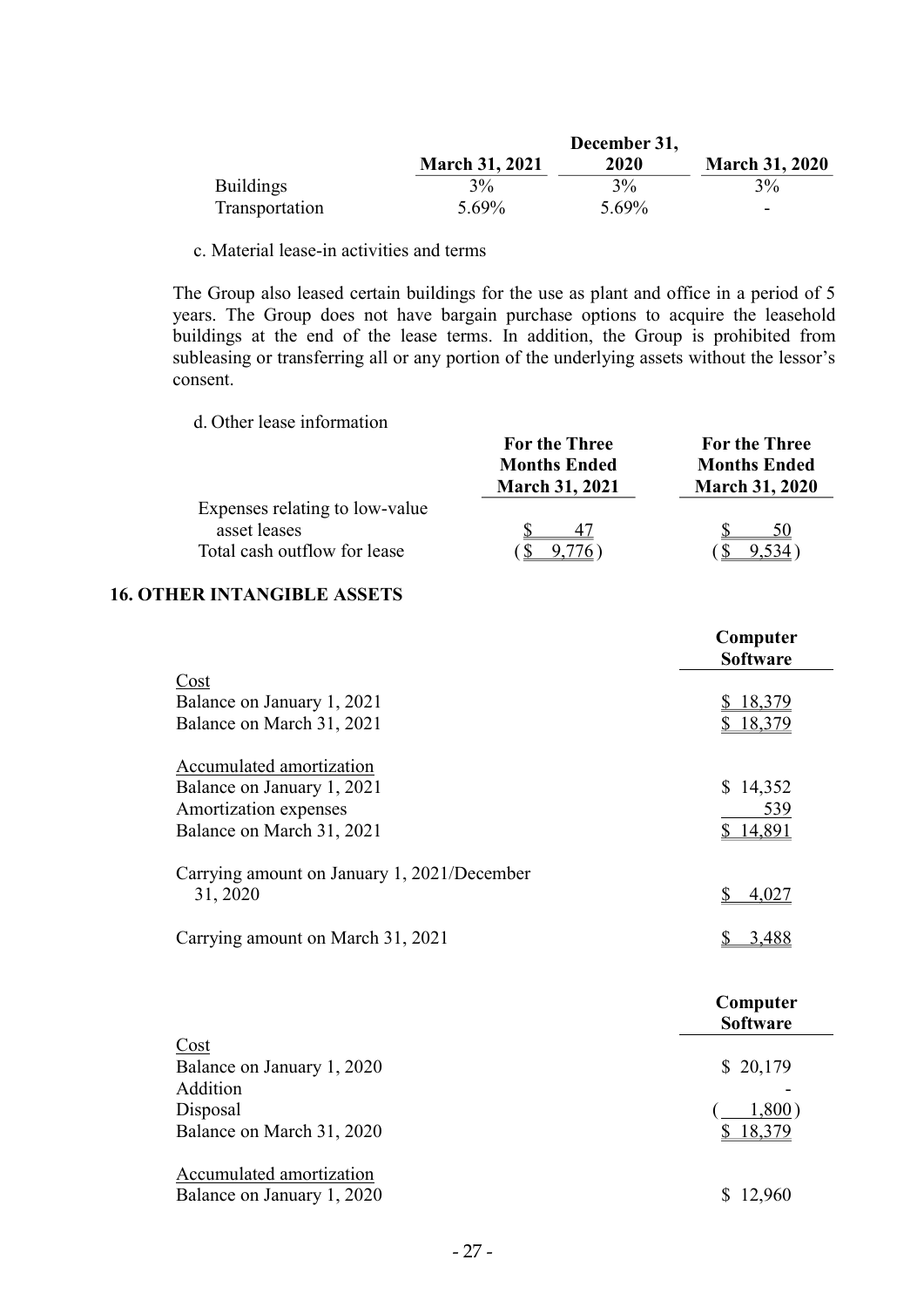|                                        | Computer<br><b>Software</b> |
|----------------------------------------|-----------------------------|
| Amortization expenses                  | 847                         |
| Disposals<br>Balance on March 31, 2020 | $.800^{\circ}$              |
| Carrying amount on March 31, 2020      |                             |

Besides amortization expense, the Group did not acquire, dispose, nor impair any other intangible assets between three months ended March 31, 2021 and 2020. Other intangible assets were amortized on a straight-line basis over their estimated useful lives as follows:

| Computer software | $3-10$ years |
|-------------------|--------------|
|-------------------|--------------|

Amortization expenses summarized by function:

|                                                                                 | <b>For the Three</b><br><b>Months Ended</b><br><b>March 31, 2021</b> | <b>For the Three</b><br><b>Months Ended</b><br><b>March 31, 2020</b> |  |
|---------------------------------------------------------------------------------|----------------------------------------------------------------------|----------------------------------------------------------------------|--|
| Operating costs<br>Selling and marketing expenses<br>General and administrative | \$<br>27                                                             | \$<br>27                                                             |  |
| expenses<br>Research and development                                            | 512                                                                  | 678                                                                  |  |
| expenses                                                                        | 539                                                                  | 142<br>847                                                           |  |

## 17. OTHER ASSETS

|                                                                          | <b>March 31, 2021</b> | December 31,<br>2020 | <b>March 31, 2020</b> |
|--------------------------------------------------------------------------|-----------------------|----------------------|-----------------------|
| Current                                                                  |                       |                      |                       |
| Prepayments                                                              |                       |                      |                       |
| Prepayment for purchases<br>and expenses<br>Offsets against business tax | 7,513                 | 2,508                | 5,913                 |
| payable                                                                  | 142                   |                      |                       |
|                                                                          | 7,655                 | 2,508                | 5,913                 |

|                                            | <b>March 31, 2021</b> | December 31,<br>2020 | <b>March 31, 2020</b> |
|--------------------------------------------|-----------------------|----------------------|-----------------------|
| Others current assets<br>Temporary payment | 30<br>7,685           | 30<br>2,538          | 125<br>6,038          |
| Non-current<br>Prepayments for equipment   | 1,926                 | 3,888                | 3,582                 |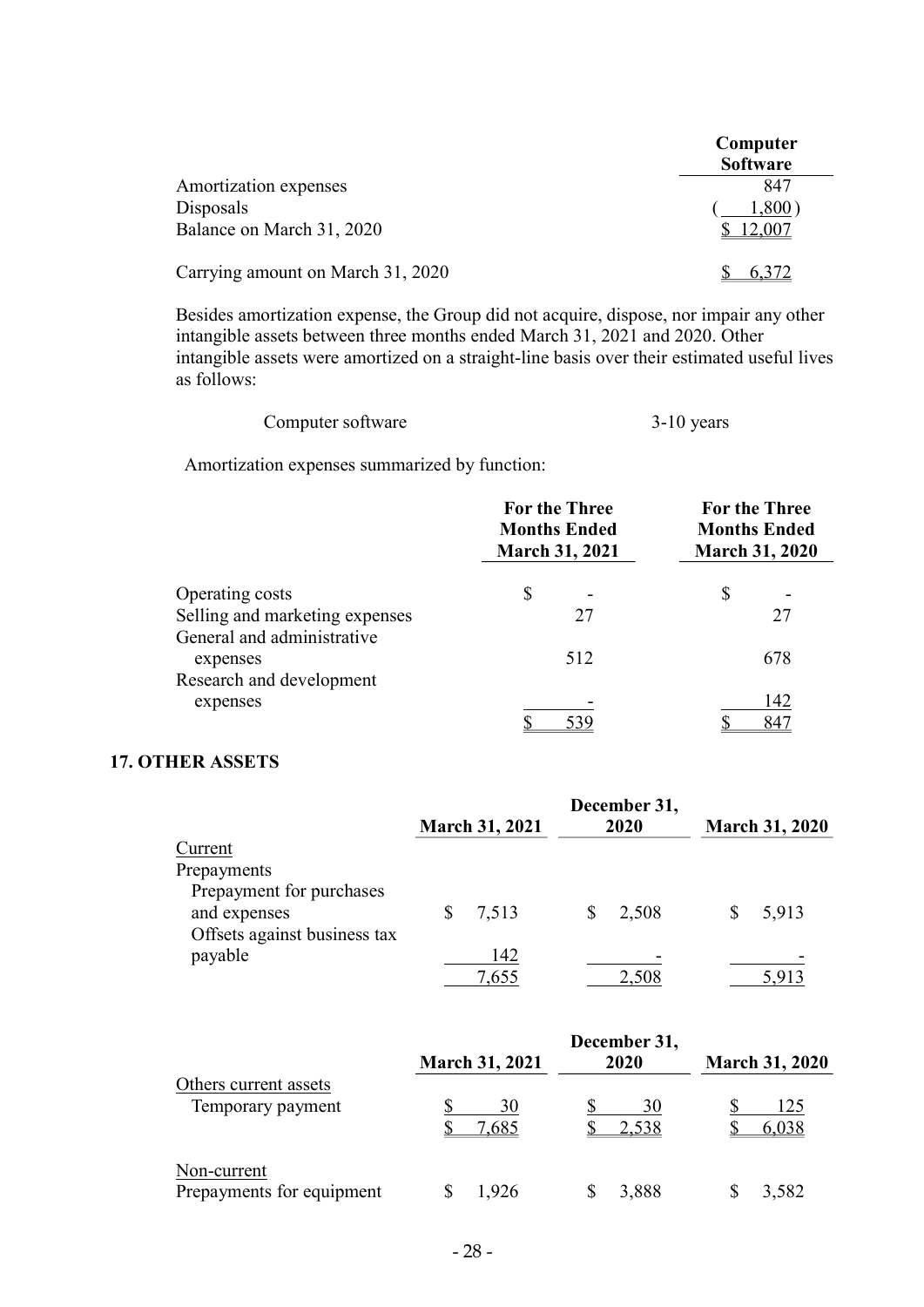|                            |                       | December 31, |                       |
|----------------------------|-----------------------|--------------|-----------------------|
|                            | <b>March 31, 2021</b> | 2020         | <b>March 31, 2020</b> |
| Refundable deposits        |                       | 636          | 136                   |
| Overdue receivables (Note  |                       |              |                       |
| 11)                        | 30                    | 30           | 30                    |
| Allowance for impairment   |                       |              |                       |
| loss - overdue receivables | 30                    | 30           | 30                    |
|                            |                       |              |                       |

## 18. NOTES AND ACCOUNTS PAYABLE

|                            | <b>March 31, 2021</b> | December 31,<br>2020 | <b>March 31, 2020</b> |
|----------------------------|-----------------------|----------------------|-----------------------|
| Notes payable              |                       |                      |                       |
| Non-trade                  |                       |                      |                       |
| Accounts payable           |                       |                      |                       |
| Accounts payable           | \$105,633             | \$123,026            | \$202,514             |
| Accounts payable - related |                       |                      |                       |
| parties                    | 39,774                | 43,392               | 70,539                |
|                            | 145,407               | \$166,418            | \$273,053             |

The Group has financial risk management policies in place to ensure that all payables are paid within the pre-agreed credit terms.

## 19. OTHER LIABILITIES

|                                                                     |                       | December 31, |                       |
|---------------------------------------------------------------------|-----------------------|--------------|-----------------------|
|                                                                     | <b>March 31, 2021</b> | 2020         | <b>March 31, 2020</b> |
| Current                                                             |                       |              |                       |
| Other payables                                                      |                       |              |                       |
| Accrued commissions                                                 | $\mathbb{S}$<br>2,218 | \$<br>2,244  | $\mathbb{S}$<br>2,217 |
| Payables for salaries or                                            |                       |              |                       |
| bonuses                                                             | 21,289                | 46,028       | 36,628                |
| Payables for annual                                                 |                       |              |                       |
| leave                                                               | 7,750                 | 7,750        | 6,400                 |
| Payables for<br>compensation of<br>employees and<br>remuneration of |                       |              |                       |
| directors (Note 24)                                                 | 30,300                | 24,700       | 32,200                |
| Other payables-related<br>party (Note 30)                           | 904                   | 955          | 3,173                 |
| Payable for service                                                 | \$<br>1,438           | \$<br>1,380  | \$<br>1,339           |
| Accrued freights                                                    | 1,494                 | 1,770        | 2,108                 |
| Other                                                               | 9,867                 | 10,350       | 12,249                |
|                                                                     | 75,260                | 95,177       | 96,314                |

Contract liability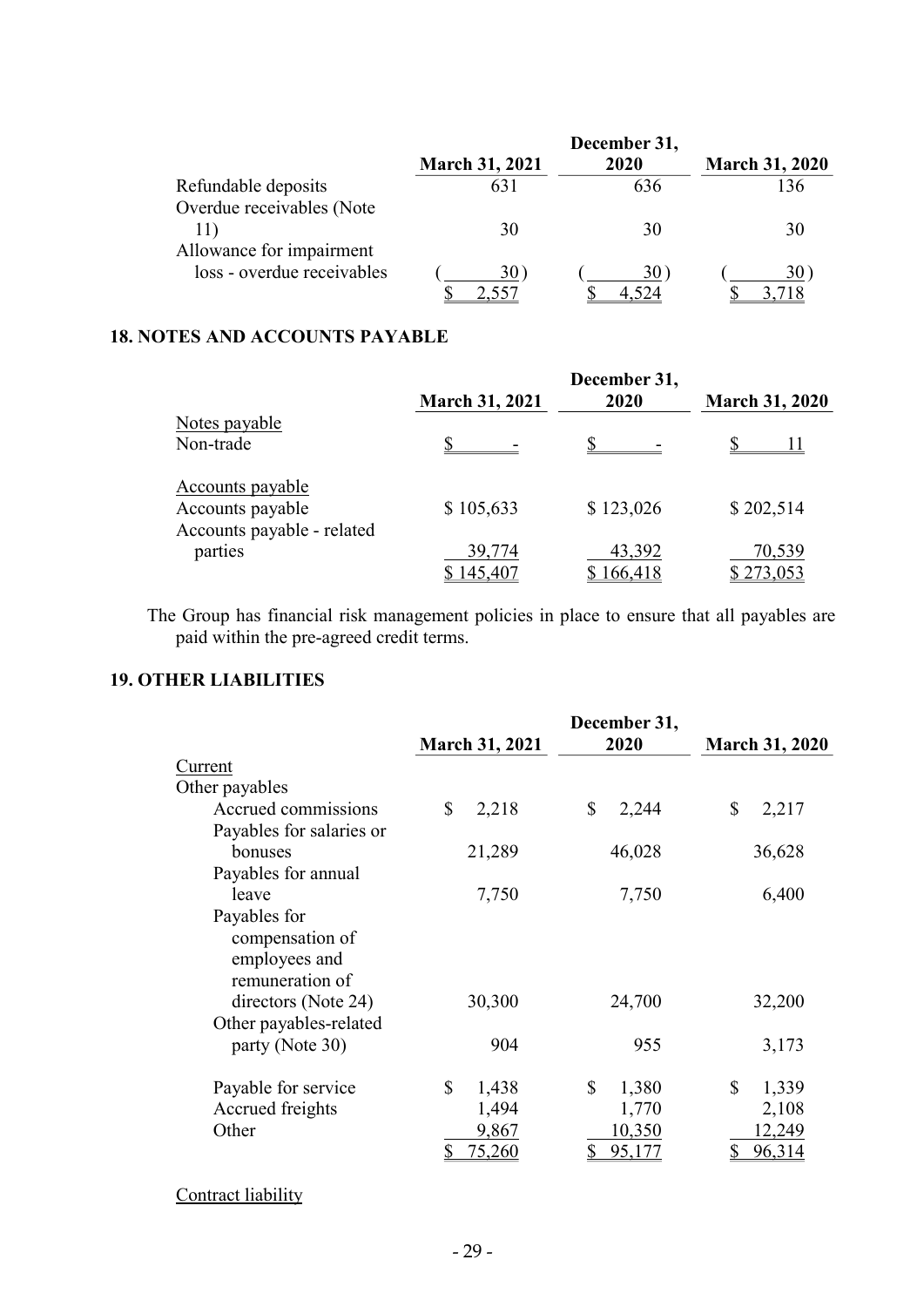| Advance payment                                          | 56.884 | 30,466 |  |
|----------------------------------------------------------|--------|--------|--|
| Others liability<br>Receipts under custody<br>and others | 15C    |        |  |

#### 20. PROVISIONS

|                            | <b>March 31, 2021</b> | December 31,<br>2020 | <b>March 31, 2020</b> |
|----------------------------|-----------------------|----------------------|-----------------------|
| Current<br>Warranties*     | 3.441                 | 3,285                | 5,268                 |
| Non-current<br>Warranties* | 1,683                 | 2.239                | 3,256                 |

|                                  | <b>For the Three</b><br><b>Months Ended</b><br><b>March 31, 2021</b> | <b>For the Three</b><br><b>Months Ended</b><br><b>March 31, 2020</b> |
|----------------------------------|----------------------------------------------------------------------|----------------------------------------------------------------------|
| Balance on January 1             | 5,524                                                                | \$18,124                                                             |
| Amount used                      |                                                                      | 1,321)                                                               |
| Additional provisions recognized | 1,035                                                                |                                                                      |
| Rotate unused                    | 1,435                                                                | 8.279                                                                |
| Balance on March 31              |                                                                      |                                                                      |

The provision for warranty claims represents the present value of management's best estimate of the future outflow of economic benefits that will be required under sale of goods legislation. The estimate had been made on the basis of historic warranty trends, and may vary as a result of new materials, altered manufacturing processes or other events affecting product quality.

## 21. RETIREMENT BENEFIT PLANS

Employee benefits expense in respect of the Group's defined retirement benefit plans was NTD\$18 thousand and NTD\$28 thousand for the three months ended March 31, 2021 and 2020, respectively. They were calculated using the prior year's actuarially determined pension cost discount rate as of December 31, 2020 and 2019, respectively.

### 22. EQUITY

a. Share capital

### Common stock

|                                    |                       | December 31,      |                       |
|------------------------------------|-----------------------|-------------------|-----------------------|
|                                    | <b>March 31, 2021</b> | 2020              | <b>March 31, 2020</b> |
| Number of shares<br>authorized (in |                       |                   |                       |
| thousands)<br>Shares authorized    | 50,000<br>\$500,000   | 50,000<br>500,000 | 50,000<br>.000        |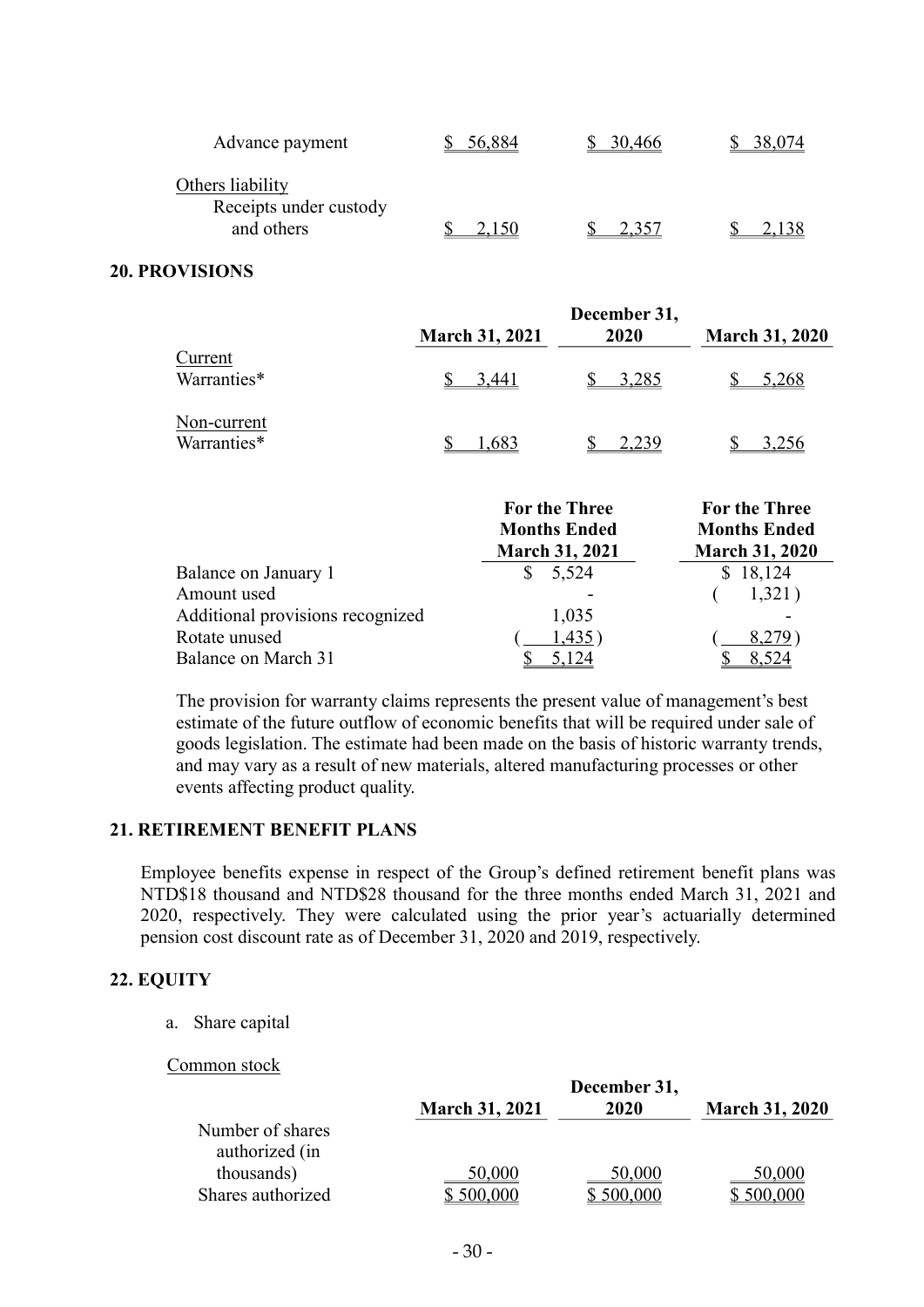|                         | December 31,          |        |                       |
|-------------------------|-----------------------|--------|-----------------------|
|                         | <b>March 31, 2021</b> | 2020   | <b>March 31, 2020</b> |
| Number of shares issued |                       |        |                       |
| and fully paid          |                       |        |                       |
| (in thousands)          | 38,255                | 38,255 | 38,255                |
| Shares issued           |                       |        |                       |

The authorized shares include 4,000 thousand shares allocated for the exercise of employee stock options.

#### b. Capital surplus

|                                                                                                              | <b>March 31, 2021</b> | December 31,<br>2020 | <b>March 31, 2020</b> |
|--------------------------------------------------------------------------------------------------------------|-----------------------|----------------------|-----------------------|
| May be used to offset a<br>deficit, distributed as<br>cash dividends, or<br>transferred to share<br>capital* |                       |                      |                       |
| Issuance of ordinary shares<br>Less: Cash dividend from<br>additional                                        | \$386,829             | \$396,393            | \$396,393             |
| paid-in-capital                                                                                              | 386,829               | 9,564)<br>\$386,829  | 396.3                 |

Such capital surplus may be used to offset a deficit; in addition, when the Company has no deficit, such capital surplus may be distributed as cash dividends or transferred to share capital (limited to a certain percentage of the Company's capital surplus and to once a year).

### c. Retained earnings and dividends policy

Under the dividends policy as set forth in the amended Articles, where the Company made a profit in a fiscal year, the profit shall be first utilized for paying taxes, offsetting losses of previous years, setting aside as legal reserve 10% of the remaining profit, setting aside or reversing special reserve in accordance with the laws and regulations, and then any remaining profit together with any undistributed retained earnings shall be used by the Company's board of directors as the basis for proposing a distribution plan, which should be resolved in the shareholders' meeting for distribution of dividends and bonus to shareholders. For the policies on distribution of employees' compensation and remuneration of directors after amendment, refer to employees' compensation and remuneration of directors in Note 24, (g).

Taking into account future capital expenditure requirements and long-term financial planning of the Company, the total dividends paid in any given year may not be less than 50% of the distributable earnings in that year. However, cumulative distributable earnings cannot be distributed if it is less than 20% of the total paid-up capital. Dividends could be distributed either through cash or shares, and cash dividends shall not be less than 10% of the total dividends for the year.

An appropriation of earnings to a legal reserve should be made until the legal reserve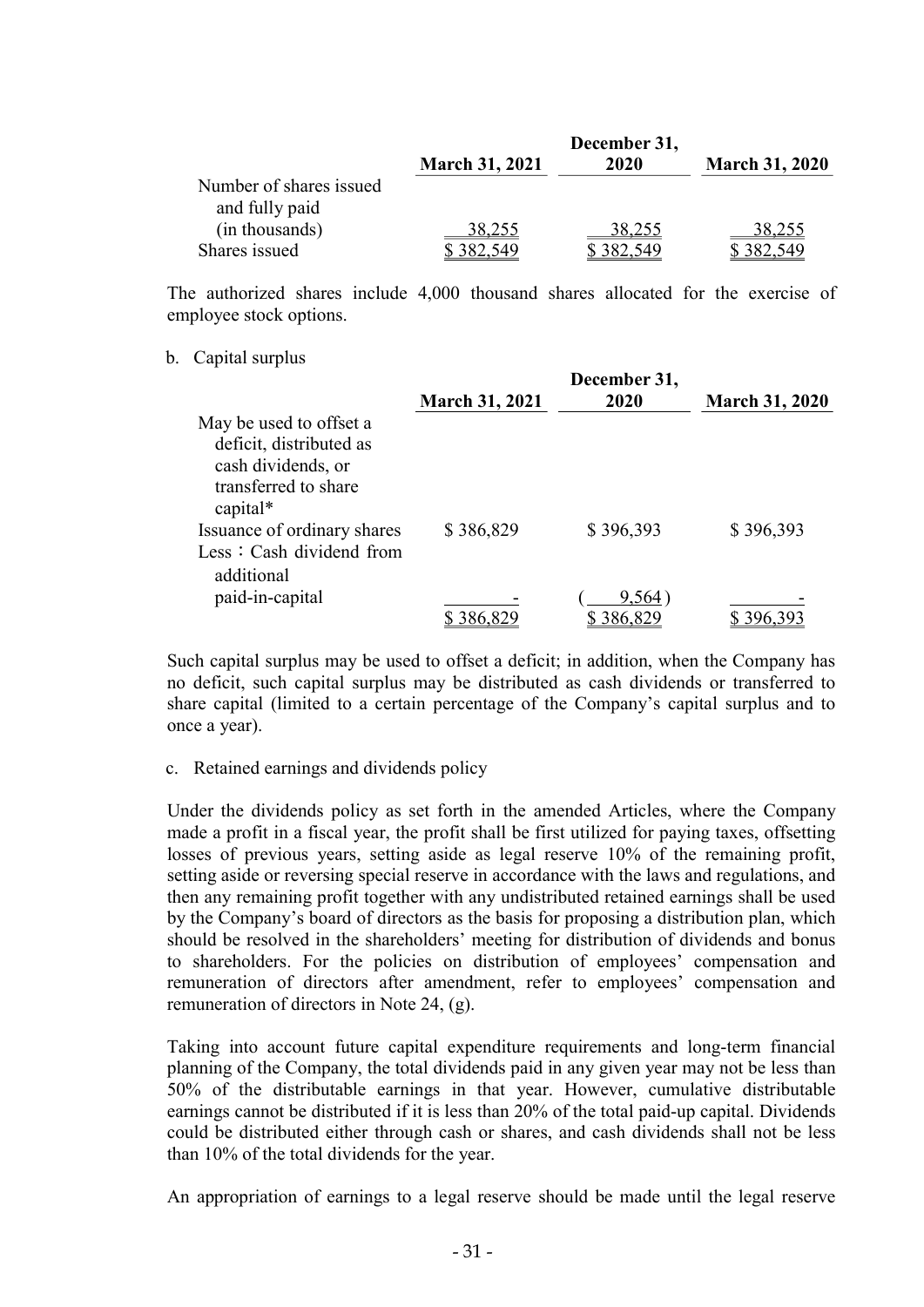equals the Company's paid-in capital. The legal reserve may be used to offset deficits. If the Company has no deficit and the legal reserve has exceeded 25% of the Company's paid-in capital, the excess may be transferred to capital or distributed in cash.

Items referred to under Rule No. 1010012865, Rule No. 1010047490 and Rule No. 1030006415 issued by the FSC and the directive titled "Questions and Answers for Special Reserves Appropriated Following Adoption of IFRSs" should be appropriated to or reversed from a special reserve by the Company.

The appropriations of earnings for 2020 and 2019 that were approved in the shareholders' meetings on March 23, 2021 and June 9, 2020, respectively, were as follows:

|                             | For the Year<br><b>Ended December</b> | <b>For the Year</b><br><b>Ended December</b> |
|-----------------------------|---------------------------------------|----------------------------------------------|
|                             | 31, 2020                              | 31, 2019                                     |
| Legal reserve               | 20,859                                | 20,636<br>\$                                 |
| Special reserve             |                                       | 2,702                                        |
| Reversal of special surplus |                                       |                                              |
| reserve                     | 2,728)                                |                                              |
| Cash dividends              | 191,274                               | 181,710                                      |
| Cash dividends (additional  |                                       |                                              |
| paid-in capital)            |                                       | 9,564                                        |
| Cash dividends per share    |                                       |                                              |
| (NT\$)                      | 5                                     |                                              |

The appropriation of earnings for 2020 are subject to the resolution in the shareholders' meeting to be held on June 11, 2021

d. Special reserves

|                      | <b>For the Three</b>  | <b>For the Three</b>  |
|----------------------|-----------------------|-----------------------|
|                      | <b>Months Ended</b>   | <b>Months Ended</b>   |
|                      | <b>March 31, 2021</b> | <b>March 31, 2020</b> |
| Balance on January 1 | 2.728                 |                       |
| Balance on March 31  |                       |                       |

#### e. Other equity items

1) Exchange differences on translating the financial statements of foreign operations

|                      | <b>For the Three</b>  | <b>For the Three</b>  |
|----------------------|-----------------------|-----------------------|
|                      | <b>Months Ended</b>   | <b>Months Ended</b>   |
|                      | <b>March 31, 2021</b> | <b>March 31, 2020</b> |
| Balance on January 1 | 49)                   | 50)                   |
| Current period:      |                       |                       |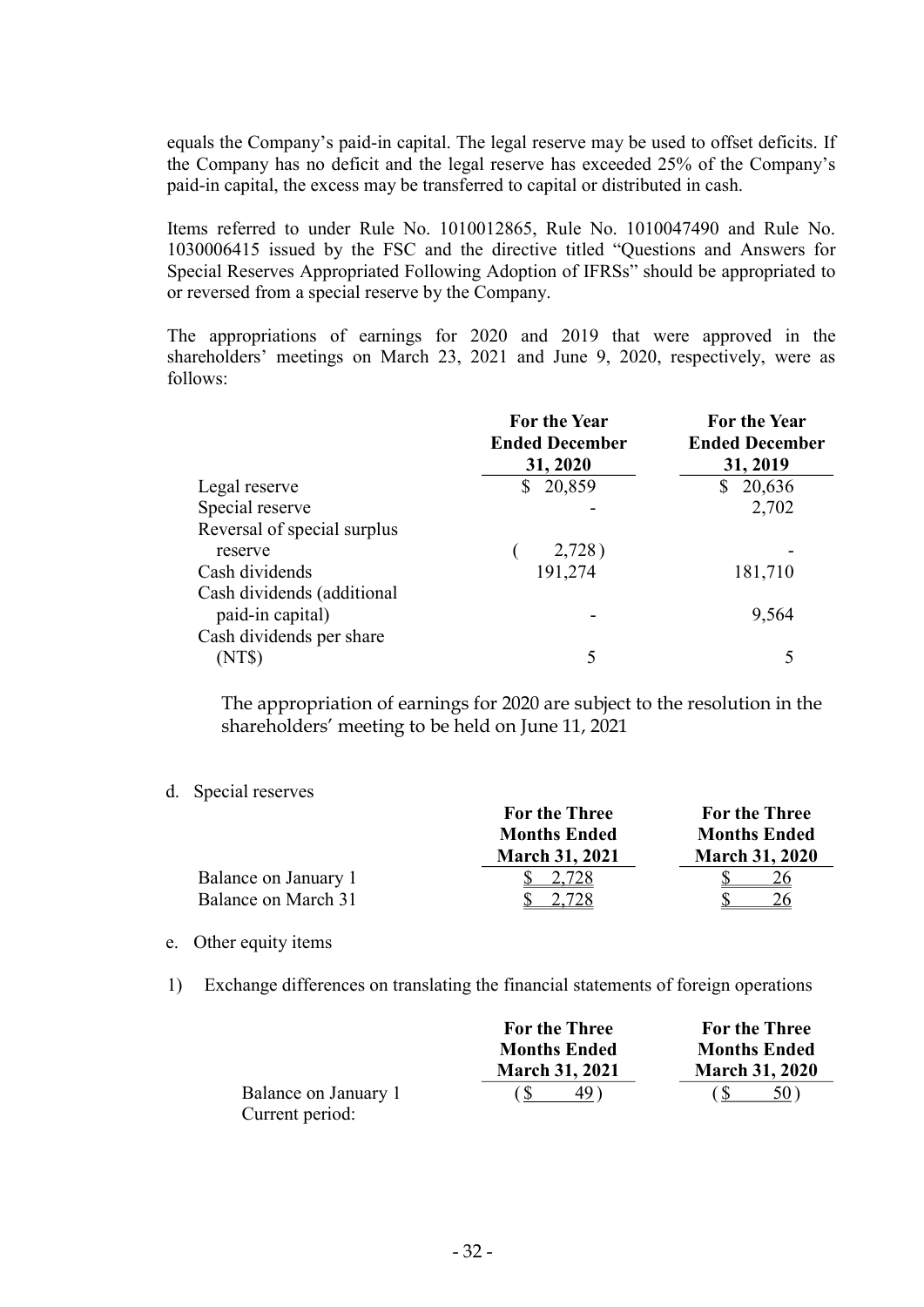|                                                                                                                                                                                                          | <b>For the Three</b><br><b>Months Ended</b><br><b>March 31, 2021</b> | <b>For the Three</b><br><b>Months Ended</b><br><b>March 31, 2020</b> |
|----------------------------------------------------------------------------------------------------------------------------------------------------------------------------------------------------------|----------------------------------------------------------------------|----------------------------------------------------------------------|
| Exchange<br>differences arising<br>on translating the<br>financials<br>statements of<br>foreign operations<br>Income tax related<br>to gains arising<br>on translating<br>the financial<br>statements of | 244)                                                                 | 26                                                                   |
| foreign<br>operations7<br>Other comprehensive                                                                                                                                                            | 49                                                                   | 6)                                                                   |
| income recognized for<br>the period<br>Balance on March 31                                                                                                                                               | 195<br>244                                                           | 20<br>$\mathbb{S}$<br>30                                             |

## 2) Unrealized gain or loss on Financial Assets at FVTOCI

|                                                                          | <b>For the Three</b><br><b>Months Ended</b><br><b>March 31, 2021</b> | <b>For the Three</b><br><b>Months Ended</b><br><b>March 31, 2020</b> |
|--------------------------------------------------------------------------|----------------------------------------------------------------------|----------------------------------------------------------------------|
| Balance on January 1                                                     | \$11,292                                                             | 2,678)<br>$\mathbb{S}$                                               |
| Recognized for the year                                                  |                                                                      |                                                                      |
| Unrealized gain                                                          |                                                                      |                                                                      |
| (loss)- equity                                                           |                                                                      |                                                                      |
| instruments                                                              | 6,155                                                                | 2,273                                                                |
| Other comprehensive                                                      |                                                                      |                                                                      |
| Income recognized for                                                    |                                                                      |                                                                      |
| the year                                                                 | 6,155                                                                | 2,273)                                                               |
| Gain (loss) on disposal of<br>equity instruments<br>transfer to retained |                                                                      |                                                                      |
| earnings                                                                 | 166)                                                                 | 13                                                                   |
| Balance on March 31                                                      | 7.281                                                                | 4,938                                                                |
| <b>23. REVENUE</b>                                                       |                                                                      |                                                                      |

|                             | <b>For the Three</b><br><b>Months Ended</b><br><b>March 31, 2021</b> | <b>For the Three</b><br><b>Months Ended</b><br><b>March 31, 2020</b> |
|-----------------------------|----------------------------------------------------------------------|----------------------------------------------------------------------|
| Revenue from contracts with |                                                                      |                                                                      |
| customers:                  |                                                                      |                                                                      |
| Revenue from the sale of    |                                                                      |                                                                      |
| goods                       | \$301,105                                                            | \$412,468                                                            |
| Service revenue             |                                                                      |                                                                      |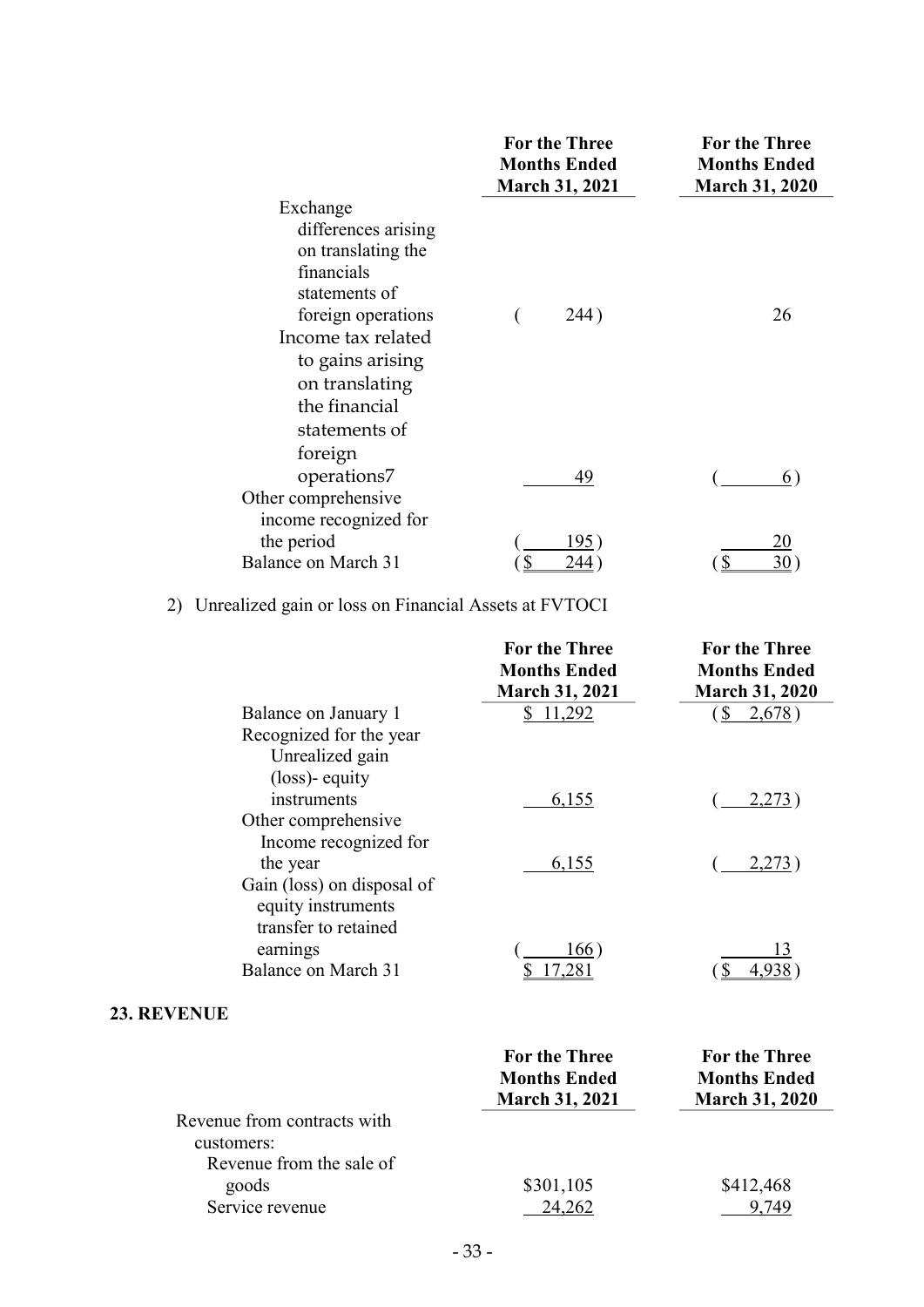| <b>For the Three</b>  | <b>For the Three</b>  |
|-----------------------|-----------------------|
| <b>Months Ended</b>   | <b>Months Ended</b>   |
| <b>March 31, 2021</b> | <b>March 31, 2020</b> |
| \$325,367             | \$422,217             |

#### a. Revenue from sales to customers

#### Revenue from the sale of goods

Goods are categorized into computer monitors and customized products for manufacturing engineering. The Group engages in the sale of embedded control systems, medical displays, and application-specific display modules at the agreed prices stipulated in contracts, quotations or orders.

#### Service revenue

Service revenue mainly comprises revenue from the design of embedded, medical, and application specific display modules during product development; revenue from customers' request for repair when defects occur in products that exceed the warranty period; and revenue recognized at the agreed prices stipulated in contracts.

b. Contract balances

|                                                                  | March 31,<br>2021 | <b>December</b><br>31, 2020 | March 31,<br>2020 | January 1,<br>2020 |
|------------------------------------------------------------------|-------------------|-----------------------------|-------------------|--------------------|
| Trade receivables<br>(Note $11$ )<br><b>Contract liabilities</b> | 189,238           | \$275,564                   | \$216,954         | 283,435            |
| (Note 20)<br>Sale of goods                                       | 56,884            | 30,466                      | 38,074            | 39.767             |

#### c. Disaggregation of revenue

#### For the three months ended March 31, 2021

|                   | <b>Embedded</b><br>Control | Application<br>specific | Medical<br><b>Touch</b> | <b>Others</b> | Total     |
|-------------------|----------------------------|-------------------------|-------------------------|---------------|-----------|
| Goods or service  |                            |                         |                         |               |           |
| Revenue from sale |                            |                         |                         |               |           |
| of goods          | \$89,551                   | \$56,115                | \$117,559               | \$37,880      | \$301,105 |
| Service revenue   | 1,784                      | 20,664                  | .697                    | 117           | 24,262    |
|                   | \$91,335                   |                         | \$119,256               |               | \$325,367 |

#### For the three months ended March 31, 2020

|                   | <b>Embedded</b><br>Control | Application<br>specific | Medical<br><b>Touch</b> | <b>Others</b> | Total     |
|-------------------|----------------------------|-------------------------|-------------------------|---------------|-----------|
| Goods or service  |                            |                         |                         |               |           |
| Revenue from sale |                            |                         |                         |               |           |
| of goods          | \$191,673                  | \$65,354                | \$120,156               | \$35,285      | \$412,468 |
| Service revenue   | 1,047                      | 7,643                   | 1,059                   |               | 9,749     |
|                   | \$192,720                  |                         |                         | \$35,285      |           |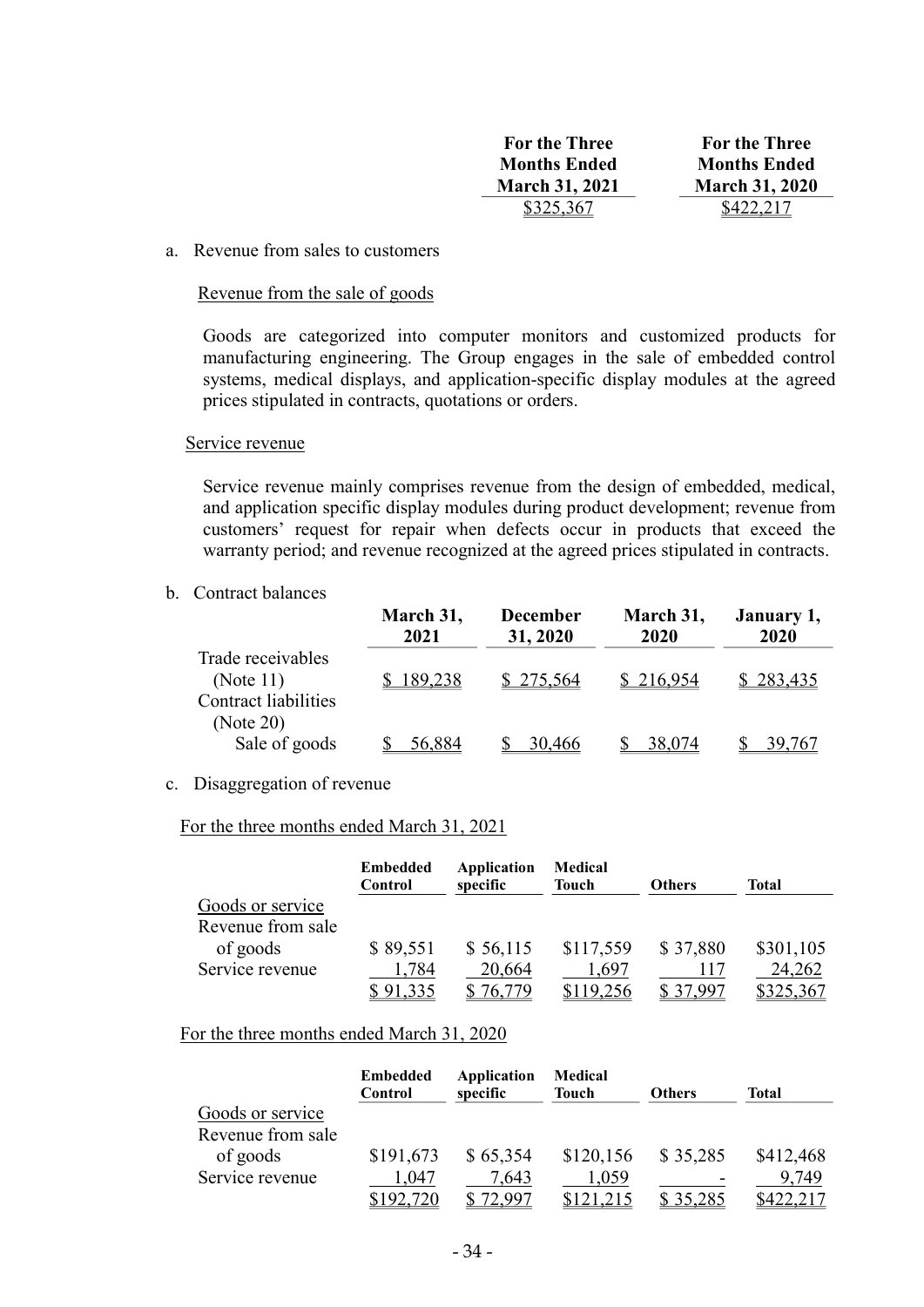## 24. NET PROFIT (LOSS) FROM CONTINUING OPERATIONS AND OTHER COMPREHENSIVE INCOME (LOSS)

a. Interest income

|                                                | <b>For the Three</b><br><b>Months Ended</b><br><b>March 31 2021</b> | For the Three<br><b>Months Ended</b><br><b>March 31 2020</b> |  |
|------------------------------------------------|---------------------------------------------------------------------|--------------------------------------------------------------|--|
| Bank deposits<br>Financial assets at amortized | 284                                                                 | 1,353                                                        |  |
| cost                                           | 139                                                                 | 310                                                          |  |
| Other income<br>$\mathbf b$                    |                                                                     |                                                              |  |

| Dividend income                                                                                                                                                     | <b>For the Three</b><br><b>Months Ended</b><br><b>March 31, 2021</b> | <b>For the Three</b><br><b>Months Ended</b><br><b>March 31, 2020</b> |
|---------------------------------------------------------------------------------------------------------------------------------------------------------------------|----------------------------------------------------------------------|----------------------------------------------------------------------|
| Other gains and losses<br>$\mathbf{c}$ .                                                                                                                            | For the Three<br><b>Months Ended</b>                                 | <b>For the Three</b><br><b>Months Ended</b>                          |
|                                                                                                                                                                     | <b>March 31, 2021</b>                                                | <b>March 31, 2020</b>                                                |
| Gain (loss) on financial<br>instruments<br>Mandatorily measured at<br><b>FVTPL</b><br>Gain on Lease Modification<br>Net foreign exchange gain<br>(losses)<br>Others | \$<br>2,906<br>111<br>3,636)                                         | (S <sub>1</sub> )<br>2,726)<br>5,133<br>2,408                        |

d. Finance costs

|                               | <b>For the Three</b>  | <b>For the Three</b>  |
|-------------------------------|-----------------------|-----------------------|
|                               | <b>Months Ended</b>   | <b>Months Ended</b>   |
|                               | <b>March 31, 2021</b> | <b>March 31, 2020</b> |
| Interest on lease liabilities | 444 )                 | 570)                  |

There was no interest capitalization in the combined company from January 1 to March 31, 2021 and 2020.

e. Depreciation and amortization

|                                                              | <b>For the Three</b><br><b>Months Ended</b><br><b>March 31, 2021</b> | <b>For the Three</b><br><b>Months Ended</b><br><b>March 31, 2020</b> |  |
|--------------------------------------------------------------|----------------------------------------------------------------------|----------------------------------------------------------------------|--|
| An analysis of deprecation by<br>function<br>Operating costs | 2,662                                                                | 2,661<br>S.                                                          |  |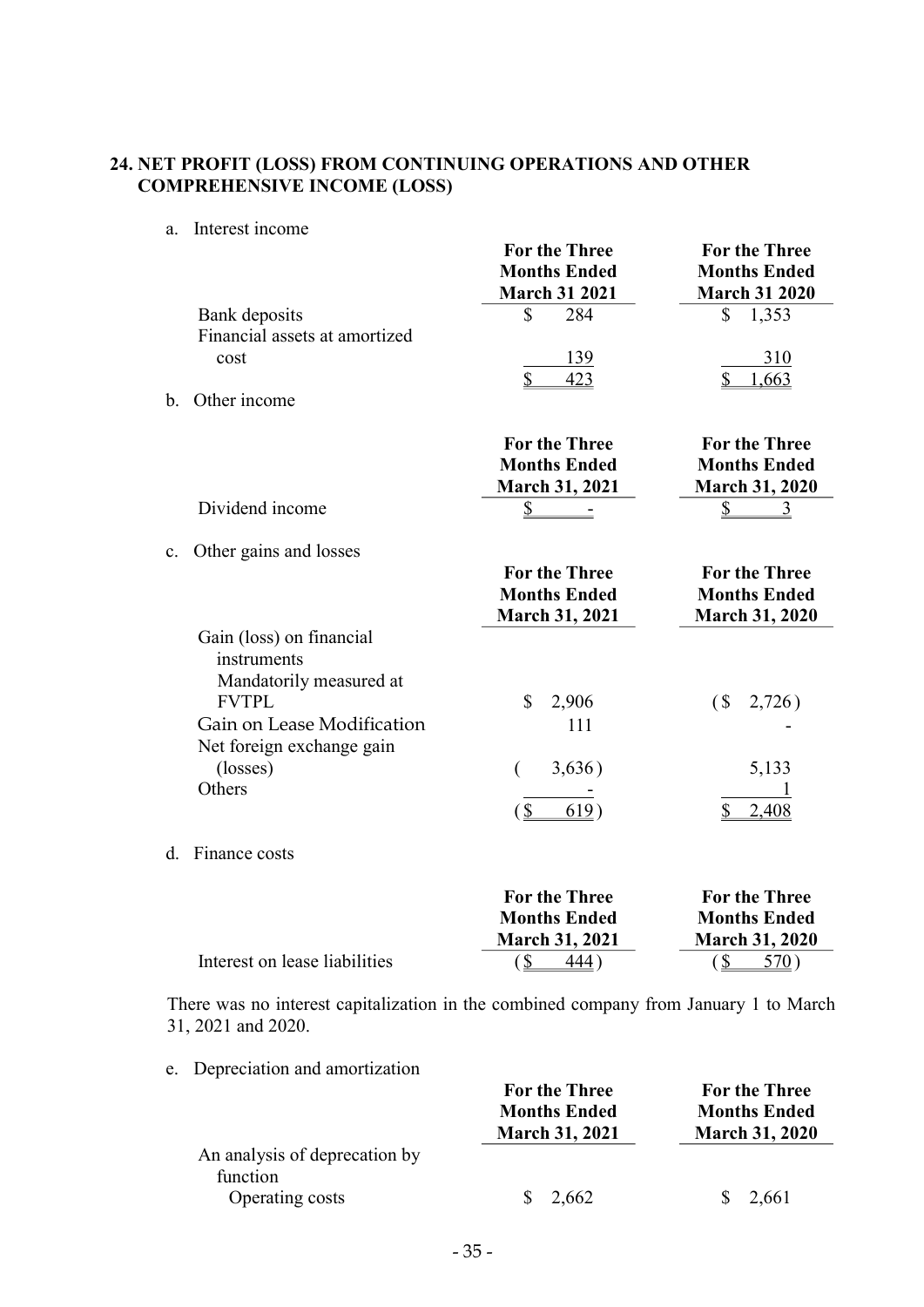|    |                                            | <b>For the Three</b><br><b>Months Ended</b><br>March 31, 2021 | <b>For the Three</b><br><b>Months Ended</b><br><b>March 31, 2020</b> |
|----|--------------------------------------------|---------------------------------------------------------------|----------------------------------------------------------------------|
|    | Operating expenses                         | 6,651<br>$\overline{2}$<br>9,313                              | 6,288<br>\$<br>8,949                                                 |
|    | An analysis of amortization by<br>function |                                                               |                                                                      |
|    | Operating costs                            | \$                                                            | \$                                                                   |
|    | Operating expenses                         | 539<br>$\overline{2}$<br>539                                  | 847<br>\$<br>847                                                     |
| f. | Employee benefits expense                  |                                                               |                                                                      |
|    |                                            | <b>For the Three</b>                                          | <b>For the Three</b>                                                 |
|    |                                            | <b>Months Ended</b>                                           | <b>Months Ended</b>                                                  |
|    |                                            | <b>March 31, 2021</b>                                         | <b>March 31, 2020</b>                                                |
|    | Short-term benefits                        | \$43,175                                                      | \$43,950                                                             |
|    | Post-employment                            |                                                               |                                                                      |
|    | benefits(Note 21)                          |                                                               |                                                                      |
|    | Defined contribution plans                 | 1,487                                                         | 1,483                                                                |
|    | Defined benefit plans                      | 18                                                            | <u>28</u>                                                            |
|    |                                            | 1,505                                                         | 1,511                                                                |
|    | Other employee benefits                    | 1,447                                                         | 1,627                                                                |
|    | Total employee benefits                    |                                                               |                                                                      |
|    | expense                                    | \$<br>46,127                                                  | \$47,088                                                             |
|    | An analysis of employee                    |                                                               |                                                                      |
|    | benefits expense by function               |                                                               |                                                                      |
|    | Operating costs                            | \$13,185                                                      | \$13,781                                                             |
|    | Operating expenses                         | 32,942                                                        | 33,307                                                               |
|    |                                            | \$<br>46,127                                                  | \$ 47,088                                                            |

#### g. Employees' compensation and remuneration of directors and supervisors

The Company accrued employees' compensation at the rates of no less than 7.5%~10% and remuneration of directors at the rates of no higher than 3%, of net profit before income tax, employees' compensation, and remuneration of directors. For the three months ended March 31, 2021 and 2020, the employees' compensation and the remuneration of directors were as follows:

## Accrual rate

| <b>For the Three</b>  | <b>For the Three</b>  |
|-----------------------|-----------------------|
| <b>Months Ended</b>   | <b>Months Ended</b>   |
| <b>March 31, 2021</b> | <b>March 31, 2020</b> |
| $7.5\%$               | $7.5\%$               |
| $1.5\%$               | $1.5\%$               |
|                       |                       |

#### Amount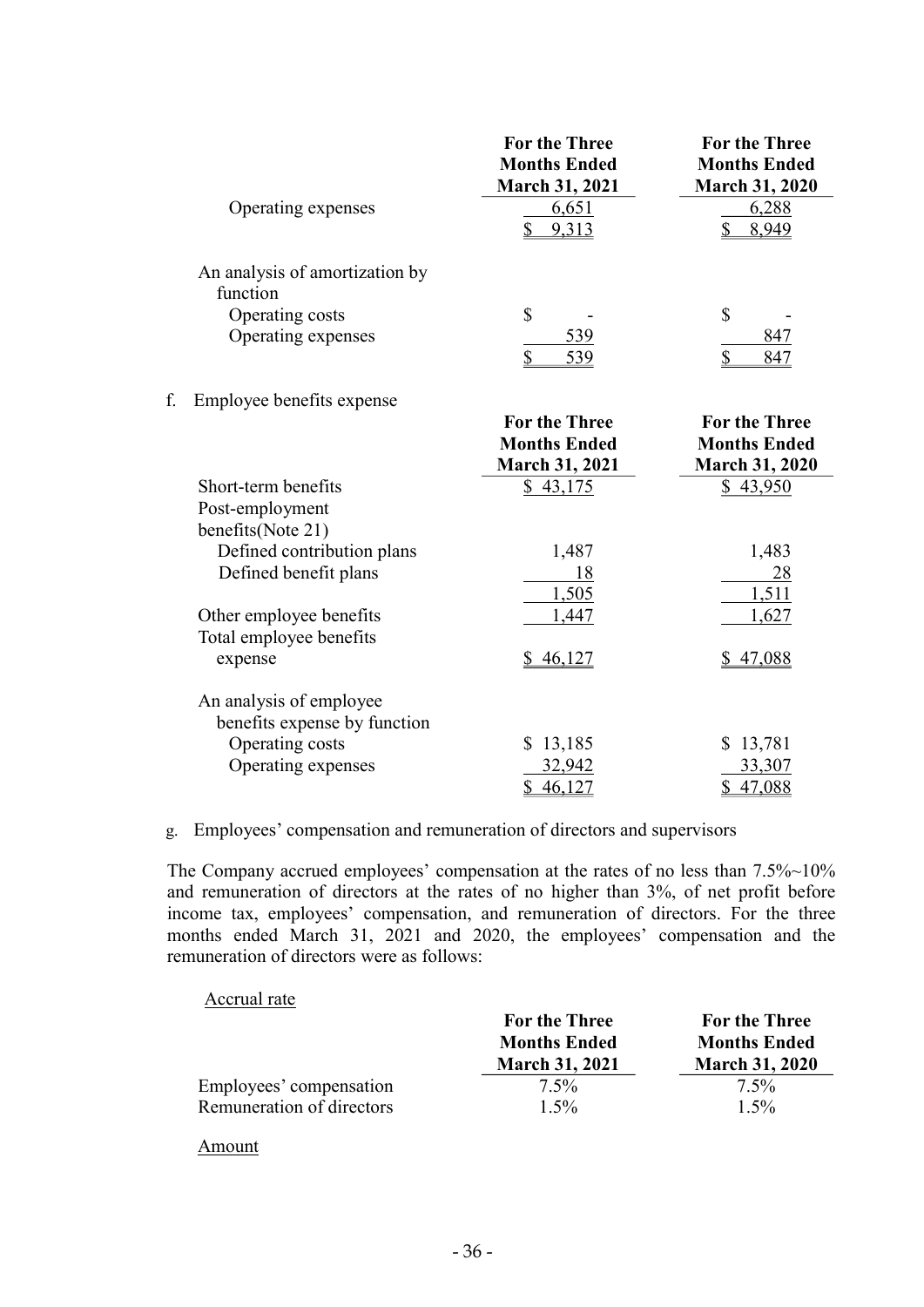|                           | <b>For the Three</b>  | <b>For the Three</b>  |
|---------------------------|-----------------------|-----------------------|
|                           | <b>Months Ended</b>   | <b>Months Ended</b>   |
|                           | <b>March 31, 2021</b> | <b>March 31, 2020</b> |
| Employees' compensation   | 700                   | 5,810                 |
| Remuneration of directors | 900                   |                       |

If there is a change in the amounts after the annual consolidated financial statements were authorized for issue, the differences are recorded as a change in the accounting estimate.

The compensation to employees and remuneration to the directors of 2020 and 2019 were approved by the Company's board of directors on March 23, 2021 and March 16, 2020 respectively, were as below:

|                              | <b>For the Year Ended</b><br><b>December 31, 2020</b> |  |       | <b>For the Year Ended</b><br><b>December 31, 2019</b> |               |  |              |
|------------------------------|-------------------------------------------------------|--|-------|-------------------------------------------------------|---------------|--|--------------|
|                              | Cash                                                  |  | Share |                                                       | Cash          |  | <b>Share</b> |
| Employees'<br>compensation   | 20,600                                                |  |       |                                                       | $-$ \$ 21,170 |  |              |
| Remuneration of<br>directors | 4,100                                                 |  |       |                                                       | 4,200         |  |              |

There was no difference between the actual amounts of employees' compensation and remuneration of directors paid and the amounts recognized in the consolidated financial statements for the years ended December 31, 2020 and 2019.'

Information on the employees' compensation and remuneration of directors resolved by the Company's board of directors is available at the Market Observation Post System website of the Taiwan Stock Exchange.

h. Gain or loss on foreign currency exchange

|                         | <b>For the Three</b><br><b>Months Ended</b><br><b>March 31, 2021</b> | <b>For the Three</b><br><b>Months Ended</b><br><b>March 31, 2020</b> |
|-------------------------|----------------------------------------------------------------------|----------------------------------------------------------------------|
| Foreign exchange gains  | 7,839                                                                | \$50,797                                                             |
| Foreign exchange losses | .475                                                                 | 45,664                                                               |
| Net gain (loss)         |                                                                      |                                                                      |

i. The reversal of impairment of non-financial instruments

|                                                   | <b>For the Three</b> | <b>For the Three</b> |
|---------------------------------------------------|----------------------|----------------------|
|                                                   | <b>Months Ended</b>  | <b>Months Ended</b>  |
|                                                   | <b>March 31 2021</b> | <b>March 31 2020</b> |
| Inventories (included in costs)<br>of goods sold) | 6,000)               | 1,000)               |
|                                                   |                      |                      |

### 25. INCOME TAXES RELATING TO CONTINUING OPERATION

a. Income tax recognized in profit or loss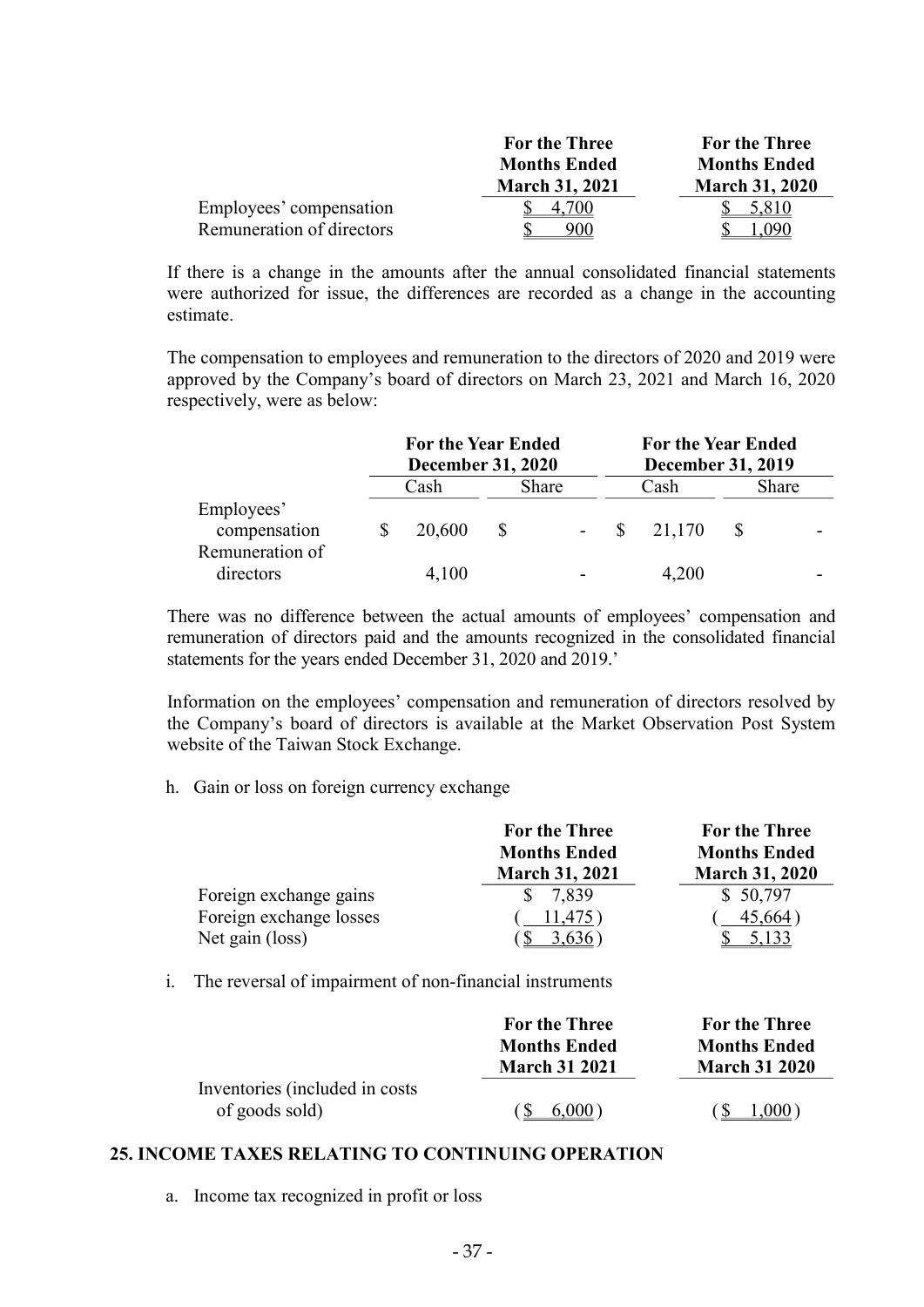Major components of tax expense were as follows:

|                               | <b>For the Three</b><br><b>Months Ended</b><br><b>March 31, 2021</b> | <b>For the Three</b><br><b>Months Ended</b><br><b>March 31, 2020</b> |  |
|-------------------------------|----------------------------------------------------------------------|----------------------------------------------------------------------|--|
| Current tax                   |                                                                      |                                                                      |  |
| In respect of the current     |                                                                      |                                                                      |  |
| period                        | 7,556                                                                | 8,616<br>S                                                           |  |
| Adjustment for the prior      |                                                                      |                                                                      |  |
| year                          |                                                                      | 509                                                                  |  |
|                               | 7,556                                                                | 8,107                                                                |  |
| Deferred tax                  |                                                                      |                                                                      |  |
| In respect of the current     |                                                                      |                                                                      |  |
| period                        | 3,559                                                                | 5,432                                                                |  |
| Income tax expense recognized |                                                                      |                                                                      |  |
| in profit or loss             |                                                                      |                                                                      |  |

b. Income tax expense recognized in other comprehensive income

|                                 | <b>For the Three</b><br><b>Months Ended</b><br><b>March 31, 2021</b> | <b>For the Three</b><br><b>Months Ended</b><br><b>March 31, 2020</b> |  |  |
|---------------------------------|----------------------------------------------------------------------|----------------------------------------------------------------------|--|--|
| Deferred tax                    |                                                                      |                                                                      |  |  |
| In respect of the current year- |                                                                      |                                                                      |  |  |
| Translation of foreign          |                                                                      |                                                                      |  |  |
| operations                      |                                                                      |                                                                      |  |  |
| Income tax recognized in other  |                                                                      |                                                                      |  |  |
| comprehensive income            | 49                                                                   |                                                                      |  |  |
| Deferred tax                    |                                                                      |                                                                      |  |  |

c. Income tax assessments

The tax returns of the Company through 2019 have been assessed by tax authorities. The tax returns of subsidiary Promate Japan prior to 2019 have not been assessed by tax authorities.

### 26. EARNINGS PER SHARE

#### Unit: NT\$ Per Share

| <b>For the Three</b><br><b>Months Ended</b><br><b>March 31, 2021</b> | For the Three<br><b>Months Ended</b><br><b>March 31, 2020</b> |
|----------------------------------------------------------------------|---------------------------------------------------------------|
|                                                                      |                                                               |
| 1.20                                                                 | 1.49<br>l .49                                                 |
|                                                                      |                                                               |

Diluted earnings per share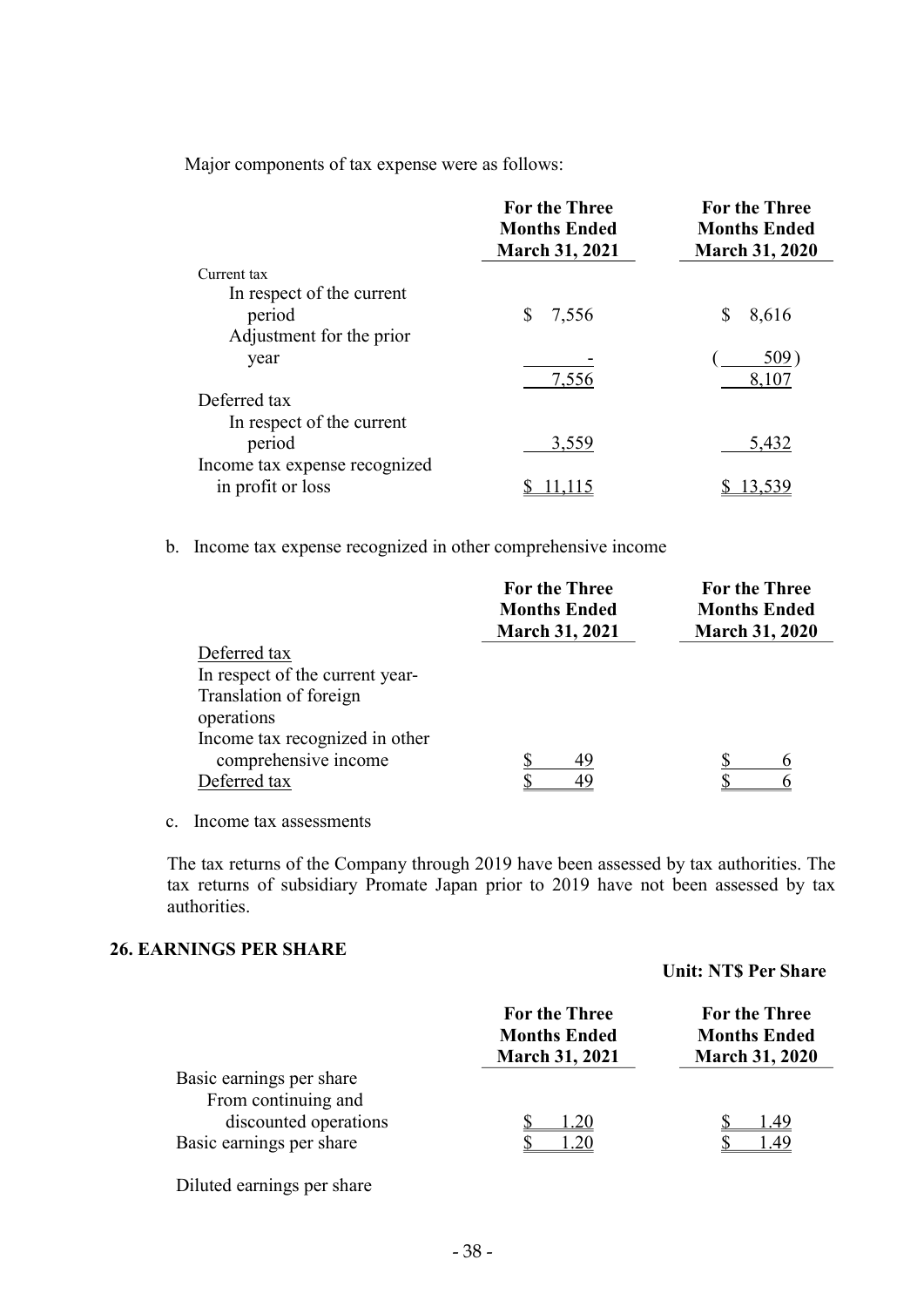|                       | <b>For the Three</b>  | <b>For the Three</b>  |  |
|-----------------------|-----------------------|-----------------------|--|
|                       | <b>Months Ended</b>   | <b>Months Ended</b>   |  |
|                       | <b>March 31, 2021</b> | <b>March 31, 2020</b> |  |
| From continuing and   |                       |                       |  |
| discounted operations | 1.19                  | l.48                  |  |
| Total                 |                       | .48                   |  |

The earnings and weighted average number of ordinary shares outstanding in the computation of earnings per share were as follows:

#### Net Profit for the Year

|                                                                   | <b>For the Three</b><br><b>Months Ended</b><br><b>March 31 2021</b> | <b>For the Three</b><br><b>Months Ended</b><br><b>March 31 2020</b> |
|-------------------------------------------------------------------|---------------------------------------------------------------------|---------------------------------------------------------------------|
| Income for the year attributable to                               |                                                                     |                                                                     |
| owners of the Company                                             | \$45,884                                                            | \$57,040                                                            |
| Earnings used in the computation<br>of basic earnings per share   | \$45,884                                                            | \$57,040                                                            |
| Earnings used in the computation<br>of diluted earnings per share | 45.884                                                              | 57,040                                                              |

Weighted Average Number of Ordinary Shares Outstanding (In Thousand Shares)

#### Unit: NT\$ Per Share

|                                                              | <b>For the Three</b><br><b>Months Ended</b><br><b>March 31 2021</b> | <b>For the Three</b><br><b>Months Ended</b><br><b>March 31 2020</b> |
|--------------------------------------------------------------|---------------------------------------------------------------------|---------------------------------------------------------------------|
| Weighted average number of<br>ordinary shares in computation |                                                                     |                                                                     |
| of basic earnings per share                                  | 38,255                                                              | 38,255                                                              |
| Effect of potentially dilutive                               |                                                                     |                                                                     |
| ordinary shares:                                             |                                                                     |                                                                     |
| Employees' compensation                                      | 340                                                                 | 386                                                                 |
| Weighted average number of                                   |                                                                     |                                                                     |
| ordinary shares used in the                                  |                                                                     |                                                                     |
| computation of diluted earnings                              |                                                                     |                                                                     |
| per share                                                    | 38.5                                                                | 38.64                                                               |

If the Group offered to settle compensation paid to employees in cash or shares, the Group assumed the entire amount of the compensation will be settled in shares and the resulting potential shares were included in the weighted average number of shares outstanding used in the computation of diluted earnings per share, as the effect is dilutive. Such dilutive effect of the potential shares is included in the computation of diluted earnings per share until the number of shares to be distributed to employees is resolved in the following year.

#### 27. CASH FLOW INFORMATION

a. Non-cash transactions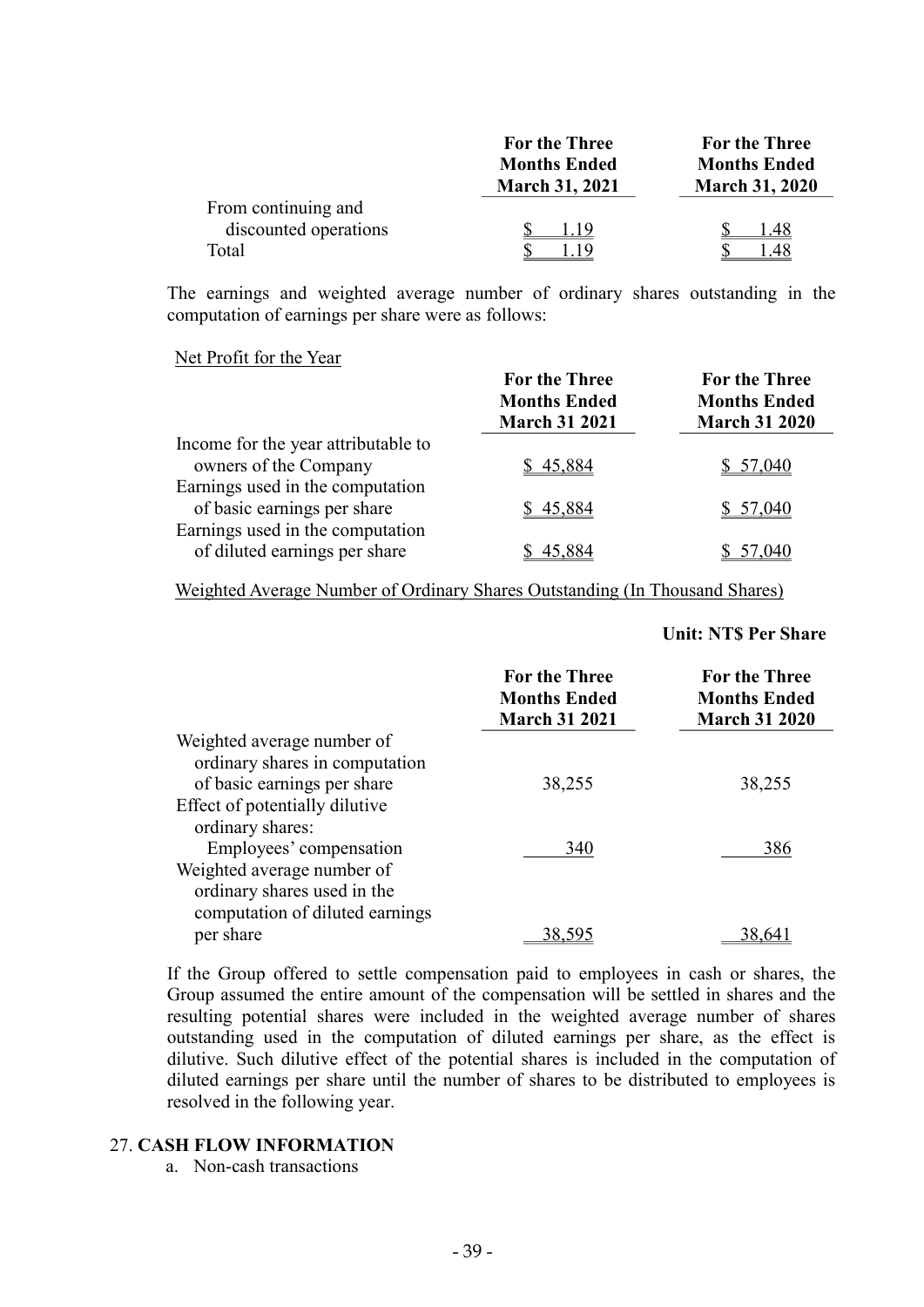For the three months ended March 31, 2021 and 2020, the Group entered into the following non-cash investing and financing activities which were not reflected in the consolidated statements of cash flows:

- 1. The Group reclassified prepayments for equipment amounting to \$3,170 thousand and \$4,145 thousand, respective, to property, plant and equipment for the three months ended March 31, 2021 and 2020, respectively.
- b. Reconciliation of liabilities arising from financing activities:

| <b>Balance as</b><br>of January<br>1, 2021 |       |                                                                                        |                                |                                         |       | Foreign<br><b>Exchange</b><br><b>Difference</b>                                                            | <b>Balance as</b><br>of March<br>31, 2021    |
|--------------------------------------------|-------|----------------------------------------------------------------------------------------|--------------------------------|-----------------------------------------|-------|------------------------------------------------------------------------------------------------------------|----------------------------------------------|
| 64,737                                     | 9,729 | $\overline{\overline{2}}$                                                              |                                |                                         | 444   |                                                                                                            | 57,025                                       |
|                                            |       |                                                                                        |                                |                                         |       |                                                                                                            |                                              |
|                                            |       |                                                                                        |                                |                                         |       |                                                                                                            |                                              |
|                                            |       |                                                                                        |                                |                                         |       | Foreign<br>Exchange                                                                                        | <b>Balance as</b><br>of March<br>31, 2020    |
|                                            | (note | For the three months ended March 31 2020<br><b>Balance as</b><br>of January<br>1, 2020 | Financing<br><b>Cash Flows</b> | Lease<br>Financing<br><b>Cash Flows</b> | 1,573 | Amortizati<br>on of<br><b>Interest</b><br><b>Expense</b><br>Amortizatio<br>n of Interest<br><b>Expense</b> | <b>Non-cash Changes</b><br><b>Difference</b> |

3) \$ 83,470 ( \$ 9,484) \$ 570 \$ 14 \$ 74,570

For the three months ended March 31, 2021

## 28. CAPITAL MANAGEMENT

The Group manages its capital to ensure that entities in the Group will be able to continue as going concerns while maximizing the return to shareholders through the optimization of the debt and equity balance. The Group's overall strategy remains unchanged.

Adopting a prudent risk management strategy and regularly reviewing the strategy, the Group engages in overall planning based on business development strategies and operational needs, in order to determine the appropriate capital structure of the Group.

The Group is not subject to any externally imposed capital requirements.

### 29. FINANCIAL INSTRUMENTS

a. Fair value of financial instruments not measured at fair value

The management of the Group believes the carrying amounts of financial assets and financial liabilities not measured at fair value that are very close to maturity or whose future prices equals their carrying amounts, approximates their fair values.

b. Fair value of financial instruments measured at fair value on a recurring basis

| Fair value hierarchy         |         |         |         |              |
|------------------------------|---------|---------|---------|--------------|
| Balance as of March 31, 2021 |         |         |         |              |
|                              | Level 1 | Level 2 | Level 3 | <b>Total</b> |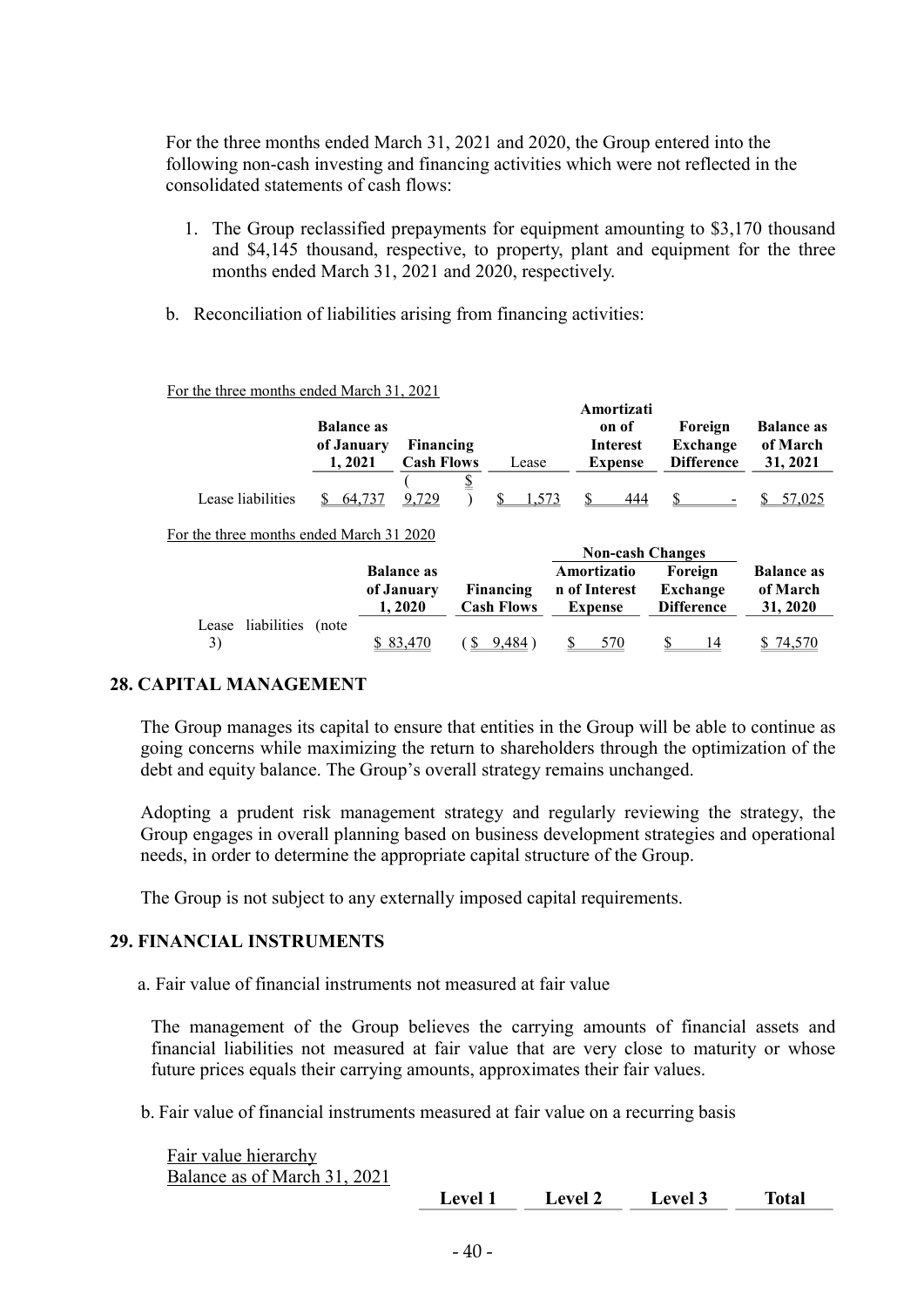|                                                                                            | Level 1     | Level 2        | Level 3                | <b>Total</b>     |
|--------------------------------------------------------------------------------------------|-------------|----------------|------------------------|------------------|
| Financial assets at FVTPL<br>Securities listed in ROC                                      | \$9,102     | \$             | $\mathbf{\mathcal{S}}$ | \$9,102          |
| Financial assets at FVTOCI<br>Investments in equity<br>-Securities listed in<br><b>ROC</b> | \$49,292    | $\mathbb{S}$   |                        | <u>\$ 49,292</u> |
| Balance as of December 31, 2020                                                            |             |                |                        |                  |
|                                                                                            | Level 1     | Level 2        | Level 3                | <b>Total</b>     |
| Financial assets at FVTPL<br>Securities listed in ROC                                      | \$12,354    | $\mathbb{S}$   | \$                     | \$12,354         |
| Financial assets at FVTOCI<br>Investments in equity<br>$-$ Securities listed in            |             |                |                        |                  |
| <b>ROC</b>                                                                                 | \$43,607    | $\mathbb{S}^-$ |                        | \$43,607         |
| Balance as of March 31, 2020                                                               | Level 1     | Level 2        |                        |                  |
| Financial assets at FVTPL                                                                  |             |                | Level 3                | <b>Total</b>     |
| Securities listed in ROC                                                                   | 8,721<br>S. | $\mathbb{S}^-$ | $\mathbb{S}$           | 8,721            |
| Financial assets at FVTOCI<br>Investments in equity<br>$-$ Securities listed in            |             |                |                        |                  |
| <b>ROC</b>                                                                                 | \$28,938    | $\mathbb{S}$   | $\mathcal{L}$          | \$28,938         |

There were no transfers between Levels 1 and 2 in the current and prior periods.

c. Categories of financial instruments

|                                                                                          | March 31, 2021 | December 31,<br>2020 | <b>March 31, 2020</b> |
|------------------------------------------------------------------------------------------|----------------|----------------------|-----------------------|
| Financial assets<br>Fair value through profit or loss                                    |                |                      |                       |
| (FVTPL)<br>Mandatory at FVTPL                                                            | \$<br>9,102    | \$<br>12,354         | \$<br>8,721           |
| Financial assets at amortized<br>(Note 1)                                                | 1,060,116      | 1,008,051            | 1,134,363             |
| Financial assets at FVTOCI<br>equity instruments<br>Investments in equity<br>instruments | 49,292         | 43,607               | 28,938                |
| Financial liabilities<br>Measured at amortized cost<br>(Note 2)                          | 220,667        | 261,595              | 369,378               |

Note 1: The balances included financial assets measured at amortized cost, which comprise cash and cash equivalents, accounts receivables, other receivables and refundable deposits.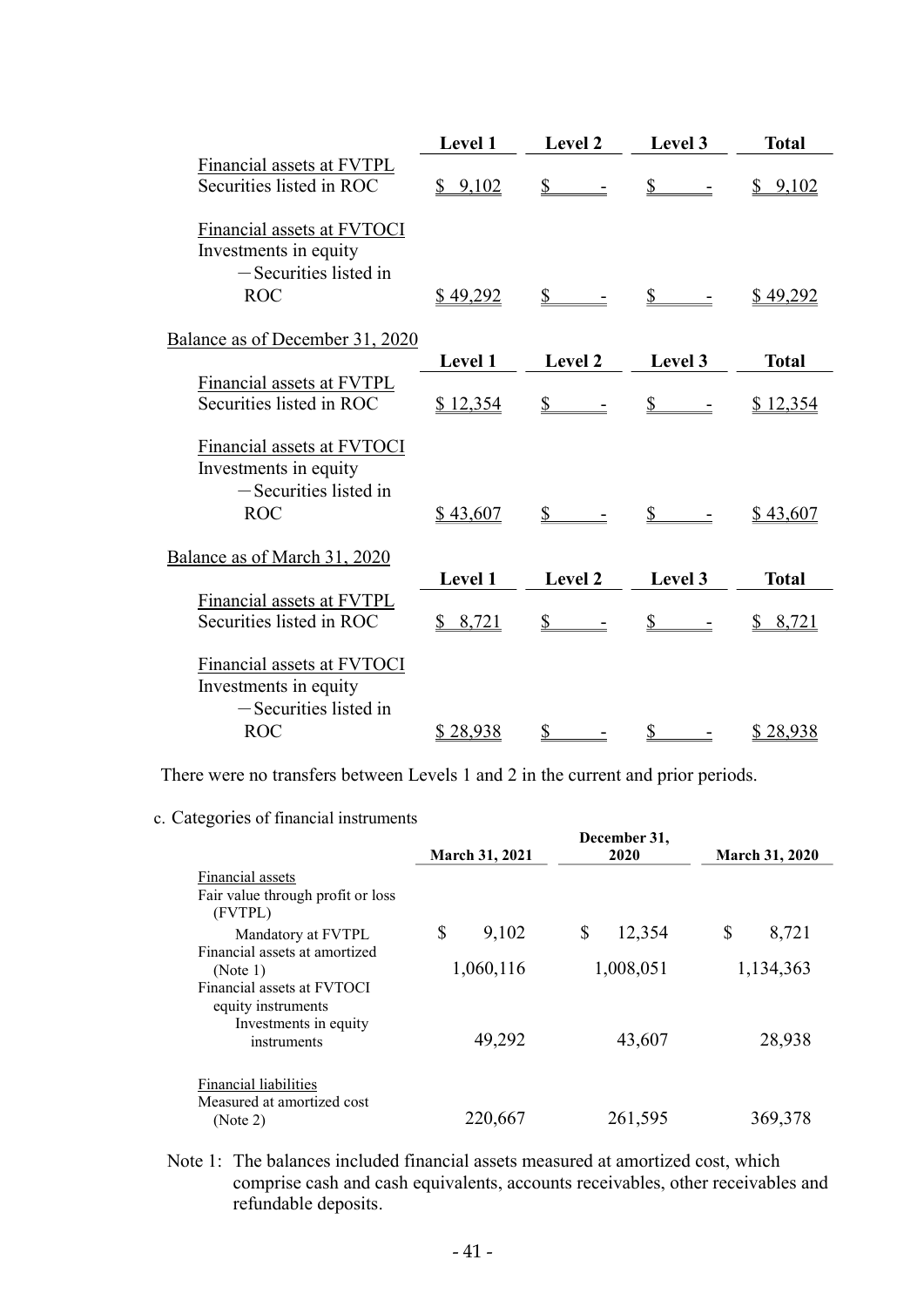- Note 2: The balances included financial liabilities measured at amortized cost, which comprise notes payable, accounts payables, and other payable.
- d. Financial risk management objectives and policies

The Group's major financial instruments included equity and debit investments, accounts receivables, accounts payables and Lease liabilities. The Group's Corporate Treasury monitors and manages the financial risks relating to the operations of the Group. These risks include market risk (including foreign currency risk, interest rate risk and other price risk), credit risk, and liquidity risk.

#### 1) Market risk

The Group's activities exposed it primarily to financial risks of changes in foreign currency exchange rates.

There had been no change to the Group's exposure to market risks or the manner in which these risks were managed and measured.

a) Foreign currency risk

The Group's had foreign currency sales and purchases, which exposed the Group to foreign currency risk. Exchange rate exposures were managed within approved policy parameters utilizing forward exchange contracts and currency swaps.

The carrying amounts of the Group's foreign currency denominated monetary assets and monetary liabilities and as for the carrying amounts of derivatives exposing to foreign currency risk at the end of the reporting period, refer to Note 33.

### Sensitivity analysis

The Group was mainly exposed to the U.S. dollar.

The following table details the Group's sensitivity to a 1% increase in the New Taiwan dollar (i.e., the functional currency) against the relevant foreign currencies. The sensitivity rate used when reporting foreign currency risk internally to key management personnel and representing management's assessment of the reasonably possible change in foreign exchange rates is 1%. The sensitivity analysis included only outstanding foreign currency denominated monetary items and foreign currency exchange forward contracts designated as cash flow hedges, and adjusts their translation at the end of the reporting period for a 1% change in exchange rates. A positive number below indicates an increase in pre-tax profit associated with the New Taiwan dollar weakening 1% against the relevant currency. For a 1% strengthening of the New Taiwan dollar against the relevant currency, there would be an equal and opposite impact on pre-tax profit, and the balances below would be negative.

|                       | <b>U.S. Dollar Impact</b> |  |  |
|-----------------------|---------------------------|--|--|
| <b>For the Three</b>  | For the Three             |  |  |
| <b>Months Ended</b>   | <b>Months Ended</b>       |  |  |
| <b>March 31, 2021</b> | <b>March 31, 2020</b>     |  |  |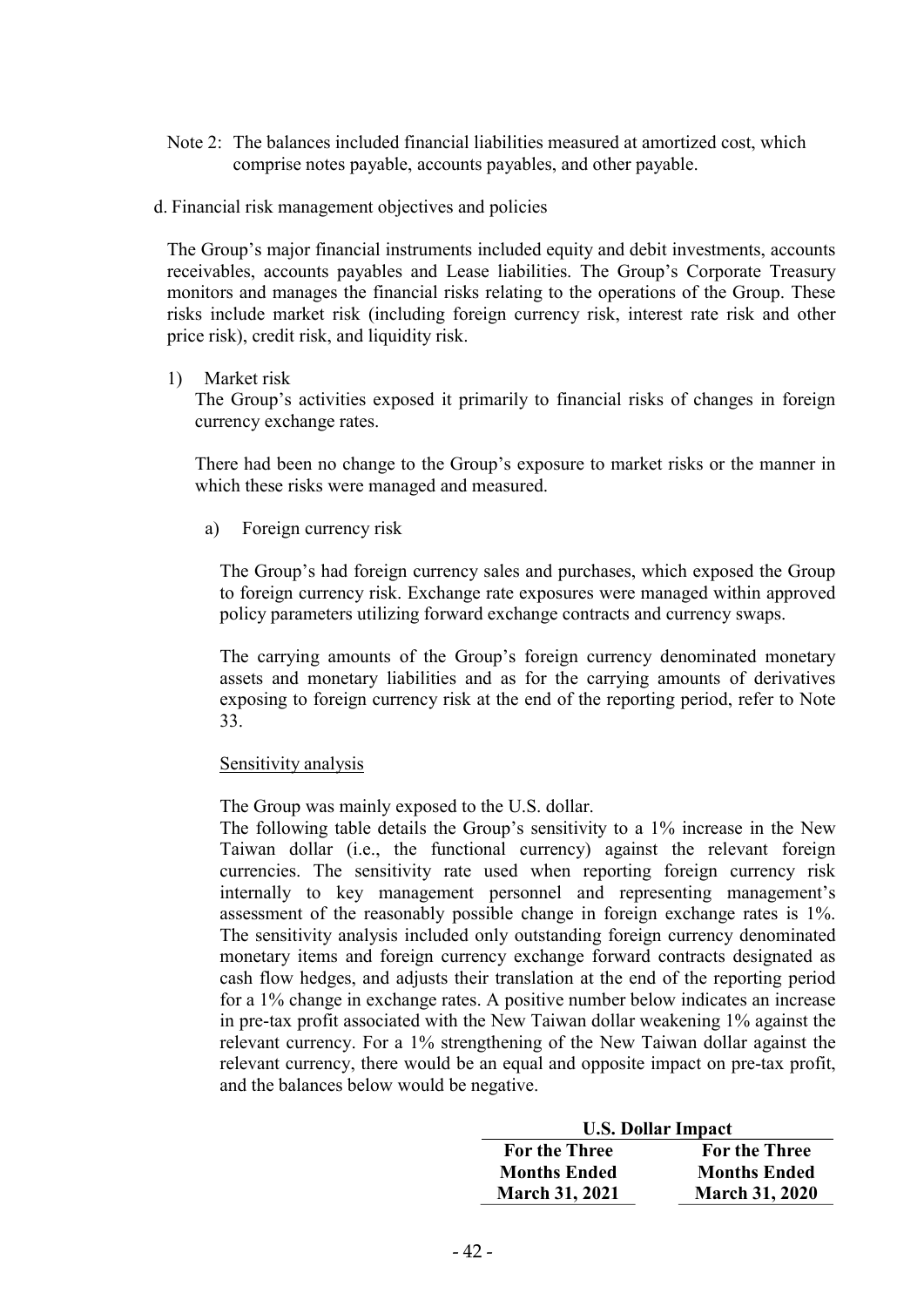|                |                       | <b>U.S. Dollar Impact</b> |  |  |
|----------------|-----------------------|---------------------------|--|--|
|                | <b>For the Three</b>  | For the Three             |  |  |
|                | <b>Months Ended</b>   | <b>Months Ended</b>       |  |  |
|                | <b>March 31, 2021</b> | <b>March 31, 2020</b>     |  |  |
| Profit or loss | , (191                | .608                      |  |  |

(i) This was mainly attributable to the exposure outstanding on U.S. dollar-denominated accounts receivables and accounts payables, which were not hedged at the end of the reporting period.

The Group's sensitivity to foreign currency increase during the current year mainly due to the increase of accounts receivable balance in the USD In management's opinion, the sensitivity analysis did not reflect the inherent exchange rate risk because the exposure at the end of the year did not reflect the exposure during the period.

b) Interest rate risk

The Group evaluates hedging activities regularly to align with interest rate views and defined risk appetite and ensures that the most cost-effective hedging strategies are applied.

The carrying amount of the Group's financial assets and financial liabilities with exposure to interest rates at the end of the reporting period were as follows:

|                                                   | March 31,<br>2021 | December 31,<br>2020 | March 31,<br>2020 |
|---------------------------------------------------|-------------------|----------------------|-------------------|
| Fair value interest<br>rate risk<br>$-$ Financial |                   |                      |                   |
| assets                                            | 447.464           | 374,314              | 471.084           |
| Cash flow interest<br>rate risk<br>$-Financial$   |                   |                      |                   |
| assets                                            | 403.149           | 348.947              |                   |

#### Sensitivity analysis

The sensitivity analyses below were determined based on the Group's exposure to interest rates for both derivatives and non-derivative instruments at the end of the reporting period. A 100 basis point increase or decrease was used when reporting interest rate risk internally to key management personnel and represents management's assessment of the reasonably possible change in interest rates.

If interest rates had been 100 basis points higher/lower and all other variables were held constant, the Group's pre-tax profit for the three months ended March 31, 2021 and 2020 would decrease by \$1,008 thousand and \$1,076 thousand, which was mainly attributable to the Group's exposure to the floating-interest rates on bank deposits.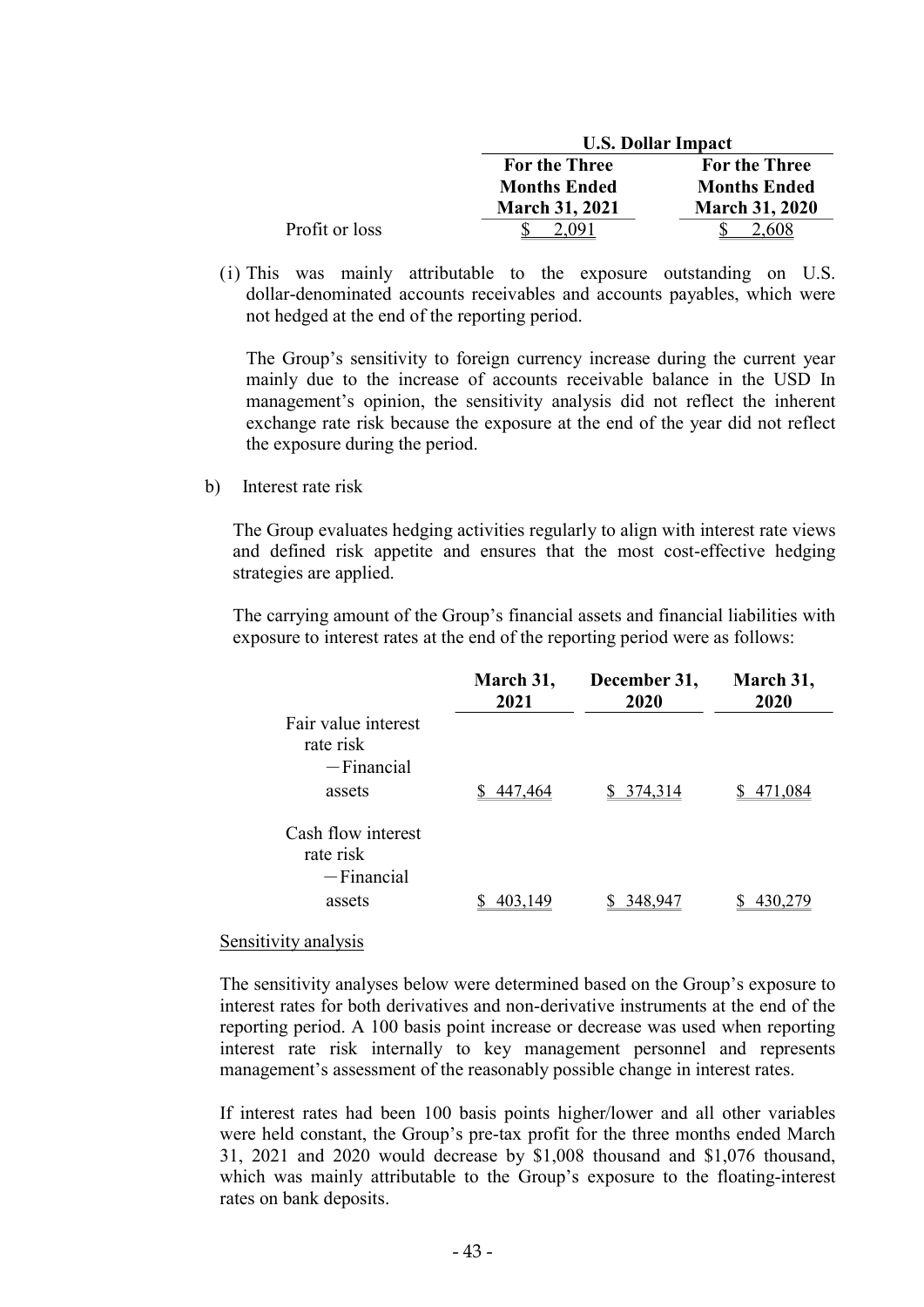The Group's sensitivity to interest rates reduced during the year, mainly affected by the decrease in bank deposits with variable interest rates.

c) Other price risk

The Group was exposed to equity price risk through its investments in mutual funds. The Group has appointed a special team to monitor the price risk and will consider hedging the risk exposure should the need arise.

#### Sensitivity analysis

The sensitivity analyses below were determined based on the exposure to equity price risks at the end of the reporting period.

If equity prices had been 3% higher/lower, the pre-tax other comprehensive income for the three months ended March 31, 2021 and 2020 would have increased/decreased by \$1,479 thousand and \$868 thousand, as a result of the changes in fair value of financial assets at FVTOCI.

If equity prices had been 3% higher/lower, the pre-tax profit for the three months ended March 31, 2021, and 2020, would have increased/decreased by \$273 thousand and \$262 thousand, as a result of the changes in fair value of financial assets at FVTPL.

The Group's sensitivity to equity prices reduced in the current year, mainly due to a decrease in investments in fund beneficiary certificates.

### 2) Credit risk

Credit risk refers to the risk that counterparty will default on its contractual obligations resulting in financial loss to the Group. As at the end of the reporting period, the Group's maximum exposure to credit risk which will cause a financial loss to the Group due to failure of counterparties to discharge an obligation provided by the Group could arise from the carrying amount of the respective recognized financial assets, as stated in the balance sheets.

Financial assets are potentially affected by the failure of the Group's counterparties to fulfill their contractual obligations. The Group's credit risk is evaluated based on contracts whose fair value at the end of the financial reporting period is positive. The Group's counterparties are financial institutions and companies with sound credit ratings. The Group has a dedicated unit that regularly monitors counterparty credit exposure levels every year, so no significant credit risk is expected.

In order to minimize credit risk, the management of the Group has delegated a team responsible for determining credit limits, credit approvals and other monitoring procedures to ensure that follow-up action is taken to recover overdue debts. In addition, the Group reviews the recoverable amount of each individual trade debt at the end of the reporting period to ensure that adequate allowances are made for irrecoverable amounts. The Group has signed a contract with the bank to sell accounts receivable, and there is no need to guarantee to the ability of debtors in accounts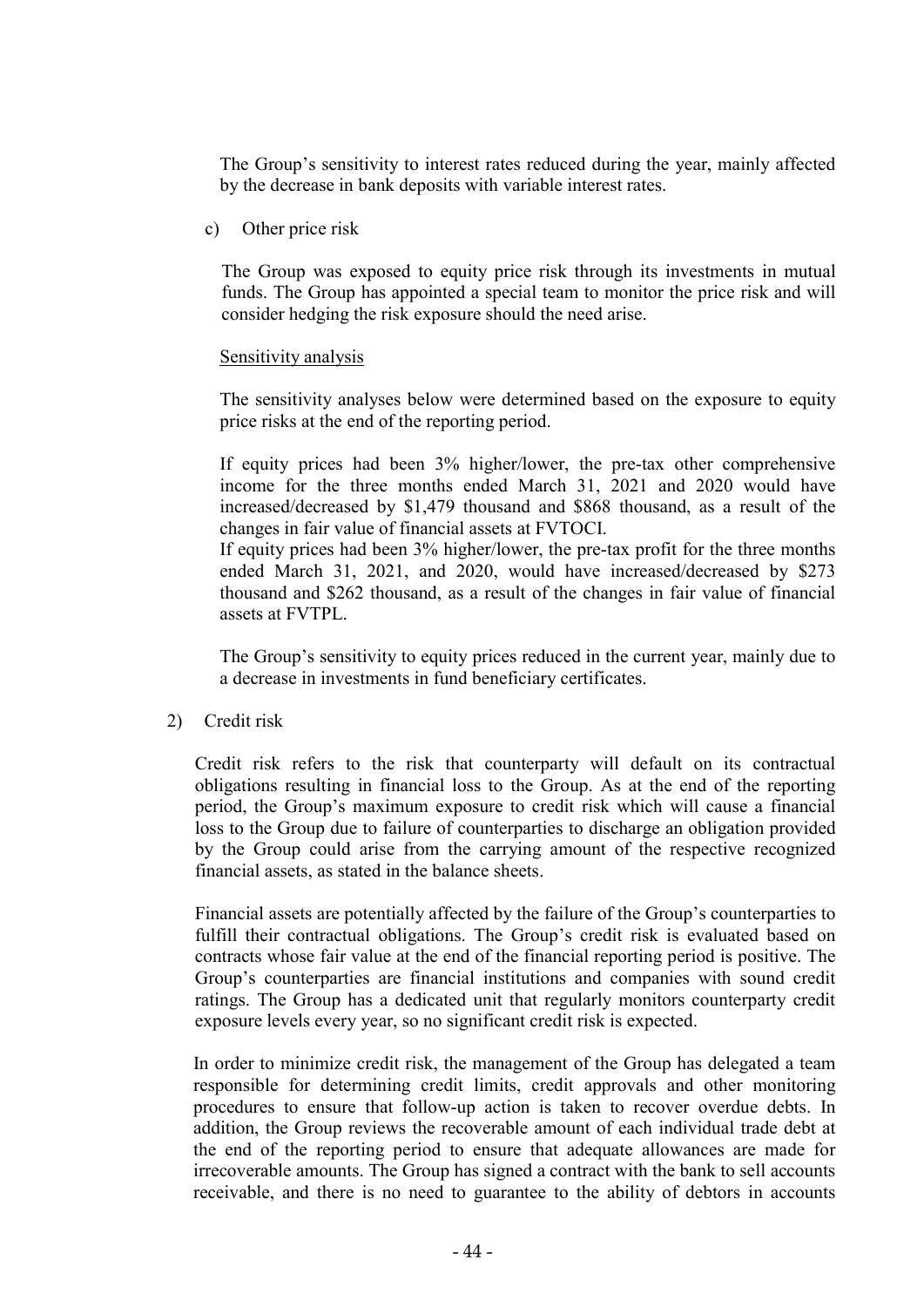receivable to affect fulfillment of debt obligations due to credit risk within the bank's underwriting limit. Hence, the management of the Group believes that the credit risk of the Group has declined significantly

Ongoing credit evaluation is performed on the status of accounts receivables and, where appropriate, credit guarantee insurance cover would be purchased.

Accounts receivable from customers exceeding 5% of the total accounts receivable accounted for 58.9%, 71.9%, and 62.24% of the Group's accounts receivable balance as of March 31, 2021, December 31, 2020, and March 31, 2020, respectively.

The maximum credit exposure of the Group is the net carrying amount of financial assets after deducting the amount that can be offset against each other and the impairment loss recognized in accordance with the regulations without considering collateral and other credit enhancement policies.

3) Liquidity risk

The Group manages liquidity risk by monitoring and maintaining a level of cash and cash equivalents deemed adequate to finance the Group's operations and mitigate the effects of fluctuations in cash flows. In addition, management monitors the utilization of bank borrowings and ensures compliance with loan covenants.

The Group relies on bank borrowings as a significant source of liquidity. As of March 31, 2021, December 31, 2020 and March 31, 2020, the Group's available unutilized bank loan facilities set out in section (b) below.

a) Liquidity and interest risk rate tables for non-derivative financial liabilities

The following table details the Group's remaining contractual maturity for its non-derivative financial liabilities with agreed repayment periods. The tables had been drawn up based on the undiscounted cash flows of financial liabilities from the earliest date on which the Group can be required to pay. The tables included both interest and principal cash flows. Specifically, bank loans with a repayment on demand clause were included in the earliest time band regardless of the probability of the banks choosing to exercise their rights. The maturity dates for other non-derivative financial liabilities were based on agreed repayment dates.

March 31, 2021

|                      | <b>Less Than 1 Year</b> | 1-5 Years |  |  |
|----------------------|-------------------------|-----------|--|--|
| Non-interest bearing |                         |           |  |  |
| liabilities          |                         |           |  |  |
| Notes payable        |                         |           |  |  |
| Trade payable        | 145,407                 |           |  |  |
| Other payable        | 75,260                  |           |  |  |
| Lease liabilities    | 22,804                  | 42,936    |  |  |
|                      |                         |           |  |  |

Additional information about the maturity analysis for lease liabilities: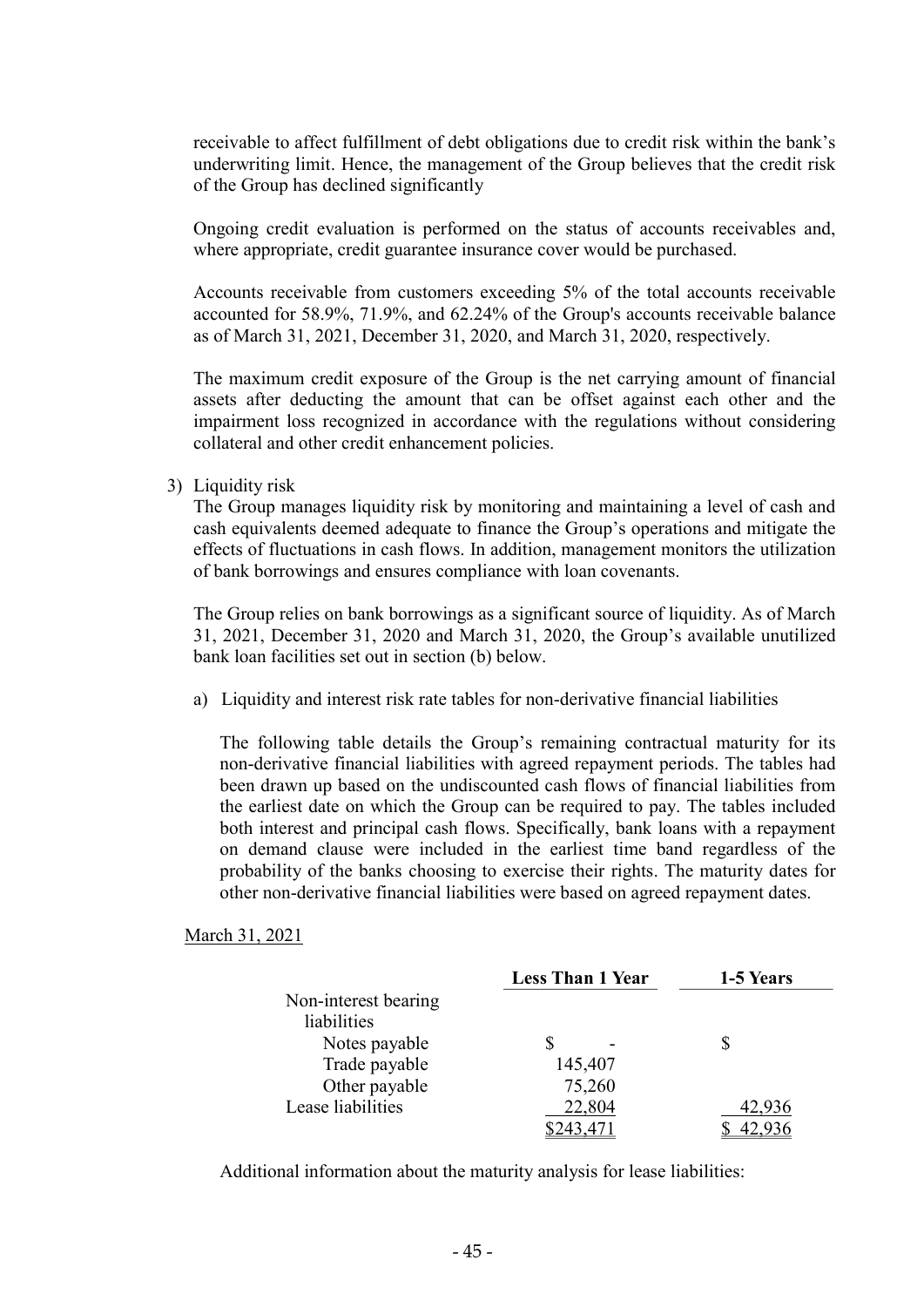|                      | <b>Less Than 1 Year</b> | 1-5 Years     |
|----------------------|-------------------------|---------------|
| Lease liabilities    | \$22,804                | 42,936        |
| December 31, 2020    |                         |               |
|                      | <b>Less Than 1 Year</b> | 1-5 Years     |
| Non-interest bearing |                         |               |
| liabilities          |                         |               |
| Notes payable        | S                       | \$            |
| Trade payable        | 166,418                 |               |
| Other payable        | 95,177                  |               |
| Lease liabilities    | 22,710                  | 47,327        |
|                      | \$284,305               | <u>47,327</u> |

Additional information about the maturity analysis for lease liabilities:

| <b>Less Than 1 Year</b> | 1-5 Years |
|-------------------------|-----------|
| \$22,710                | 47,327    |
|                         |           |
| <b>Less Than 1 Year</b> | 1-5 Years |
|                         |           |
|                         |           |
|                         |           |
| \$<br>11                | \$        |
| 273,053                 |           |
| 96,314                  |           |
|                         |           |
| 22,193                  | 56,350    |
|                         | 56,350    |
|                         |           |

Additional information about the maturity analysis for lease liabilities:

|                   | <b>Less Than 1 Year</b> | 1-5 Years |
|-------------------|-------------------------|-----------|
| Lease liabilities | \$22,193                | 56,350    |

b) Financing facilities

|                                        | March 31,<br>2021 | December 31,<br>2020 |         |
|----------------------------------------|-------------------|----------------------|---------|
| Unsecured bank<br>overdraft facilities |                   |                      |         |
| -Amount used<br>$-$ Amount             | 10,000            | 10,000               | 10,000  |
| unused                                 | 184,140           | 183,920              | 190,900 |

## 30. TRANSACTIONS WITH RELATED PARTIES

The parent company of the Company is Promate Electronic Co., Ltd., which held 66.21% of the Company's ordinary shares on March 31, 2021 December 31, 2020 and March 31, 2020.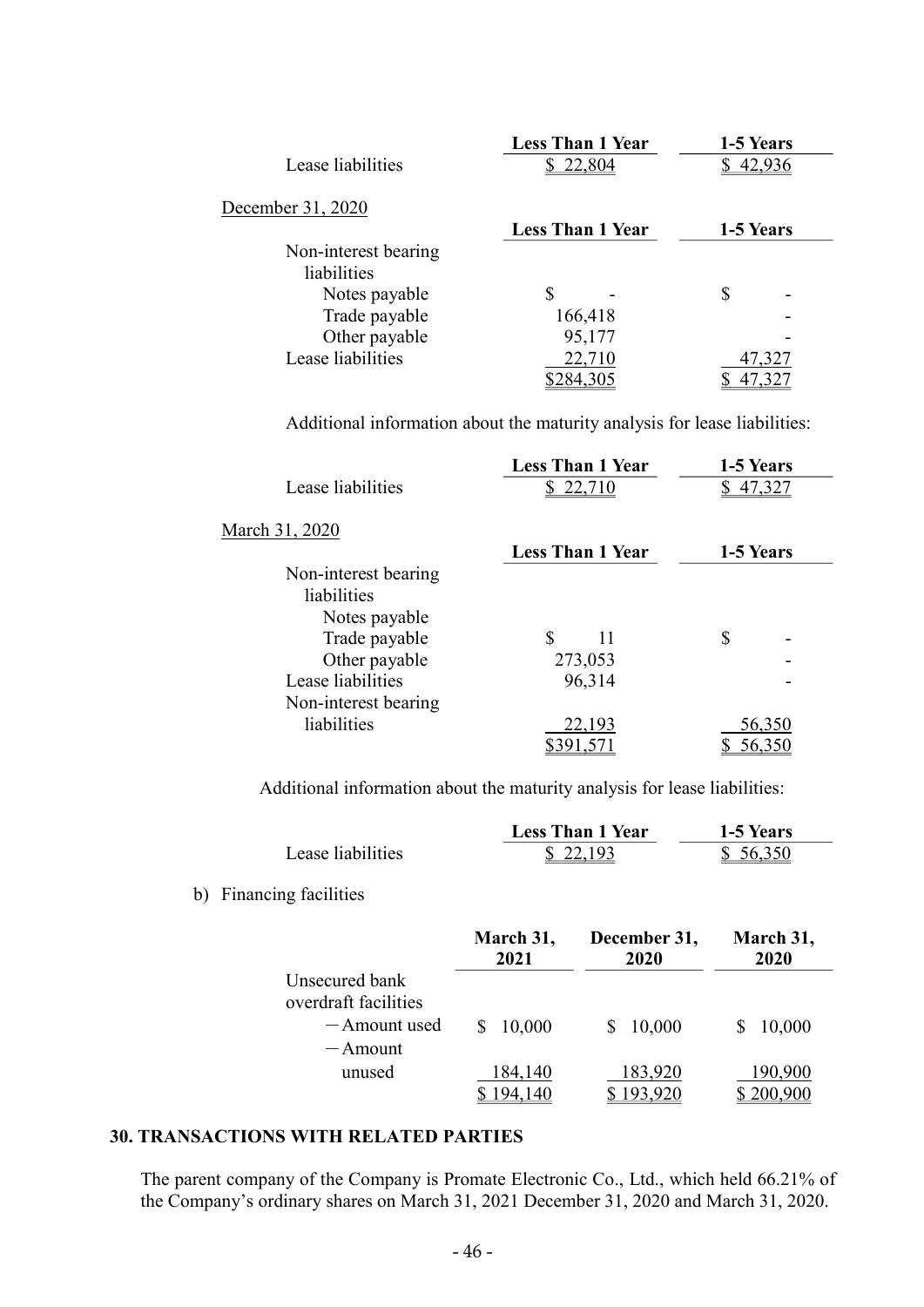Balances and transactions between the Company and its subsidiaries, which are the related parties of the Company, have been eliminated on consolidation and are not disclosed in this note. Besides information disclosed elsewhere in the other notes, details of transactions between the Group and other related parties are disclosed below.

a. Names and categories of related parties

| <b>Name</b>                               | <b>Related Party Category</b>                                                                 |
|-------------------------------------------|-----------------------------------------------------------------------------------------------|
| Promate Electronic Co., Ltd               | The Company's Parent company                                                                  |
| Promate Electronic (Shenzhen) Co.,        | Subsidiary of Promate                                                                         |
| Ltd                                       |                                                                                               |
| Promate Electronic (Shanghai) Co.,<br>Ltd | Subsidiary of Promate                                                                         |
| PROMATE ELECTRONICS<br><b>COMPANY USA</b> | Subsidiary of Promate                                                                         |
| Weikeng Industrial Co., Ltd               | Substantive related party-chairman is a<br>director of the Company                            |
| HIGGSTEC Inc.                             | The management - parent<br>company of the Company is the<br>corporate director of the Company |

b. Operating revenues

| <b>Line Item</b> | <b>Related Party Category/Name</b>                                      | For the Three<br><b>Months Ended</b><br><b>March 31, 2021</b> | <b>For the Three</b><br><b>Months Ended</b><br>March 31, 2020 |
|------------------|-------------------------------------------------------------------------|---------------------------------------------------------------|---------------------------------------------------------------|
| Sale of goods    | The Company's Parent company<br>Subsidiary of Promate<br>The management | 3,065<br>S<br>215<br>3,285                                    | 4.454<br>4.454                                                |
| Repairs          | The Company's Parent company                                            | 14                                                            |                                                               |

c. Purchases of goods

|                                       | <b>For the Three Months</b><br>Ended March 31, | <b>For the Three Months</b><br>Ended March 31, |  |  |
|---------------------------------------|------------------------------------------------|------------------------------------------------|--|--|
| <b>Related Party Category/Name</b>    | 2021                                           | 2020                                           |  |  |
| Promate Electronic Co., Ltd           | 39.458                                         | 67,448                                         |  |  |
| The management                        | 1.531                                          | 3,369                                          |  |  |
| Substantive related party-chairman is |                                                |                                                |  |  |
| a director of the Company             | 4,104                                          | 3,377                                          |  |  |
|                                       | 45,093                                         | 74.194                                         |  |  |

The related-party transactions were conducted under normal terms.

d. Receivables from related parties (excluding loans to related parties)

| <b>Related Party Category/Name</b> | <b>March 31, 2021</b> |       | <b>December 31, 2020</b> |                          | <b>March 31, 2020</b> |       |
|------------------------------------|-----------------------|-------|--------------------------|--------------------------|-----------------------|-------|
| The Company's parent company       |                       | 2.776 |                          | 5.167                    |                       | 4.024 |
| Subsidiary of Promate              |                       |       |                          | $\,$                     |                       |       |
| The management                     |                       | 227   |                          | $\overline{\phantom{0}}$ |                       |       |
|                                    |                       | 3.008 |                          | 5,167                    |                       | 4.024 |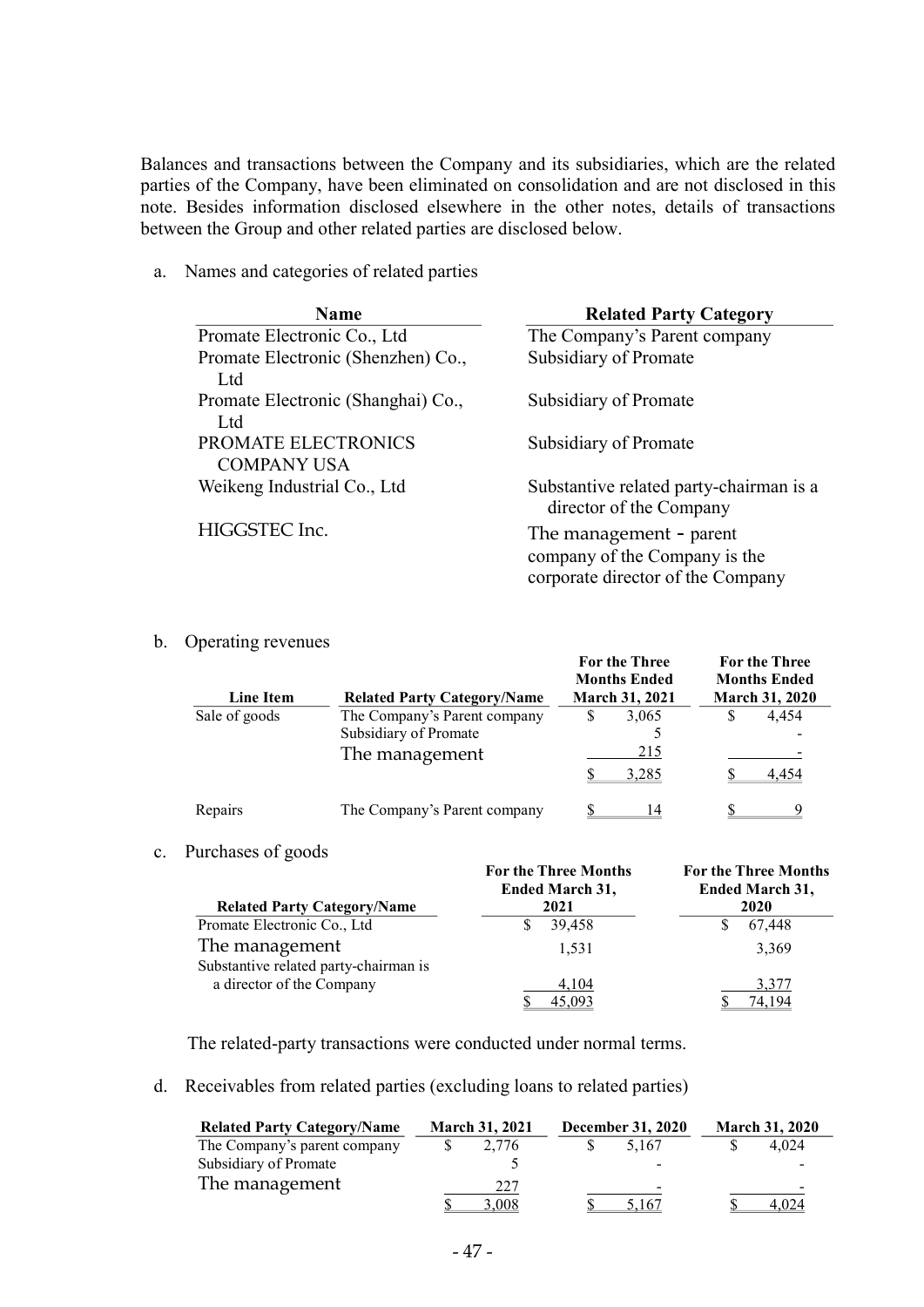The outstanding accounts receivables from related parties are unsecured. For the three months ended March 31, 2021 and 2020, no impairment loss was recognized for accounts receivables from related parties.

e. Other receivables from related parties

| <b>Line Item</b>     | <b>Related Party</b><br>Category/Name                                 | <b>March 31, 2021</b> | December 31,<br>2020 | <b>March 31, 2020</b> |
|----------------------|-----------------------------------------------------------------------|-----------------------|----------------------|-----------------------|
| Accounts<br>payables | Promate Electronic Co.,<br>Ltd                                        | 34,246<br>S.          | 34,739<br>S.         | 50,480<br>\$          |
|                      | Substantive related<br>party-chairman is a<br>director of the Company | 4.829                 | 6.740                | 17,975                |
|                      | The management                                                        | 699<br>39,774         | 1,913<br>43,392      | 2,084<br>70,539       |
| Other<br>payables    | Subsidiary of Promate                                                 | 904                   | 955                  | 3,173                 |

The outstanding accounts payables to related parties are unsecured.

## f. Lease arrangements

Acquisition of right-of-use assets

| <b>Related Party</b><br>Category/Name | <b>For the Three</b><br><b>Months Ended</b><br><b>March 31, 2021</b> | <b>For the Three</b><br><b>Months Ended</b><br><b>March 31, 2020</b> |  |  |
|---------------------------------------|----------------------------------------------------------------------|----------------------------------------------------------------------|--|--|
| Right-of-use assets                   |                                                                      |                                                                      |  |  |
| Promate Electronic Co., Ltd           | 28,677<br>S.                                                         | 39,846                                                               |  |  |
| Substantive related party -           |                                                                      |                                                                      |  |  |
| chairman is a director of the         |                                                                      |                                                                      |  |  |
| Company                               | 2,379                                                                | 4,692                                                                |  |  |
|                                       | 31,056                                                               | 44,538                                                               |  |  |

|                      |                                        |                       | December |                       |
|----------------------|----------------------------------------|-----------------------|----------|-----------------------|
|                      | <b>Related Party</b>                   | March 31,             | 31,      | March 31,             |
| <b>Line Item</b>     | Category                               | 2021                  | 2020     | 2020                  |
| Lease                | Promate Electronic                     | \$26,807              | \$31,819 | \$36,984              |
| liabilities          | Co., Ltd                               |                       |          |                       |
|                      | Substantive related                    | 4,758                 | 3,808    | 4,443                 |
|                      | party-chairman is a<br>director of the |                       |          |                       |
|                      | Company                                |                       |          |                       |
|                      |                                        | \$31,565              | \$35,627 | \$41,427              |
|                      |                                        | <b>For the Three</b>  |          | <b>For the Three</b>  |
| <b>Related Party</b> |                                        | <b>Months Ended</b>   |          | <b>Months Ended</b>   |
|                      | Category/Name                          | <b>March 31, 2021</b> |          | <b>March 31, 2020</b> |
| Interest expense     |                                        |                       |          |                       |
|                      | Promate Electronic Co., Ltd            | \$<br>210             |          | \$<br>286             |
|                      | Substantive related party -            | 35                    |          | 33                    |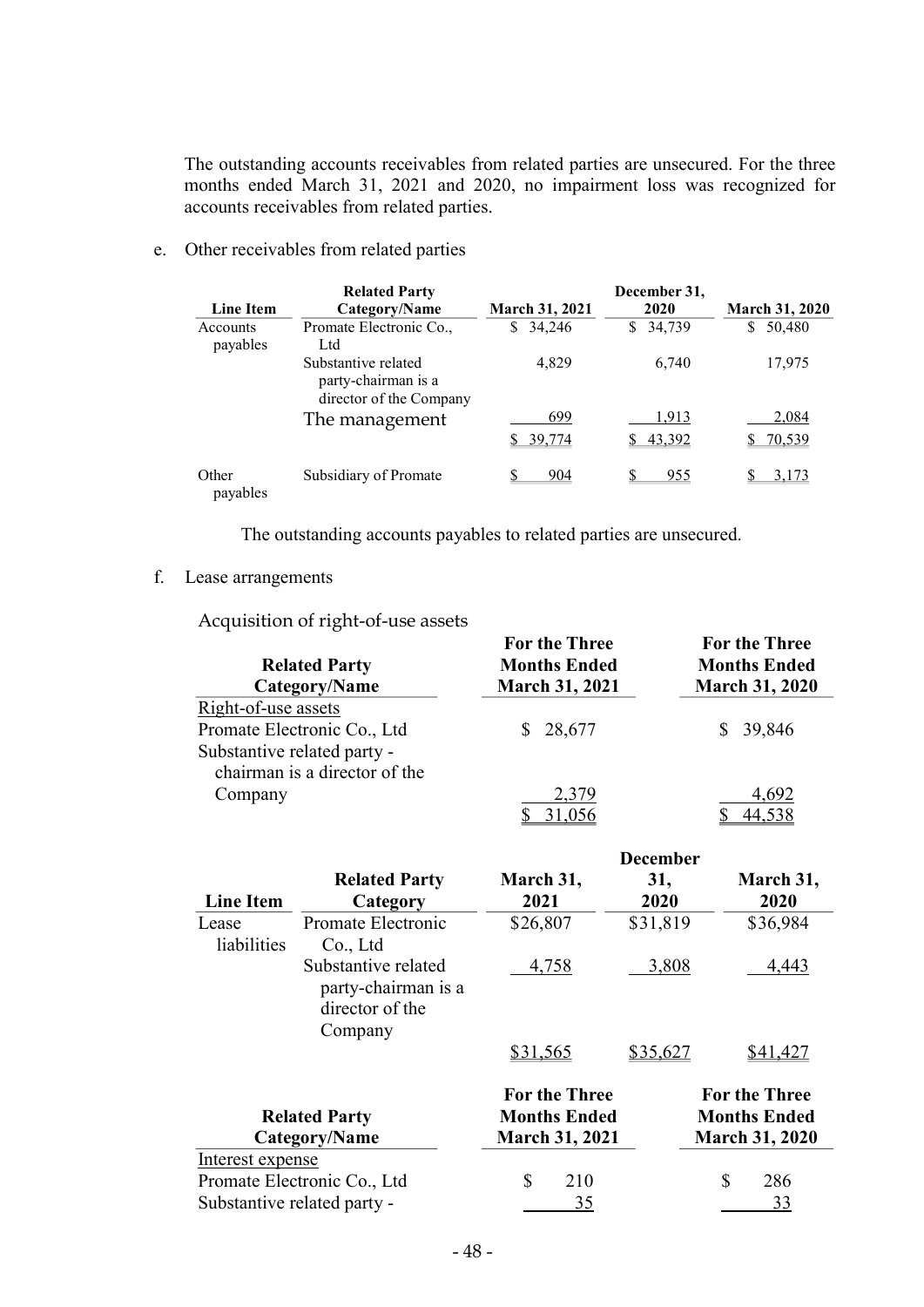| <b>Related Party</b><br>Category/Name |                 | <b>For the Three</b><br><b>Months Ended</b><br><b>March 31, 2021</b> | <b>For the Three</b><br><b>Months Ended</b><br><b>March 31, 2020</b> |  |  |
|---------------------------------------|-----------------|----------------------------------------------------------------------|----------------------------------------------------------------------|--|--|
| chairman is a director of the         |                 |                                                                      |                                                                      |  |  |
| Company                               |                 |                                                                      |                                                                      |  |  |
|                                       |                 | 245                                                                  | 319                                                                  |  |  |
| Lessor                                | Location        |                                                                      | <b>Lease Term Payment Method</b>                                     |  |  |
| Promate Electronic Co.,               | Chingpu Plant   |                                                                      | The lease term begins on January 1,                                  |  |  |
| Ltd                                   |                 |                                                                      | 2019 and ends on December 31,                                        |  |  |
|                                       |                 | 2023. Rent is paid every six                                         |                                                                      |  |  |
|                                       |                 |                                                                      | months, where the monthly rent is                                    |  |  |
|                                       |                 | NT\$929,000.                                                         |                                                                      |  |  |
| Substantive related                   | Office building |                                                                      | The lease term begins on January 1,                                  |  |  |
| party-chairman is a                   | along           |                                                                      | 2019 and ends on December 31,                                        |  |  |
| director of the Company               | Huanshan        | 2023. Rent is paid every six                                         |                                                                      |  |  |

Road, Neihu District

months, where the monthly rent is

For the Three

NT\$111,000。

For the Three

#### g. Other transactions with related parties

| <b>Line Item</b>             | <b>Related Party Category/Name</b>                                   |   | <b>Months Ended</b><br><b>March 31, 2021</b> |   | <b>Months Ended</b><br><b>March 31, 2020</b> |  |
|------------------------------|----------------------------------------------------------------------|---|----------------------------------------------|---|----------------------------------------------|--|
| Research and                 | Promate Electronic Co., Ltd                                          | S | 465                                          | S | 374                                          |  |
| development<br>expense       | Substantive related party - chairman<br>is a director of the Company |   | 88                                           |   | 87                                           |  |
|                              | The management                                                       |   | 89<br>642                                    |   | 179<br>640                                   |  |
| Professional<br>service fees | Promate Electronics Company USA                                      |   | 2,277                                        |   | 1,961                                        |  |
| IT information<br>expense    | Promate Electronic Co., Ltd.                                         |   | .220                                         |   | 1.290                                        |  |

#### h. Compensation of key management personnel

|                                   | <b>For the Three Months</b><br><b>Ended March 31,</b><br>2021 | <b>For the Three Months</b><br><b>Ended March 31,</b><br>2020 |  |  |
|-----------------------------------|---------------------------------------------------------------|---------------------------------------------------------------|--|--|
| Short-term employee benefits      | 3,289                                                         | 4.054                                                         |  |  |
| Other long-term employee benefits | 13                                                            | 140                                                           |  |  |
|                                   | 3.402                                                         |                                                               |  |  |

The remuneration of directors and key executives is determined by the remuneration committee based on the performance of individuals and market trends.

### 31. GNIFICANT EVENTS AFTER THE BALANCE SHEET DATE

The company proposed to acquire Esquarre IoT Landing Fund, L.P. for 5 Million dollars, and this proposition was passed by the board of directors' meeting on April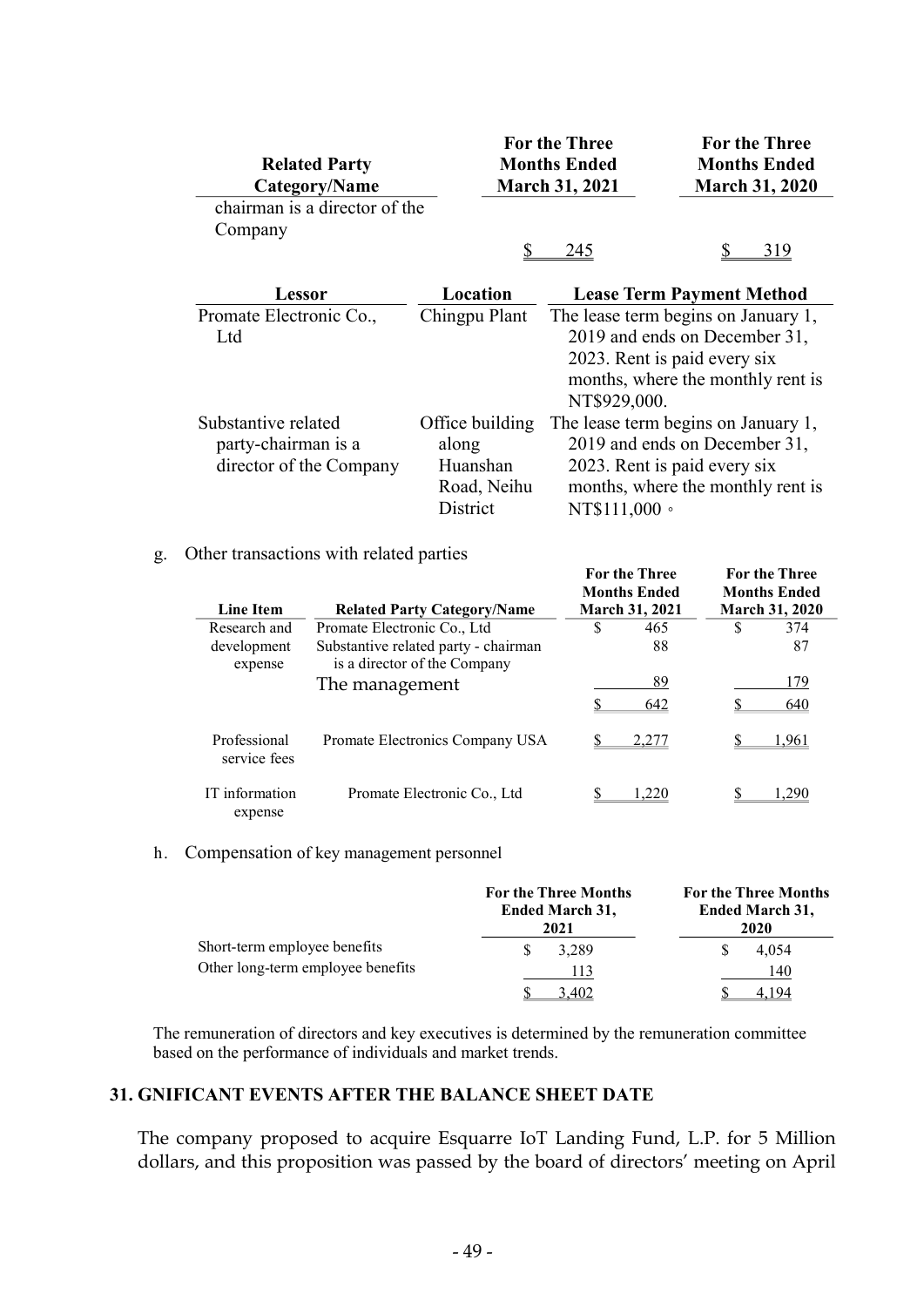29, 2021. The private equity investments for securities (including this transaction) accounted for 9.32% of the total assets in the company's latest financial statement.

## 32. SIGNIFICANT CONTINGENT LIABILITIES AND UNRECOGNIZED **COMMITMENTS**

In addition to those disclosed in other notes, significant commitments and contingencies of the Group as of March 31, 2021 and 2020 were as follows:

- a. As of March 31, 2021 and 2020, the Group has all issued letters of guarantee for tariff guarantee amounted to \$10,000 thousand.
- b. As of March 31, 2021 and 2020, commitments due to contracts for the acquisition of equipment were as follows:

|                 | <b>March 31, 2021</b> | <b>March 31, 2020</b> |  |  |
|-----------------|-----------------------|-----------------------|--|--|
| Contract amount |                       |                       |  |  |
| Paid amount     | 1.926                 | 3,582                 |  |  |
| Unpaid amount   | 3,114                 | 5,875                 |  |  |
|                 |                       |                       |  |  |

### 33. SIGNIFICANT ASSETS AND LIABILITIES DENOMINATED IN FOREIGN **CURRENCIES**

March 31, 2021

The Group's significant financial assets and liabilities denominated in foreign currencies aggregated by the foreign currencies other than functional currencies and the related exchange rates between foreign currencies and respective functional currencies were as follows:

Unit: In Thousands for Currencies

|                                                    | Foreign<br><b>Currencies</b> | <b>Exchange Rate</b> | Carrying<br><b>Amount</b> |
|----------------------------------------------------|------------------------------|----------------------|---------------------------|
| Financial assets                                   |                              |                      |                           |
| Monetary <i>items</i><br><b>USD</b>                | \$<br>11,045                 | $28.54$ (USD : NTD)  | \$315,166<br>\$315,166    |
|                                                    | Foreign<br><b>Currencies</b> | <b>Exchange Rate</b> | Carrying<br><b>Amount</b> |
| Financial                                          |                              |                      |                           |
| liabilities<br>Monetary <i>items</i><br><b>USD</b> | \$<br>3,717                  | 28.54 (USD : NTD)    | \$106,054                 |
| December 31, 2020                                  | Foreign                      |                      | Carrying                  |
|                                                    | <b>Currencies</b>            | <b>Exchange Rate</b> | <b>Amount</b>             |
| Financial assets<br>Monetary <i>items</i>          |                              |                      |                           |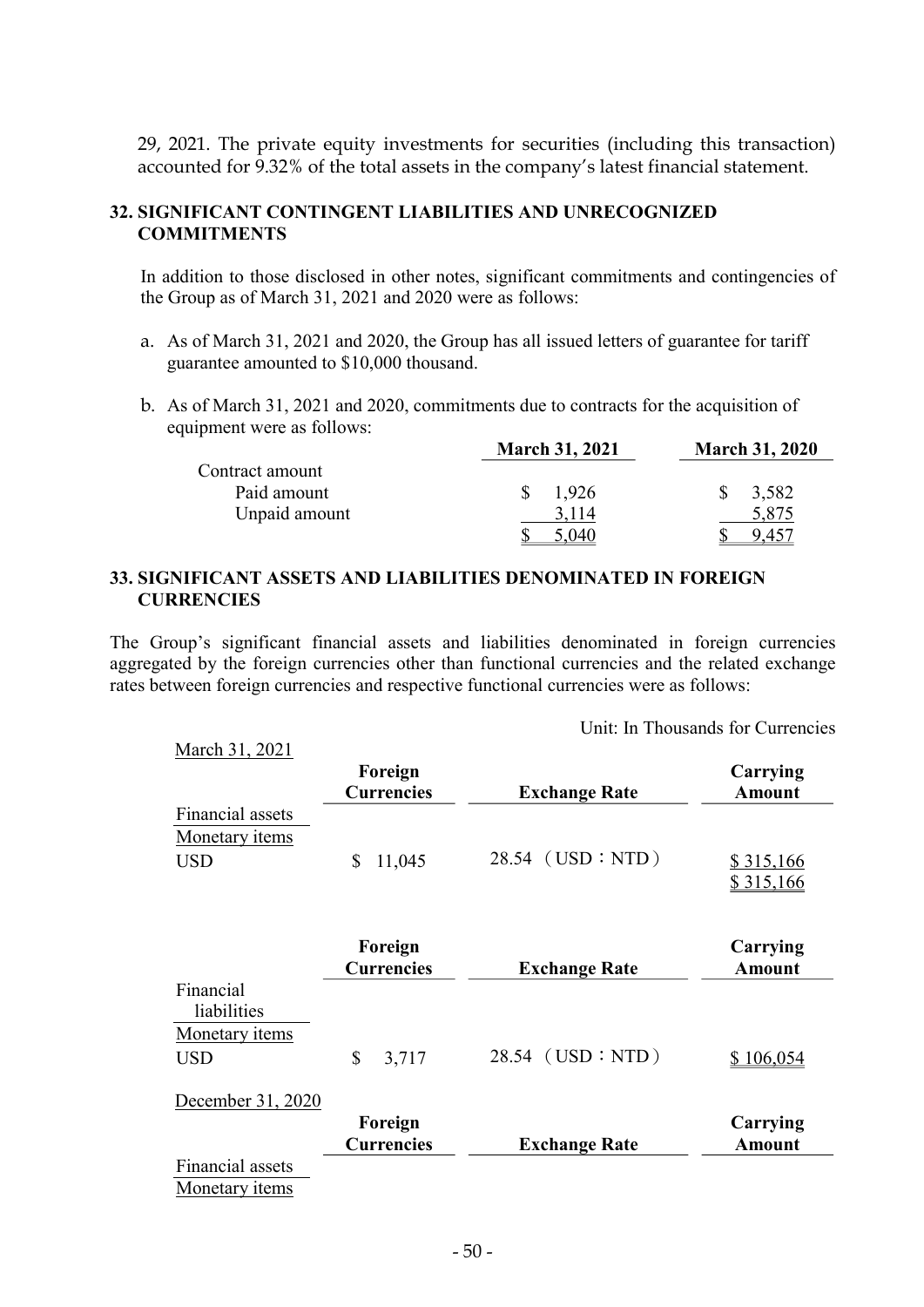| <b>USD</b><br><b>EUR</b>                          | 15,974<br>166 | 28.48 (USD : NTD)<br>35.02 (EUR : NTD) | \$454,940<br>5,813<br>\$460,753 |
|---------------------------------------------------|---------------|----------------------------------------|---------------------------------|
| Financial<br>liabilities<br>Monetary <i>items</i> |               |                                        |                                 |
| <b>USD</b>                                        | 3,931         | $28.48$ (USD : NTD)                    | \$111,955                       |
| March 31, 2020                                    |               |                                        |                                 |

|                          | Foreign<br><b>Currencies</b> | <b>Exchange Rate</b> | Carrying<br><b>Amount</b> |
|--------------------------|------------------------------|----------------------|---------------------------|
| Financial assets         |                              |                      |                           |
| Monetary <i>items</i>    |                              |                      |                           |
| <b>USD</b>               | 15,281                       | $30.225$ (USD : NTD) | \$461,868                 |
| <b>EUR</b>               | 64                           | 33.240 (EUR : NTD)   | 2,127<br>\$463,995        |
| Financial<br>liabilities |                              |                      |                           |
| Monetary <i>items</i>    |                              |                      |                           |
| <b>USD</b>               | 6,651                        | $30.225$ (USD : NTD) | \$201,026                 |

The Group is mainly exposed to the fluctuations other than USD. For the three months ended March 31, 2021 and 2020, realized foreign exchange gains(losses) were \$(1,057) thousand and \$2,794 thousand, respectively; Unrealized foreign exchange gains(losses) were \$(2,579) thousand and \$2,339 thousand, respectively.

### 34. SEPARATELY DISCLOSED ITEMS

- a. Information about significant transactions and information in investees:
	- 1) Financing provided to others. (None)
	- 2) Endorsement/guarantee provided. (None)
	- 3) Marketable securities held. (Table 1)
	- 4) Marketable securities acquired and disposed of at costs or prices of at least NT\$300 million or 20% of the paid-in capital. (None)
	- 5) Acquisition of individual real estate at costs of at least NT\$300 million or 20% of the paid-in capital. (None)
	- 6) Disposal of individual real estate at prices of at least NT\$300 million or 20% of the paid-in capital. (None)
	- 7) Total purchases from or sales to related parties amounting to at least NT\$100 million or 20% of the paid-in capital. (None)
	- 8) Receivables from related parties amounting to at least NT\$100 million or 20% of the paid-in capital. (None)
	- 9) Trading in derivative instruments. (None)
	- 10) Significant transactions between the Company and subsidiaries. (None)
	- 11) Information of investees. (Table 2)
- b. Information on investments in mainland China (None)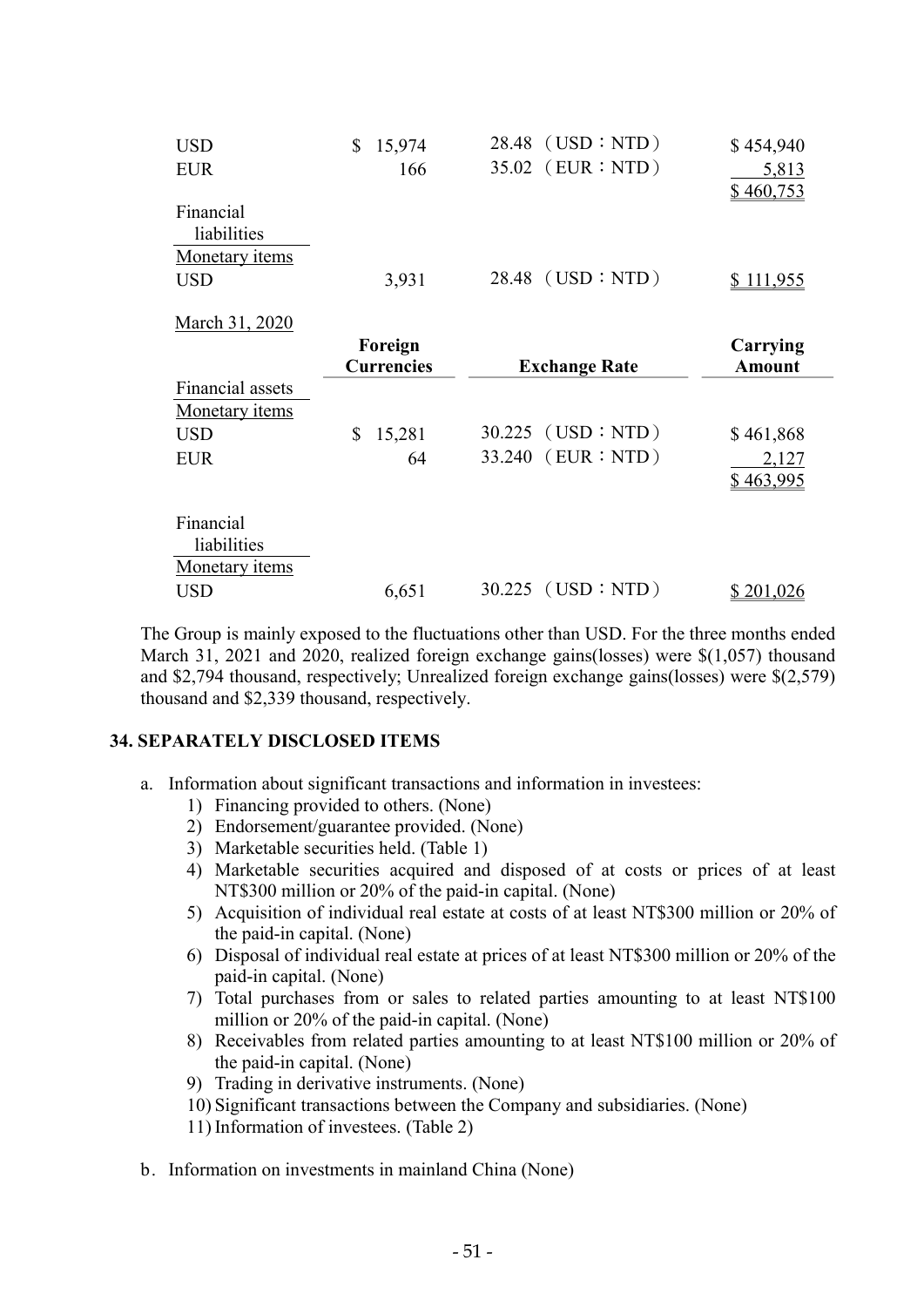c. Information of major shareholders: The following is the information of major shareholders: Name of major shareholder, number of shares owned and percentage of ownership of shareholders whose percentage of ownership of shareholders is higher than 5%. (Table 3)

## 35. SEGMENT INFORMATION

Information reported to the chief operating decision maker ("CODM") for the purpose of resource allocation and assessment of segment performance focuses on the types of goods or services delivered or provided. According to the requirements of IAS 34, the Group engages in organization management and resource allocation in a single operating segment, and its business is concentrated in a single industry related to mainframes and peripheral equipment for point-of-sale systems. In addition, the Group provides segment information reviewed by the CODM, whose basis of measurement is similar to that of financial statements. Therefore, the revenue and total assets of reportable segments for the three months ended March 31, 2021 and 2020 can be determined by reference to the balance sheet and consolidated statement of profit and loss for the three months ended March 31, 2021 and 2020.

The CODM considers the sales units engaging in the sale of mainframes and peripheral equipment in each country as separate operating segments. But for financial statements presentation purposes, these individual operating segments have been aggregated into a single operating segment, taking into account the following factors:

- a. These operating segments have similar long-term gross profit margins.
- b. Similar product nature and transaction method.
- c. Products are delivered to customers in the same way.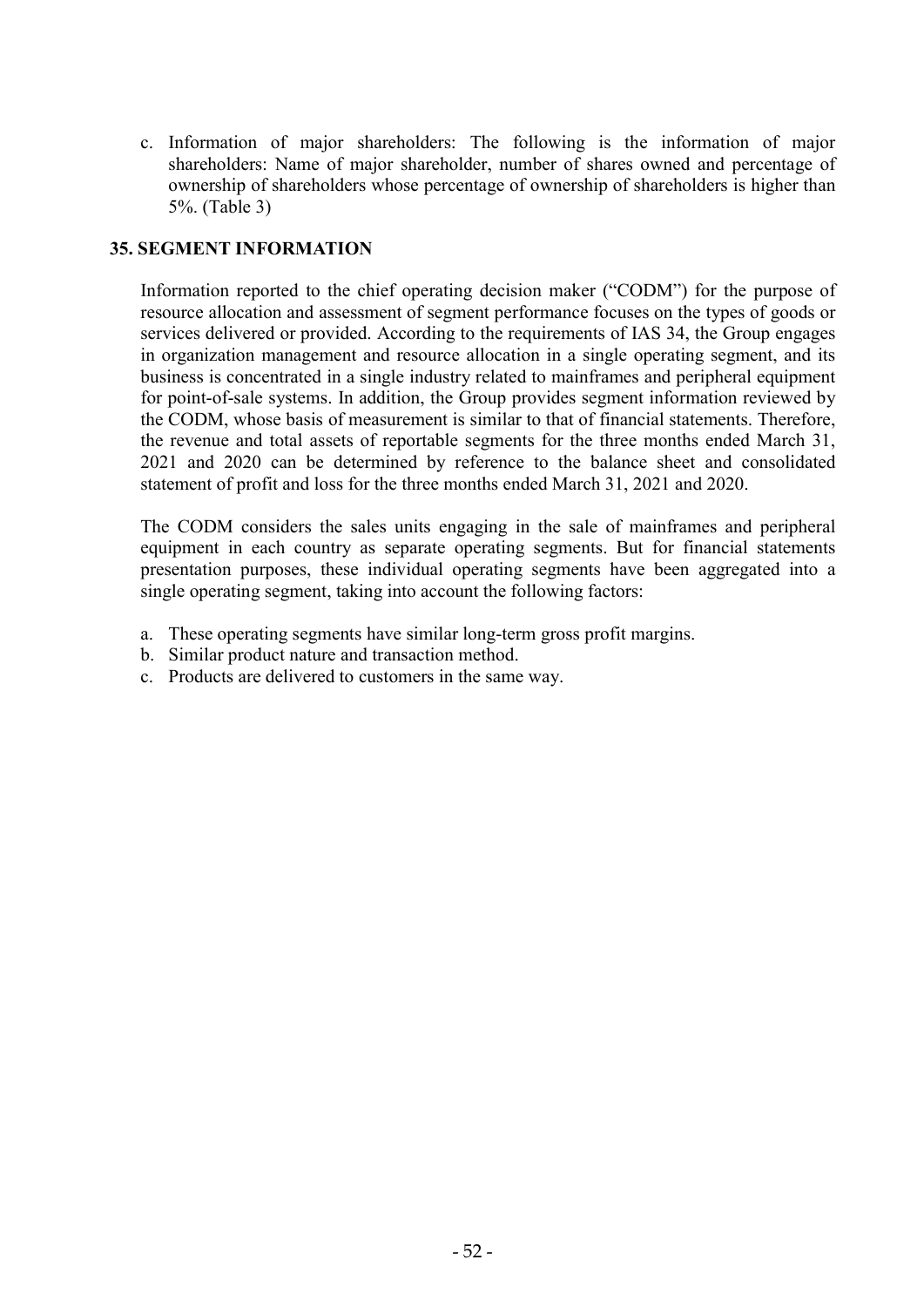## TABLE 1

### PROMATE SOLUTIONS CORPORATION AND SUBSIDIARIES MARKETABLE SECURITIES HELD March 31, 2021 (In Thousands of New Taiwan Dollars, Unless Stated Otherwise)

|                                  | <b>Type and Name of Marketable</b>                      | <b>Relationship with</b>                                              |                                                                                               |                         | <b>March 31, 2021</b>                                 | Percentage               |                                      |                              |
|----------------------------------|---------------------------------------------------------|-----------------------------------------------------------------------|-----------------------------------------------------------------------------------------------|-------------------------|-------------------------------------------------------|--------------------------|--------------------------------------|------------------------------|
| <b>Holding Company Name</b>      | <b>Securities (Note 1)</b>                              | the Holding<br><b>Financial Statement Account</b><br>Company (Note 2) |                                                                                               | <b>Number of Shares</b> | <b>Carrying Amount</b><br>(Noted 3)                   | of<br>Ownership<br>(%)   | <b>Fair Value</b>                    | Note (Note 4)                |
| Promate Solutions<br>Corporation | Foreign debt investment vehicle                         |                                                                       |                                                                                               |                         |                                                       |                          |                                      |                              |
|                                  | Bank of China                                           | None                                                                  | Financial assets at amortized<br>cost - current                                               |                         | $\mathbb{S}$<br>28,807<br><b>USD 1,010</b>            | $\sim$                   | 28,807<br>\$<br><b>USD 1,010</b>     | Domestic Public<br>Companies |
|                                  | Chailease Finance Co., Ltd.                             | $\prime\prime$                                                        | $^{\prime\prime}$                                                                             |                         | 28,657<br><b>USD 1,004</b><br>57,464<br>$\mathcal{S}$ | $\sim$                   | 28,657<br><b>USD 1,004</b><br>57,464 |                              |
| Promate Solutions<br>Corporation | Ordinary shares                                         |                                                                       |                                                                                               |                         |                                                       |                          |                                      |                              |
|                                  | HIGGSTEC INC                                            | None                                                                  | Financial assets at fair value<br>through other comprehensive<br>income or loss - non-current | 1,051,000               | $\mathbb{S}$<br>49,292                                |                          | 49,292<br>\$                         | $^{\prime\prime}$            |
|                                  | Pacific Hospital Supply Co. Ltd                         | $\prime$                                                              | Financial assets at fair value<br>through profit or loss -<br>current                         | 9,598                   | $\mathbb{S}$<br>708                                   | $\overline{\phantom{a}}$ | $\mathcal{S}$<br>708                 | $^{\prime\prime}$            |
|                                  | Avita Corporation                                       | $^{\prime\prime}$                                                     | $\prime\prime$                                                                                | 4,000                   | 406                                                   | $\overline{\phantom{a}}$ | 406                                  |                              |
|                                  | Jinan Acetate Chemical Co., LTD.                        | $\prime\prime$                                                        | $\prime$                                                                                      | 4,000                   | 530                                                   | $\blacksquare$           | 530                                  | $^{\prime\prime}$            |
|                                  | Primax Electronics Ltd.                                 | $^{\prime\prime}$                                                     | $\prime\prime$                                                                                | 9,000                   | 572                                                   | $\overline{\phantom{a}}$ | 572                                  |                              |
|                                  | Sigurd Microelectronics Corporation                     | $^{\prime\prime}$                                                     |                                                                                               | 4,000                   | 209                                                   | $\overline{\phantom{a}}$ | 209                                  |                              |
|                                  | Green Tree Pharmacy Co., Ltd.                           | $^{\prime\prime}$                                                     |                                                                                               | 5,352                   | 680                                                   | $\overline{\phantom{a}}$ | 680                                  |                              |
|                                  | E Ink Holdings Inc.                                     | $\overline{U}$                                                        | $^{\prime\prime}$                                                                             | 2,000                   | 110                                                   | $\overline{\phantom{a}}$ | 110                                  |                              |
|                                  | MJ International Flooring and<br>Interior Products Inc. | $^{\prime\prime}$                                                     |                                                                                               | 2,000                   | 127                                                   | $\overline{\phantom{a}}$ | 127                                  |                              |
|                                  | Xxentria Technology Materials Co.,<br>Ltd               | $\prime$                                                              | $\prime$                                                                                      | 3,000                   | 200                                                   | $\overline{\phantom{a}}$ | 200                                  | $\prime$                     |
|                                  | KO JA (CAYMAN) CO., LTD.                                | $\prime\prime$                                                        | $\prime\prime$                                                                                | 40,000                  | 5,560                                                 | $\overline{\phantom{a}}$ | 5,560                                | $^{\prime\prime}$            |
|                                  |                                                         |                                                                       |                                                                                               |                         | 9,102<br>$\mathcal{S}$                                |                          | 9,102                                |                              |

Note 1: Marketable securities in this table refer to stocks, bonds, beneficiary certificates, and other relevant derivative securities as promulgated in IFRS 9 "Financial Instruments."

Note 2: When the issuers of marketable securities are not related parties, this column can be left blank

Note 3: If measured by fair value, please fill in the carrying balance, which is adjusted through fair value valuation with loss allowance deducted, in the carrying amount column; if not measured by fair value, please fill allowance is already deducted). Note 4: The number of shares of securities, the amount pledged as security or pledged for loans, and the restrictions on use under some agreements shall be stated in the remarks column if the securities presented herein ha

Note 5: Please refer to Table 2 for relevant information on investments in subsidiaries.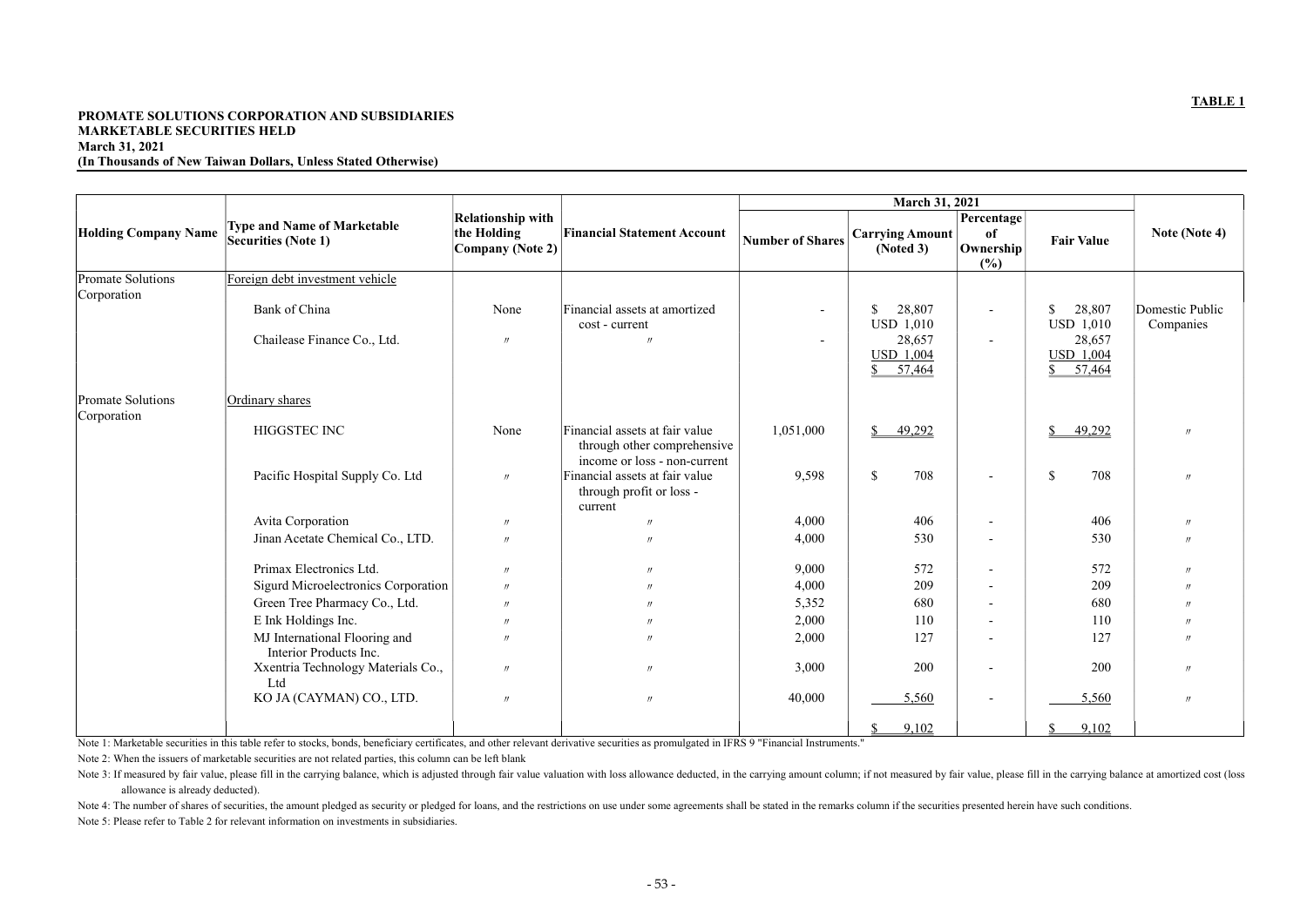## TABLE 2

### PROMATE SOLUTIONS CORPORATION AND SUBSIDIARIES

### INFORMATION ON INVESTEES FOR THE THREE MONTHS ENDED MARCH 31, 2021 (In Thousands of New Taiwan Dollars/Foreign Currency)

|                                                       |          |                                               | <b>Investment Amount</b> |                        | <b>Balance as of March 31, 2021</b> |                               |                       | <b>Net Income</b>                           | Investment                       |             |
|-------------------------------------------------------|----------|-----------------------------------------------|--------------------------|------------------------|-------------------------------------|-------------------------------|-----------------------|---------------------------------------------|----------------------------------|-------------|
| <b>Investee Company</b><br><b>Investor Company</b>    | Location | <b>Main Businesses and</b><br><b>Products</b> | March 31, 2021           | December 31,<br>2020   | <b>Shares</b>                       | Percentage<br>of<br>Ownership | Carrying<br>Value     | (Loss) of the<br>Investee<br>(Note $2(2)$ ) | <b>Gain (Loss)</b><br>(Note2(3)) | <b>Note</b> |
| Promate Solutions<br>PROMATE JAPAN Inc<br>Corporation | Japan    | Trade of electronic<br>commodities            | 3,002<br>$\mathbb{S}$    | 3,002<br>$\mathcal{P}$ | 10,000                              | 100%                          | $\mathbb{S}$<br>3,038 | 280<br>$\mathbf{D}$                         | 280<br>- D                       |             |

Note 1: Where a public company has a foreign holding company and the consolidated financial report is the main financial report according to local laws and regulations, the disclosure of information on foreign investees may only include the holding company's relevant information.

Note 2: In cases other than those described in Note 1, the following information shall be provided:

- 1) "Investee name," "region," "main business items," "the original investment amount," and "the final stake" shall be filled in in order according to the reinvestment situation of the (public) Company and the reinvestment situation of each investee directly or indirectly controlled, and the relationship between each investee and the (public) Company shall be indicated in the remarks column (e.g., a subsidiary or a sub-subsidiary).
- 2) In the column of "Profit and loss of investee in the current period," the current profit and loss amount of each investee shall be filled in.
- 3) In the column of "investment gains and losses recognized in the current period," only the recognized profit and loss amount of each subsidiary that is directly invested by the (public) Company and each investee assessed by equity method shall be filled in, and the rest is not required to be filled in. Where the "gains and losses of subsidiaries that are invested directly are recognized for the current period," it shall be confirmed that the gains and losses of the subsidiaries have included their investment gains and losses that shall be recognized in accordance with the regulations.